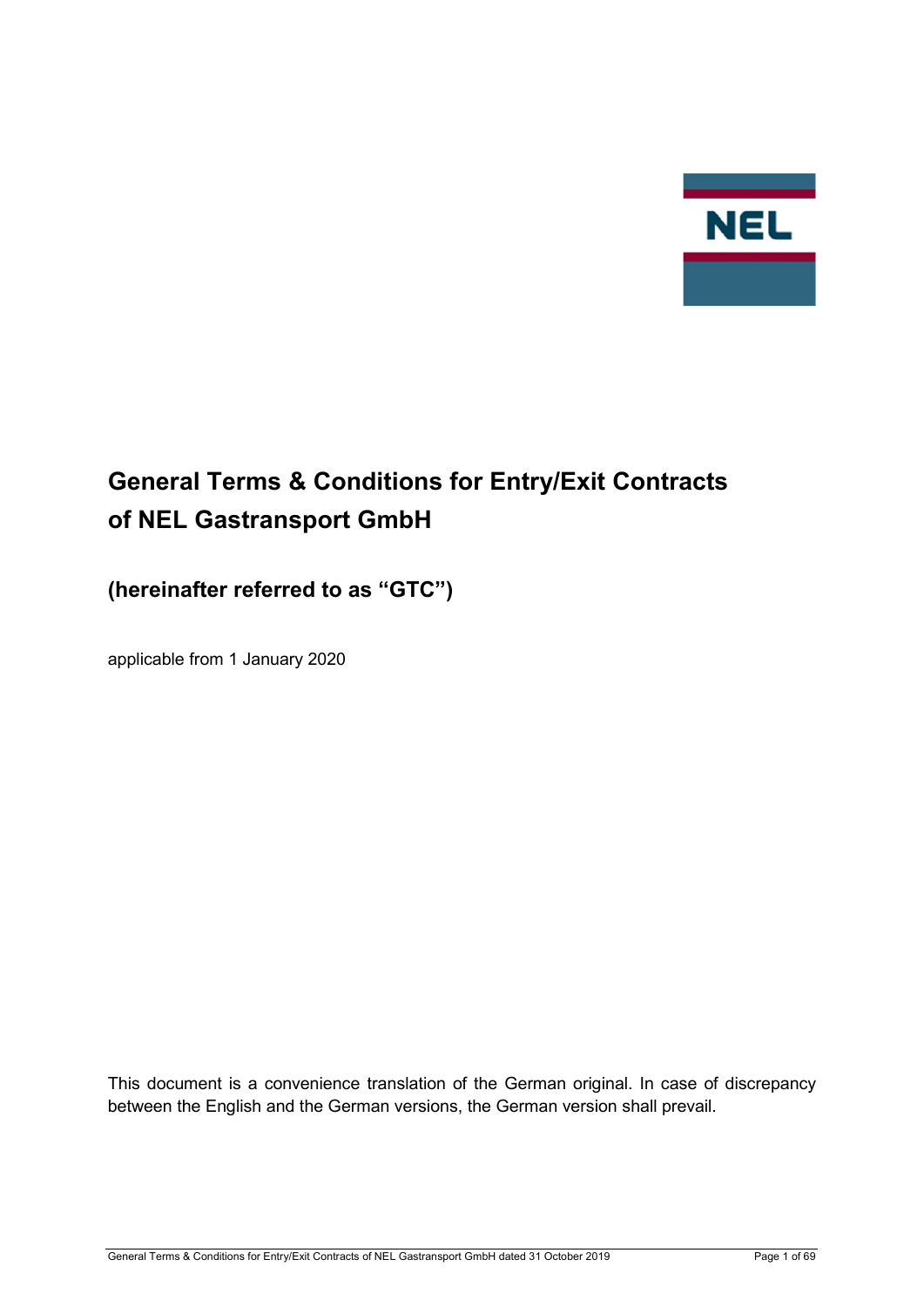

## **Table of contents**

| Section 1 Conclusion of contract                                                                                                             | $\overline{4}$  |
|----------------------------------------------------------------------------------------------------------------------------------------------|-----------------|
| Section 2 Definition of terms                                                                                                                | $6\phantom{1}6$ |
| Section 2a Admission to the capacity booking platform and to systems of the                                                                  |                 |
| transmission system operator for processing network access                                                                                   | 10              |
| Section 2b Availability of the systems of the transmission system operator for                                                               |                 |
| processing network access                                                                                                                    | 11              |
| Section 3 Scope of the entry contract                                                                                                        | 12              |
| Section 4 Purpose of the exit contract                                                                                                       | 12              |
| Section 5 General entry and exit requirements                                                                                                | 13              |
| Section 6 Preconditions for use of booked capacity at market area interconnection<br>and cross- border interconnection points                | 13              |
| Section 7 Inclusion of entry and exit points in balancing groups                                                                             | 14              |
| Section 8 Bundled booking points                                                                                                             | 15              |
| Section 9 Capacity products                                                                                                                  | 16              |
| Section 10 Conversion of interruptible capacity or firm capacities with interruptible elements17                                             |                 |
| Section 11 Registration and deregistration of network use for supply to end-consumers                                                        | 18              |
| Section 12 Nomination and renomination at market area interconnection<br>points and cross-border nterconnection points                       | 19              |
| Section 13 Nomination and renomination                                                                                                       | 21              |
| Section 13a Operational processing of nominations                                                                                            | 23              |
| Section 13b Communication test                                                                                                               | 24              |
| Section 13c Alignment of nominations ('Matching')                                                                                            | 24              |
| Section 13d Over-nomination at market area interconnection points and                                                                        |                 |
| cross-border interconnection points and at storage facility points                                                                           | 25              |
| Section 14 Nomination replacement procedure                                                                                                  | 26              |
| Section 15 Technical feed in and offtake notices                                                                                             | 26              |
| Section 16 Surrender of capacity                                                                                                             | 27              |
| Section 17 Offering by transmission system operator of firm capacity left unused<br>at short notice in accordance with Section 16 (2) GasNZV | 28              |
| Section 18 Withdrawal of capacity left unused for a significant time in accordance<br>with Section 16 (3) nd (4) GasNZV                      | 28              |
| Section 18a Withdrawal of capacities insufficiently used in the long term at market area<br>and cross border interconnection points          | 29              |
| Section 19 Secondary trading                                                                                                                 | 29              |
| Section 20 Technical requirements                                                                                                            | 30              |
| Section 21 Non-compliance with gas quality or pressure specification                                                                         | 32              |
| Section 22 Allocation of quantities                                                                                                          | 33              |
| Section 23 Metering point operation                                                                                                          | 33              |
| Section 24 SLP surplus and shortfall quantities                                                                                              | 36              |
| <b>Section 25 Tariffs</b>                                                                                                                    | 38              |
| Section 26 Invoicing and payment                                                                                                             | 40              |
| Section 27 Taxes                                                                                                                             | 40              |
| Section 28 Maintenance                                                                                                                       | 41              |
|                                                                                                                                              |                 |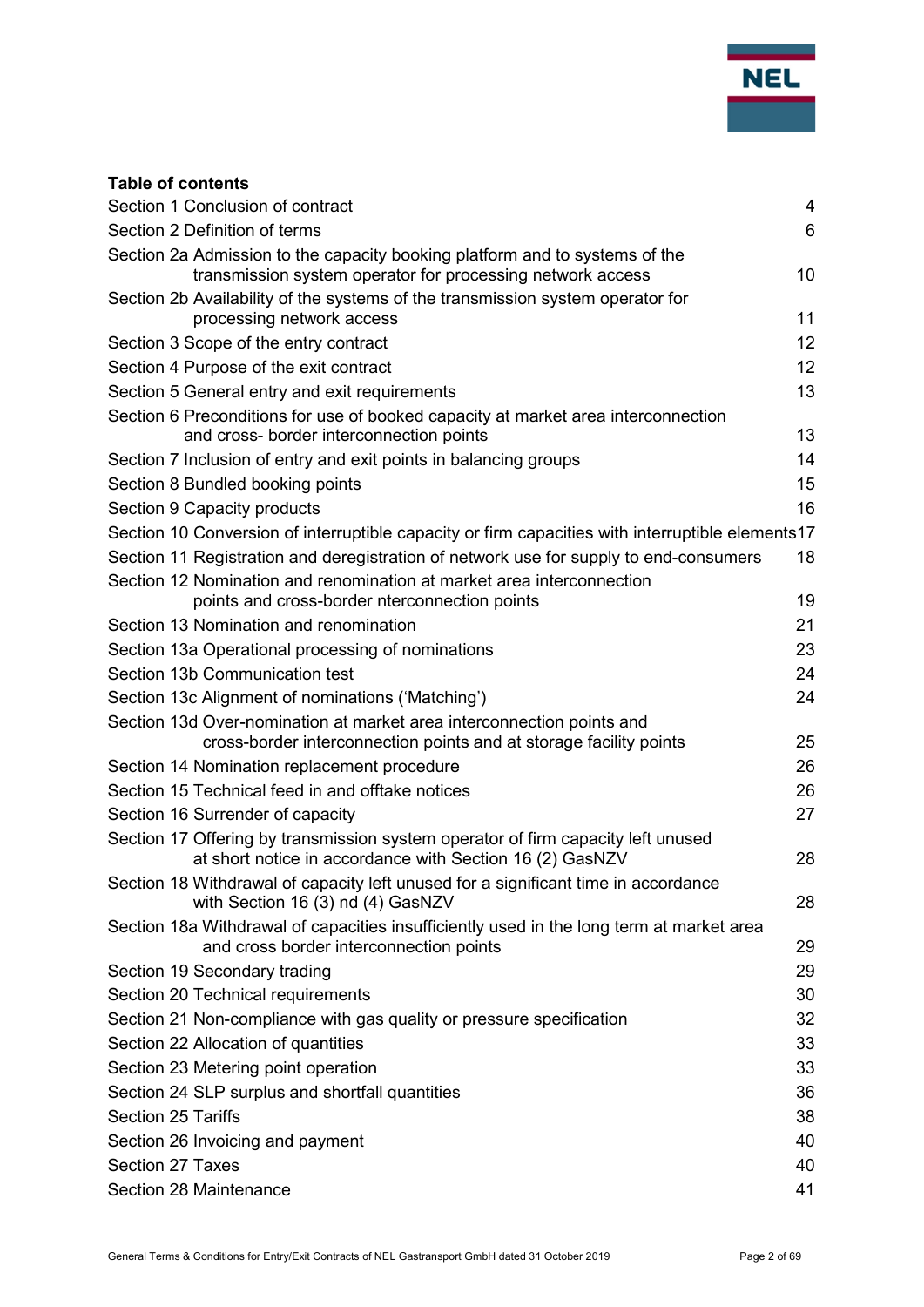

|                                                                            | Section 29 Interruption of interruptible capacity                                                                                                    | 42 |  |  |  |
|----------------------------------------------------------------------------|------------------------------------------------------------------------------------------------------------------------------------------------------|----|--|--|--|
|                                                                            | Section 29a Reduction procedure for firm capacity nomination                                                                                         |    |  |  |  |
|                                                                            | Section 30 Capacity overrun                                                                                                                          |    |  |  |  |
| Section 31 Suspension or amendment of contractual obligations              |                                                                                                                                                      |    |  |  |  |
| Section 32 Transmission System Operator's contact persons and availability |                                                                                                                                                      |    |  |  |  |
| Section 33 Data transmission and data processing                           |                                                                                                                                                      |    |  |  |  |
| Section 34 Force majeure                                                   |                                                                                                                                                      |    |  |  |  |
| Section 35 Liability                                                       |                                                                                                                                                      |    |  |  |  |
| Section 36 Deposit                                                         |                                                                                                                                                      |    |  |  |  |
| Section 36a Advance payment                                                |                                                                                                                                                      |    |  |  |  |
| Section 37 Termination of contract<br>53                                   |                                                                                                                                                      |    |  |  |  |
| Section 38 Good faith clause                                               |                                                                                                                                                      |    |  |  |  |
|                                                                            | Section 39 Confidentiality                                                                                                                           | 54 |  |  |  |
|                                                                            | Section 40 Legal succession                                                                                                                          | 55 |  |  |  |
|                                                                            | Section 41 Contract amendments                                                                                                                       | 55 |  |  |  |
| Section 42 Severability                                                    |                                                                                                                                                      | 56 |  |  |  |
| Section 43 Text form                                                       |                                                                                                                                                      | 56 |  |  |  |
|                                                                            | Section 44 Venue for disputes and applicable law                                                                                                     | 56 |  |  |  |
|                                                                            | Section 45 List of appendices                                                                                                                        | 57 |  |  |  |
|                                                                            | Appendix 1: Section 18 Low Pressure Connection Ordinance                                                                                             |    |  |  |  |
|                                                                            | (Niederdruckanschlussverordnung / NDAV)                                                                                                              | 58 |  |  |  |
|                                                                            | Appendix GTC 2: Supplementary Terms & Conditions of NEL Gastransport GmbH                                                                            | 60 |  |  |  |
| Section 1                                                                  | <b>Dynamically Allocable Capacity</b>                                                                                                                | 60 |  |  |  |
| Section 2                                                                  | <b>Allocation Procedure</b>                                                                                                                          | 60 |  |  |  |
| Section 3                                                                  | Usage of IT-portals                                                                                                                                  | 60 |  |  |  |
| Section 4                                                                  | <b>Invoicing and Payment</b>                                                                                                                         | 60 |  |  |  |
| Section 5                                                                  | Over-nomination without capacity inclusion                                                                                                           | 61 |  |  |  |
|                                                                            | Appendix GTC 3: Supplementary Terms & Conditions of Business of NEL Gastransport<br>GmbH for allocating new technical capacities as of 06 March 2017 | 62 |  |  |  |
| Article 1                                                                  | General, scope                                                                                                                                       | 62 |  |  |  |
| Article 2                                                                  | Marketing horizon                                                                                                                                    | 63 |  |  |  |
| Article 3                                                                  | Conclusion of contracts                                                                                                                              | 63 |  |  |  |
| Article 4                                                                  | Auction process                                                                                                                                      | 64 |  |  |  |
| Article 5                                                                  | Tariffs                                                                                                                                              | 65 |  |  |  |
| Article 6                                                                  | Rights and obligations of the transmission system operator and the                                                                                   |    |  |  |  |
|                                                                            | transport customer                                                                                                                                   | 66 |  |  |  |
| Article 7                                                                  | Special right of termination                                                                                                                         | 67 |  |  |  |
| List of appendices<br>Article 8                                            |                                                                                                                                                      |    |  |  |  |
| Appendix STC 1 for allocating technical capacity<br>69                     |                                                                                                                                                      |    |  |  |  |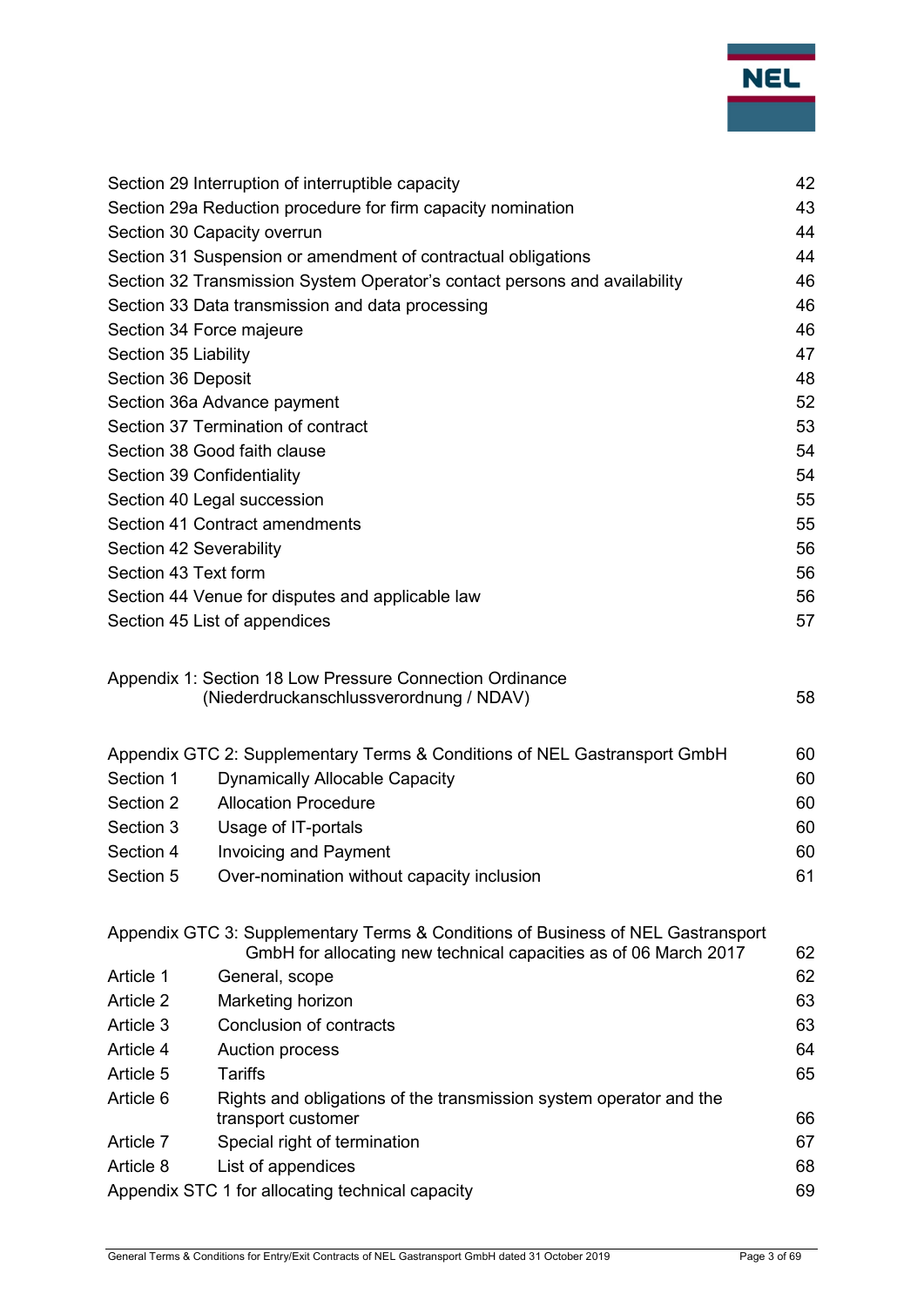

## <span id="page-3-0"></span>**Section 1 Conclusion of contract**

1. The shipper concludes this entry/exit contract via the capacity booking platform jointly operated by the transmission system operators. The preconditions for contract conclusion are registration as shipper on the capacity booking platform and acceptance by the transmission system operator as a shipper pursuant to Section 2a. The registration on the capacity booking platform jointly operated by the transmission system operators in accordance with Section 6 of the Gas Network Access Ordinance (GasNZV) and the use of this platform shall be governed by the terms and conditions for the capacity booking platform published on the capacity booking platform operator's website. In the event of a failure of the capacity booking platform or the connected systems of the transmission system operators, booking requests for day-ahead capacity may be forwarded in text form direct to the transmission system operator. For this, the transmission system operator may offer alternative automated facilities. In this case, capacities shall be allocated at the regulated daily capacity tariff to the best of the transmission system operator's ability and without any guarantee on the basis of the chronological order in which binding requests are received.

2. The entry/exit contract for entry or exit capacity at market area interconnection points, storage points as well as at cross-border interconnection points shall be concluded upon the allocation of capacity at the end of the auction. Without prejudice to the foregoing clause, the entry or exit contract for interruptible within-day entry or exit capacities shall be concluded in the overnomination procedure according to Section 13d hereinafter.

3. The following capacity types shall be allocated in the chronological order in which binding requests are received:

- a) Exit capacity to end consumers,
- b) Entry capacity from production and LNG facilities, and
- c) Entry capacity from facilities within the meaning of Section 6 of GasNZV for biogas injection.

In these cases, the contract shall be concluded upon receipt by the shipper of an electronic booking confirmation.

4. Entry/exit contracts in accordance with Paragraph 3 may be concluded as follows: with a term of

- a) one year or longer at any time,
- b) less than one year– 3 months prior to commencement of the contract term at the earliest,
- c) less than one month –one month prior to commencement of the contract term at the earliest,
- d) less than one gas day– subject to Paragraph 5,2 hours prior to commencement of the contract term at the earliest and subject to Paragraph 5, up to 1 hour to commencement of the contract term to the full hour at the latest.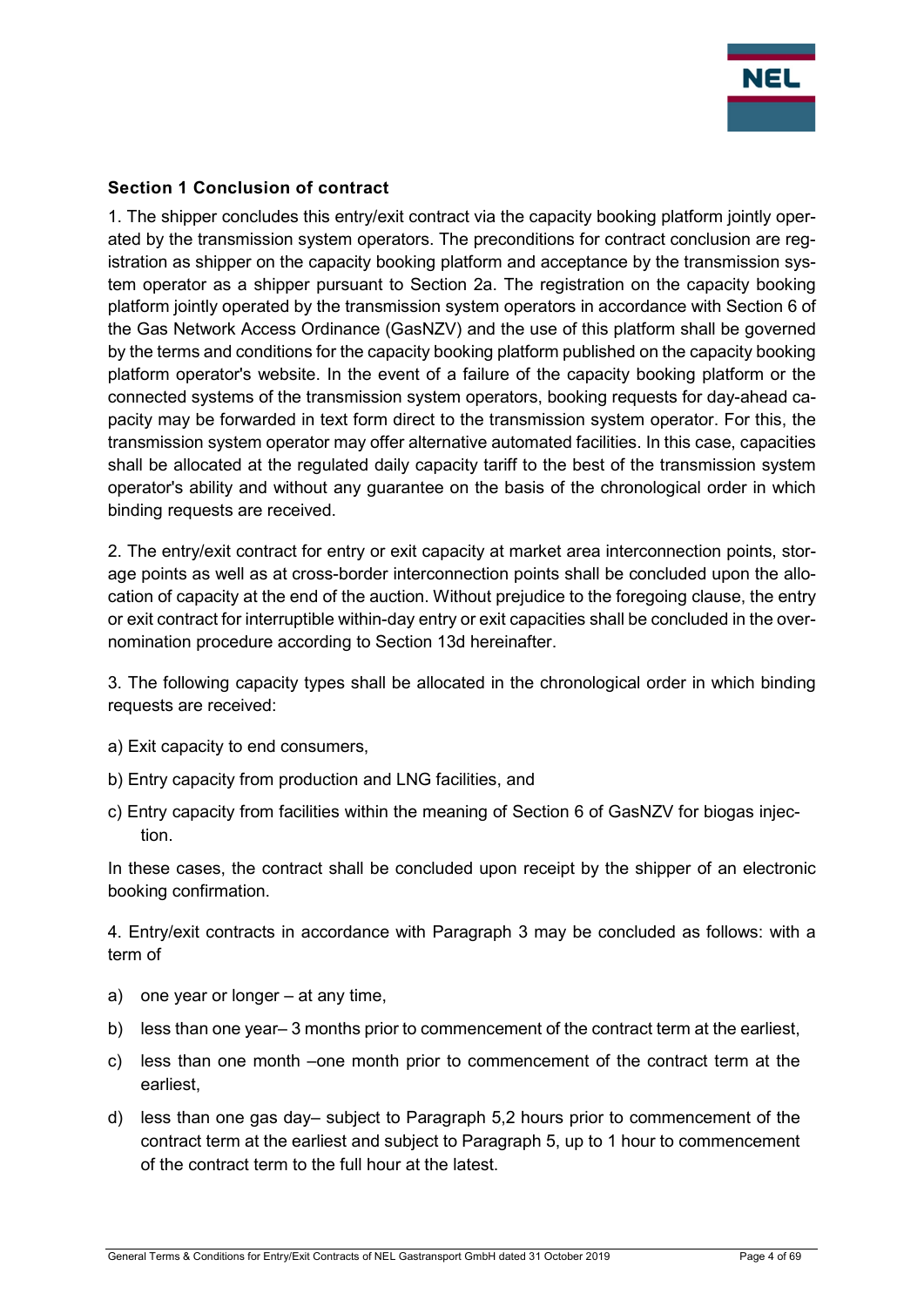

Entry/exit contracts in accordance with a) to c) can be concluded for whole gas days only.

5. The transmission system operator shall be entitled to enlarge the lead time according to Paragraph 4, from up to 1 hour to 3.5 hours to commencement of the contract term on the full hour, particularly for one or more of the following criteria for the sake of integrity of the network especially for end consumers with generally unpredictable, extremely high and volatile gas consumption at individual exit points:

- a) capacity demand at the respective network point,
- b) possibility, availability and lead time of a necessary line pack
- c) technical characteristics of the network like

aa. distance to the next facility for pressure provision,

bb. pipeline diameter,

cc. density of end consumer with unpredictable, extremely high and volatile gas consumption,

d) Profile and predictability of the respective end consumer's load profile.

The extension of this lead time takes place in steps of 15 minutes and is to be justified by the transmission system operator for each of the respective exit points on his website with a reasonable publishing time in advance. The lead time according to Paragraph 4 sub-item d from up to 2 hours shall extend respectively.

The right of the transmission system operator to stipulate technical offtake notices as well as compliance with technical restrictions regarding article 8 section 5 GasNZV shall remain unaffected.

6. The supplementary terms and conditions of the respective transmission system operator in the version applicable at the time of entry/exit contract conclusion shall be an integral part of this contract. In the event of conflict between the provisions of the entry/exit contract and the respective transmission system operator's supplementary terms and conditions, the terms of this entry/exit contract shall have precedence over said supplementary terms and conditions. Deviations from this entry/exit contract are possible to provide bundling at cross- border interconnection points.

For the allocation of incremental capacities pursuant to Article 3 (1) of Regulation (EU) No. 2017/459 of the Commission dated 16 March 2017 establishing a network code on capacity allocation mechanisms in gas transmission systems and repealing Regulation (EU) No. 984/2013 as at the time these general terms and conditions take effect, the transmission system operators may specify additional and/or deviating provisions in respect of this entry/exit contract in the supplementary terms and conditions of the transmission system operator. These supplementary and/or divergent provisions in the supplementary terms and conditions of the transmission system operator represent the general terms and conditions pursuant to Article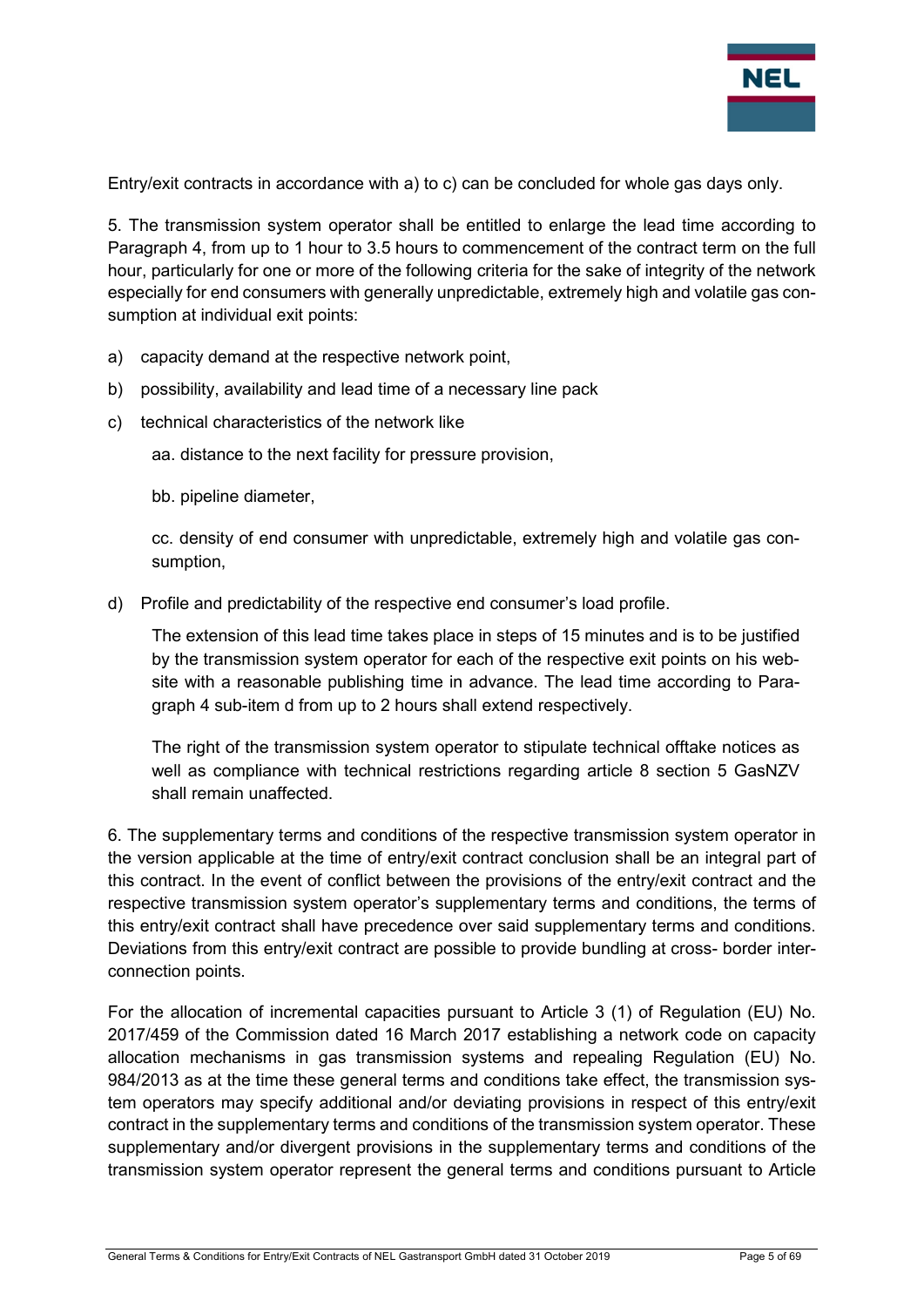

27 Paragraph 3(e) and Article 28 Paragraph 1(b) of Regulation (EU) No. 2017/459 which a shipper has to accept to take part in the process for the binding allocation of incremental capacity and to gain access to capacity including possible deposits and specifications thereto how possible delays to capacity provision or disruption of the project are contractually stipulated. Supplementary terms and conditions of the transmission system operator for the allocation of new additional technical capacities at market area and cross-border interconnection points pursuant to Article 2 (3) of Regulation (EU) No. 984/2013 of the Commission dated 14 October 2013 as amended on 1 October 2016 will remain unaffected by this general terms and conditions. The supplementary terms and conditions referred to in the previous sentence shall prevail for concluded entry and exit contracts at the effective date of this general terms and conditions.

The transmission system operator and the shipper may agree on provisions deviating from this contract to realise projects pursuant to § 39, GasNZV.

7. The inclusion of any general terms and conditions of the shipper is contradicted.

## <span id="page-5-0"></span>**Section 2 Definition of terms**

The following definitions of terms shall apply here. Terms used in the singular also imply the plural.

1. Active Balancing group manager

Balancing group manager with booked bundled capacity from the active transmission system operator included in his balancing group

2. Active transmission system operator

Transmission system operator who was designated at a certain market area or cross border interconnection point from the connected transmission system operators to receive the bundled nomination and to forward it to the passive transmission system operator.

3. Connection user

In accordance with Section 1 (3) NDAV (Ordinance Concerning General Conditions for Network Connection), shall also apply to medium and high-pressure networks.

4. Exit network operator

Network operator with whom the shipper concludes an exit/withdrawal contract in accordance with Section 3 (1) sentence 1 GasNZV, also in the form of a supplier framework agreement.

5. Exit point

A point within a market area where gas can be withdrawn by a shipper from a network operator's network to supply end consumers or for injection into storage, or for transfer at market area boundaries and national borders. Several exit points grouped together within a zone in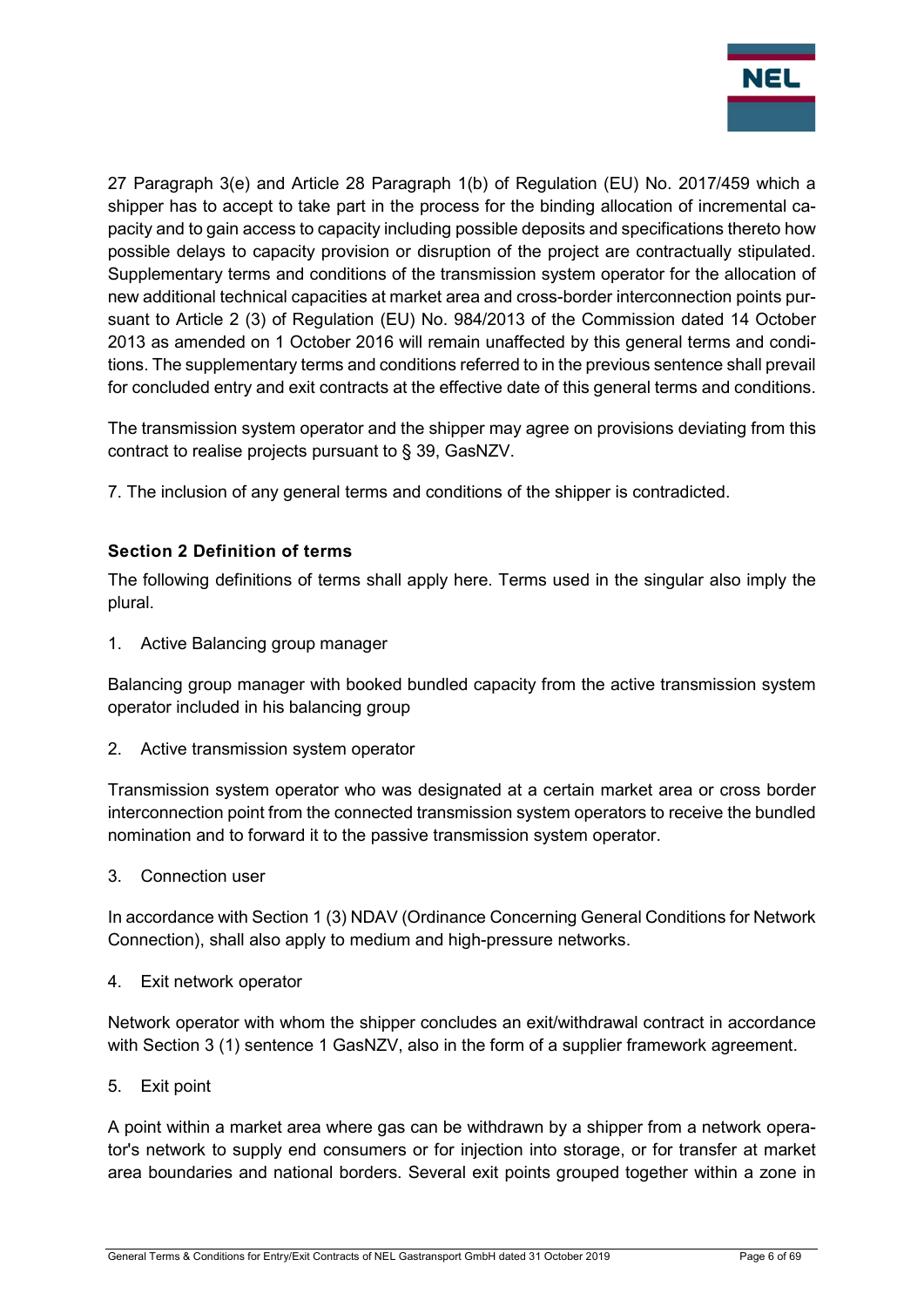

accordance with Section 11 (2) GasNZV shall also be deemed to be an exit point.

#### 6. BEATE 2.0

Decision by the Federal Network Agency on provisions for the conversion of annual demand charges to demand charges for capacity rights of less than one year and for the proper determining of transport tariffs according to Section 15 (2) to (7) GasNEV of 29 March 2019 (Ref. BK9-18/608) or any Decision by the Federal Network Agency amending or replacing it.

#### 7. Balancing calorific value

Balancing calorific value is an advance estimate of an invoicing gross calorific value in a given calorific value area. It is subject to monthly review if necessary. A calorific value area is a network area in which a single invoicing gross calorific value is applied.

8. Balancing group number

A unique number assigned by the market area coordinator for a balancing group that principally serves the identification of gas quantity nominations/renominations.

9. Day ahead capacity

Capacity which can be booked on the day before the transporting gas day.

10. Entry network operator

Network operator with whom the shipper concludes an entry/injection contract in accordance with Section 3 (1) sentence 1 GasNZV.

#### 11. Entry point

A point within a market area where a shipper can transfer gas into the network operator's network from national borders, market area boundaries, domestic sources and production plants, LNG plants, biogas plants and storage facilities. Several entry points grouped together within a zone in accordance with Section 11 (2) GasNZV shall also be deemed to constitute an entry point.

#### 12. Gas business year

Period starting 1 October, 06:00 a.m. of a given calendar year until 1 October, 06:00 a.m. of the following calendar year.

13. Bundled nomination

Uniform nomination on a bundled booking point.

#### 14. Bundled capacity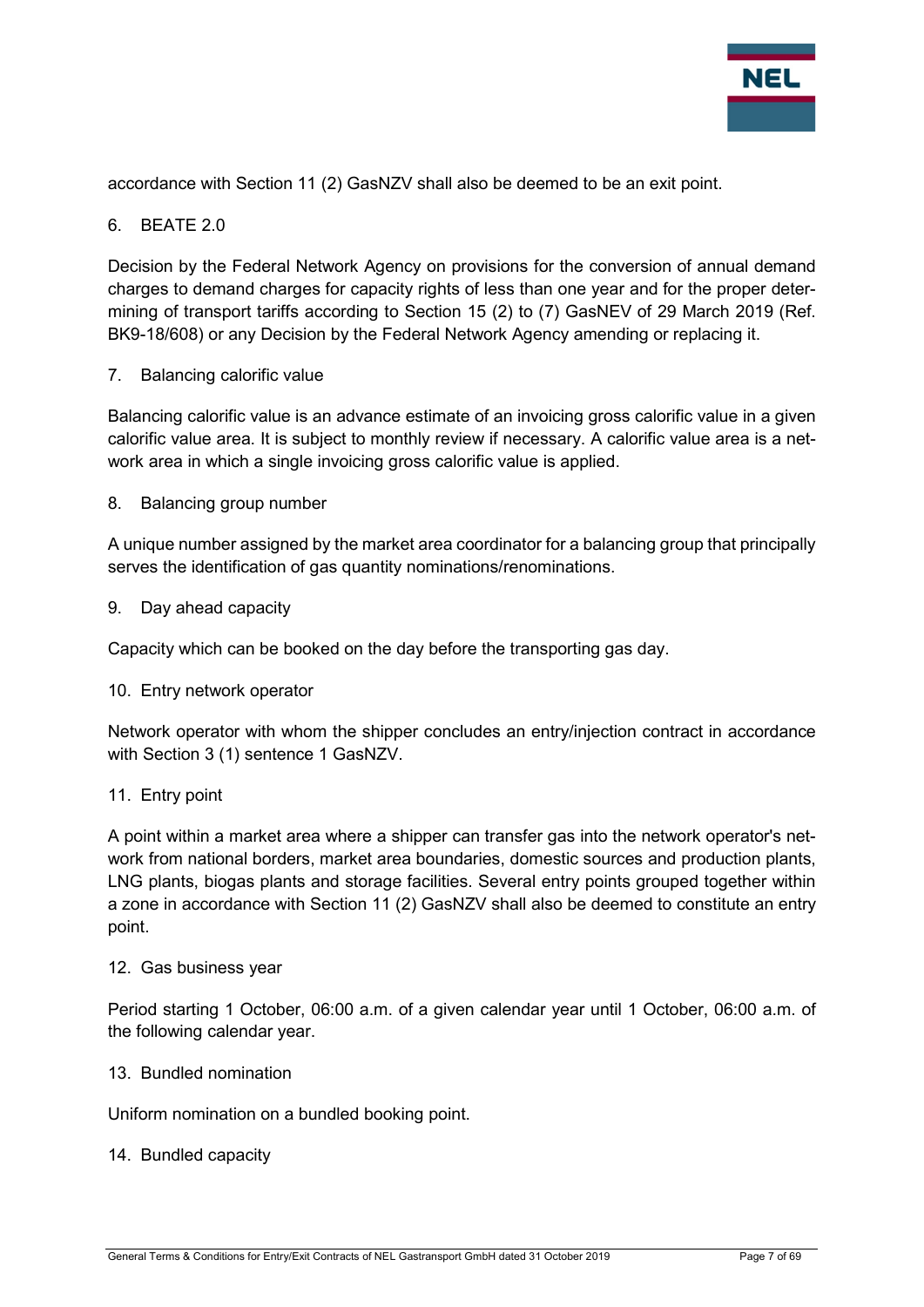

Exit and the corresponding entry capacity which can be booked as bundle by a shipper.

15. Bundled booking point

Summary of a bookable exit point and a bookable entry point between two domestic or a domestic and foreign market areas on which shippers may book a bundled capacity.

16. GeLi Gas (supplier business processes)

Uniform business processes and data formats determined by the Federal Network Agency (doc. no. BK7-06-067) dated 20 August 2007, or any directive replacing or amending this determination of the Federal Network Agency.

17. Capacity

Maximal hourly flow rate at an entry or exit point, expressed in kWh/h.

18. Capacity Booking Platform

Common booking platform jointly operated by the transmission system operators.

#### 19. KARLA Gas

Determination in the matter of Capacity Management and Auction Proceedings in the Gas Sector issued by the Federal Network Agency (BNetzA) (Reference BK7-10-001) dated 24 February 2011 or a BNetzA determination which supplements or supersedes that determination.

#### 20. Flow commitment

The contractual agreements outlined under Section 9 (3) sentence 2 no. 1 GasNZV.

#### 21. MARGIT

Decision by the Federal Network Agency dated 29 March 2019 (ref. BK9-18/612) concerning the determination of the level of multipliers, the determination of a discount at entry points from LNG facilities, and at entry points from and exit points to infrastructure developed with the purpose of ending the isolation of Member States in respect of their gas transmission systems and the determination of the level of discounts for interruptible standard capacity products at all interconnection points, or any decision by the Federal Network Agency amending or replacing it.

#### 22. Month M

Month M is the delivery month. The delivery month corresponds to the period from day 1, 06:00 hours of the delivery month until day 1, 06:00 hours of the following month.

23. Passive balancing group manager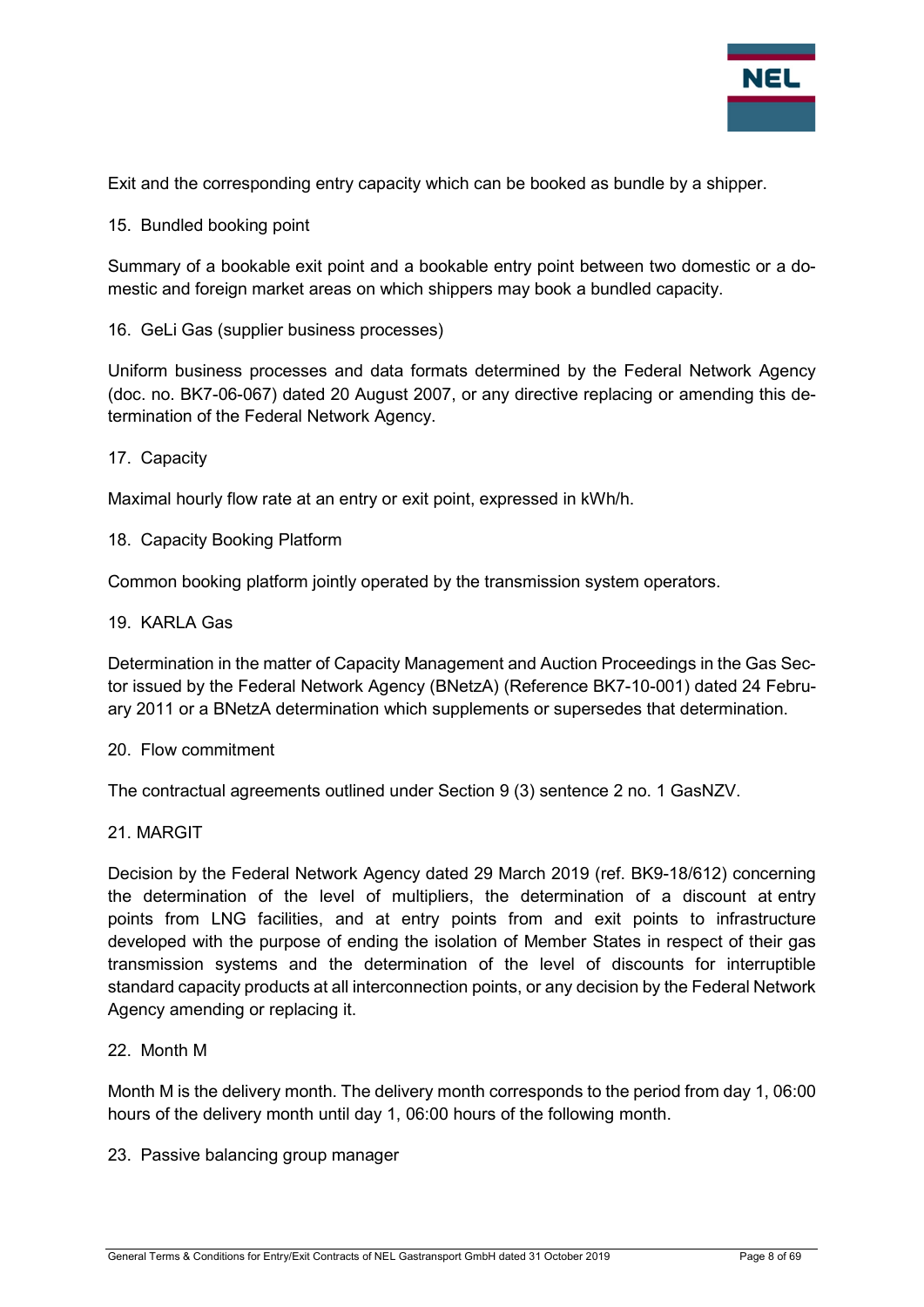

Balancing group manager with booked bundled capacity from the passive transmission system operator included in his balancing group

#### 24. Passive transmission system operator

Transmission system operator who receives the forwarded bundled nomination from the active transmission system operator.

#### 25. REGENT

Decisions by the Federal Network Agency concerning the periodic decision making regarding the reference price methodology and the other points listed in Article 26(1) of Regulation (EU) No 2017/460 applicable to all transmission system operators operating in the Entry/Exit systems of NetConnect Germany and GASPOOL (ref. BK9-18/610-NCG and BK9-18/611-GP, respectively) or any decision by the Federal Network Agency amending or replacing them.

#### Sub-balancing account

Sub-balancing accounts are accounts assigned to a balancing group that allow entry and exit quantities to be assigned to shippers and/or partial quantities to be clearly tracked.

#### 25. Day D

Day D is the delivery day, which commences at 06:00 hours and ends on the following day at 06:00 hours

#### 26. Within-day capacity

Capacity pursuant to Section 2 No. 13a GasNZV which, after the end of the day ahead auction, is offered and allocated for the respective gas day from the first full hour of booking to the end of said gas day.

#### 27. Interruptible capacity

Capacity offered by the transmission system operator on an interruptible basis. The transmission system operator may interrupt the use of interruptible capacity.

#### 28. Business days

In deviation from the definition of business days given in Section 2 no. 16 GasNZV, 'business days', with reference to deadlines, shall include every day except Saturdays, Sundays and public holidays. Any day recognised as a public holiday in any German Federal State shall be deemed to be a public holiday. 24 and 31 December shall always be deemed to be public holidays.

For all time indications, the official German time (Central European Time or Central European Summer Time (CET/CEST), as the case may be) shall apply.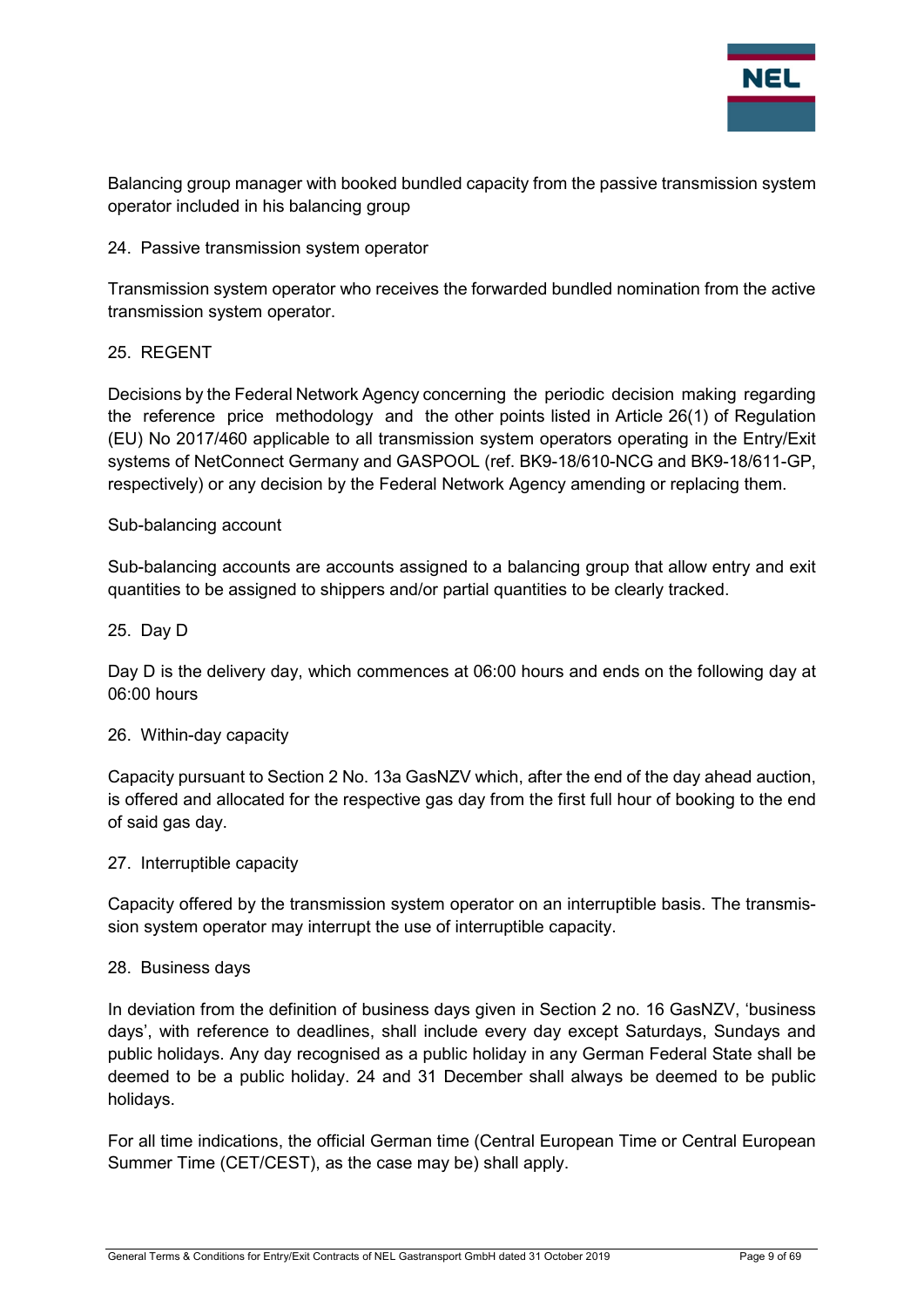

#### 29. Time format

For all time indications, the official German time (Central European Time or Central European Summer Time (CET/CEST) shall apply.

## <span id="page-9-0"></span>**Section 2a Admission to the capacity booking platform and to systems of the transmission system operator for processing network access**

- 1. The shipper shall provide to the transmission system operator the following documents:
- a) Proof of authority to act on behalf of the company according to Paragraph 3 of this Section and
- b) Audited annual financial statements of the previous three business years, or if less than three audited annual financial statements available due to a shorter business activity of the shipper, all available audited annual financial statements and the opening balance.

2. The transmission system operator may request in reasoned cases additional documents such as:

- a) Questionnaire regarding information with respect to the company, the management and the intended capacity bookings. A specimen questionnaire is published on the transmission system operator´s website,
- b) Original certification in tax matters (previously: tax clearance certificate) of the competent tax authority or as certified copy or comparable foreign certificate.

3. The shipper shall provide to the transmission system operator a copy of its entry in the register of companies or, in the case of foreign shippers, equivalent official documents to provide proof of authority to act on behalf of the company. The form provided via the capacity booking platform shall be completed and signed by a person or persons authorised to act on behalf of the shipper, in accordance with sentence 1 of this Paragraph 1. The name of at least one person authorised to represent the shipper as a user of the capacity booking platform shall be stated in the form. Sentence 2 of this Paragraph shall also apply to any user who may be added after the completion of admission.

4. If the documents pursuant to Paragraph 1 to 3 are not provided in German or English an authorised translation in German or English shall be enclosed.

5. The transmission system operator shall be entitled not to admit the shipper to use the capacity booking platform if there are justified grounds for requesting a deposit in accordance with Section 36 or an advance payment in accordance with Section 36a and the shipper does not provide security or make an advance payment in due time.

6. The transmission system operator shall admit the shipper to the use of the capacity booking platform immediately, but no later than 10 business days after receipt of the complete admission request in accordance with Paragraph 1 of this Section 2a, provided that the conditions for admission stated in Paragraphs 1 to 3 of this Section 2a have been met.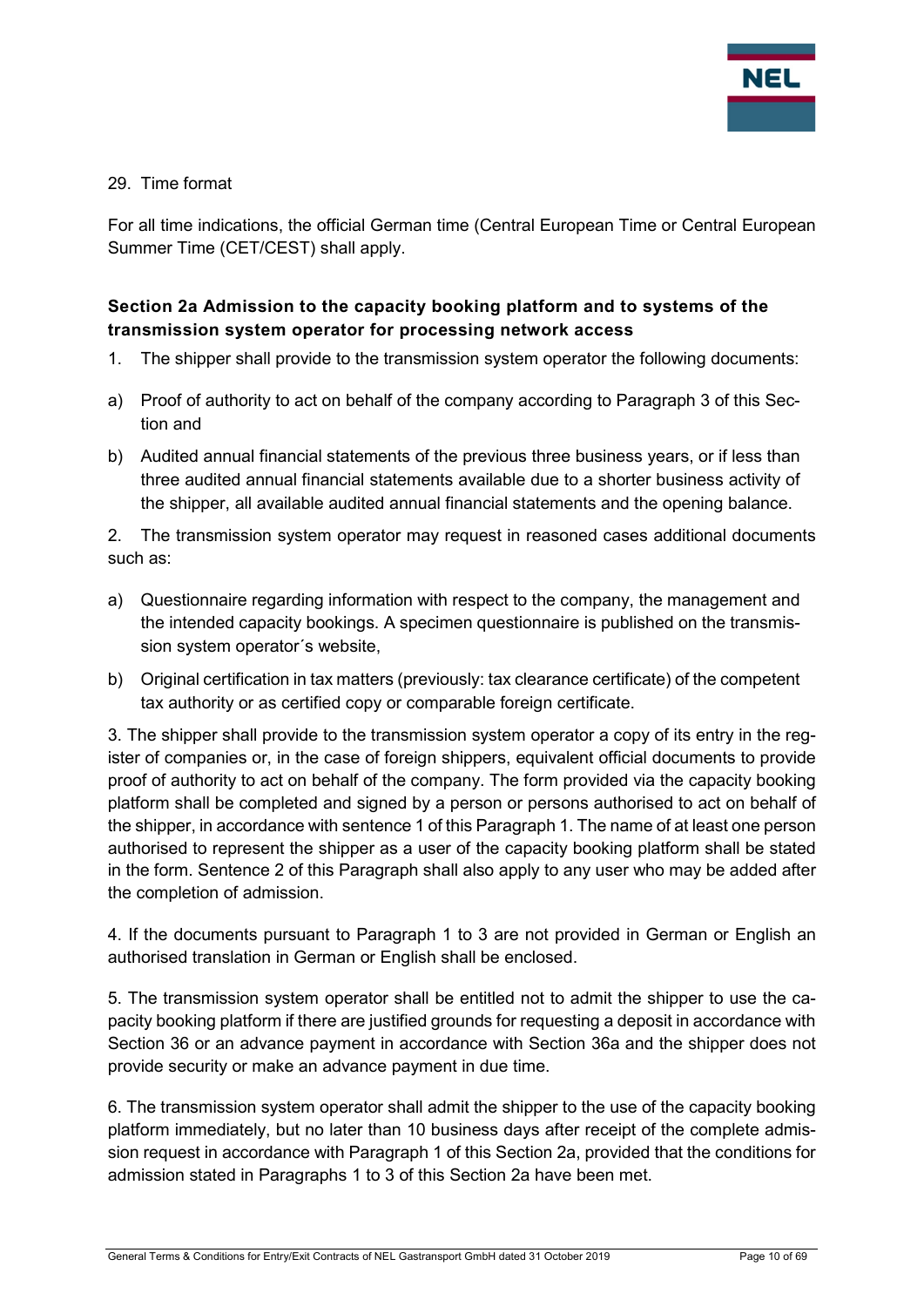

7. The shipper shall be obligated to notify the transmission system operator promptly of any changes relevant for admission, including the loss of a user. If the transmission system operator finds that the conditions for admission stated in Paragraphs 1 and 3 of this Section 2a are no longer met or are only met in part, the transmission system operator shall promptly notify the shipper thereof. The shipper shall be obligated to meet the missing conditions for admission stated in Paragraphs 1 and 3 of this Section 2a within 10 business days.

8. The shipper shall be obligated to use the access data provided to him with due care. Without limitation this includes protecting the access data from unauthorised use by third parties. The shipper shall promptly notify the transmission system operator if the access data have gone astray or if there is reasonable suspicion that they are in the possession of unauthorised third parties. All actions by the user confer rights and impose obligations upon the shipper.

9. The transmission system operator shall be entitled to withdraw any admission granted in the cases provided for in Sections 36 (11) and 37 and in the event of missing conditions for admission. The transmission system operator shall guarantee the performance of existing contracts, in particular with respect to the surrender of capacities under Section 16. In addition, the transmission system operator shall be entitled to deactivate the use of the capacity booking platform by individual users of the shipper for reasonable cause. The transmission system operator shall inform the shipper thereof promptly. The deactivation of the shipper or of individual users pursuant to the present paragraph shall entail the deactivation of the shipper and/or users for all systems of the transmission system operator. The shipper may apply for re-admission under the conditions stated above at any time.

10. When admitting the shipper to the capacity booking platform the transmission system operator shall also admit the shipper to the systems of the transmission system operator which are necessary for network access, and provide the shipper with the necessary access data. The provisions in Paragraphs 1-9 of this Section 2a apply mutatis mutandis to the use of said systems.

## <span id="page-10-0"></span>**Section 2b Availability of the systems of the transmission system operator for processing network access**

1. The right to use the systems of the transmission system operator for processing network access exists solely to the extent that the state of the art and the technical availability of said systems will allow. The transmission system operator may temporarily limit the service scope of the systems of the transmission system operator for processing network access if and to the extent that this is necessary to guarantee the security and integrity of said systems or to implement technical measures required to provide the services. The same applies in case of faults which are unforeseen or which, without limitation, are due to a power supply failure or to hardware and/or software faults and which result in a total or partial outage of the systems of the transmission system operator for processing network access. In such cases, there shall be no right to use the systems of the transmission system operator for processing network access. The transmission system operator shall in such cases promptly notify the shippers affected in an appropriate manner, minimise the impact on the shippers so far as possible and without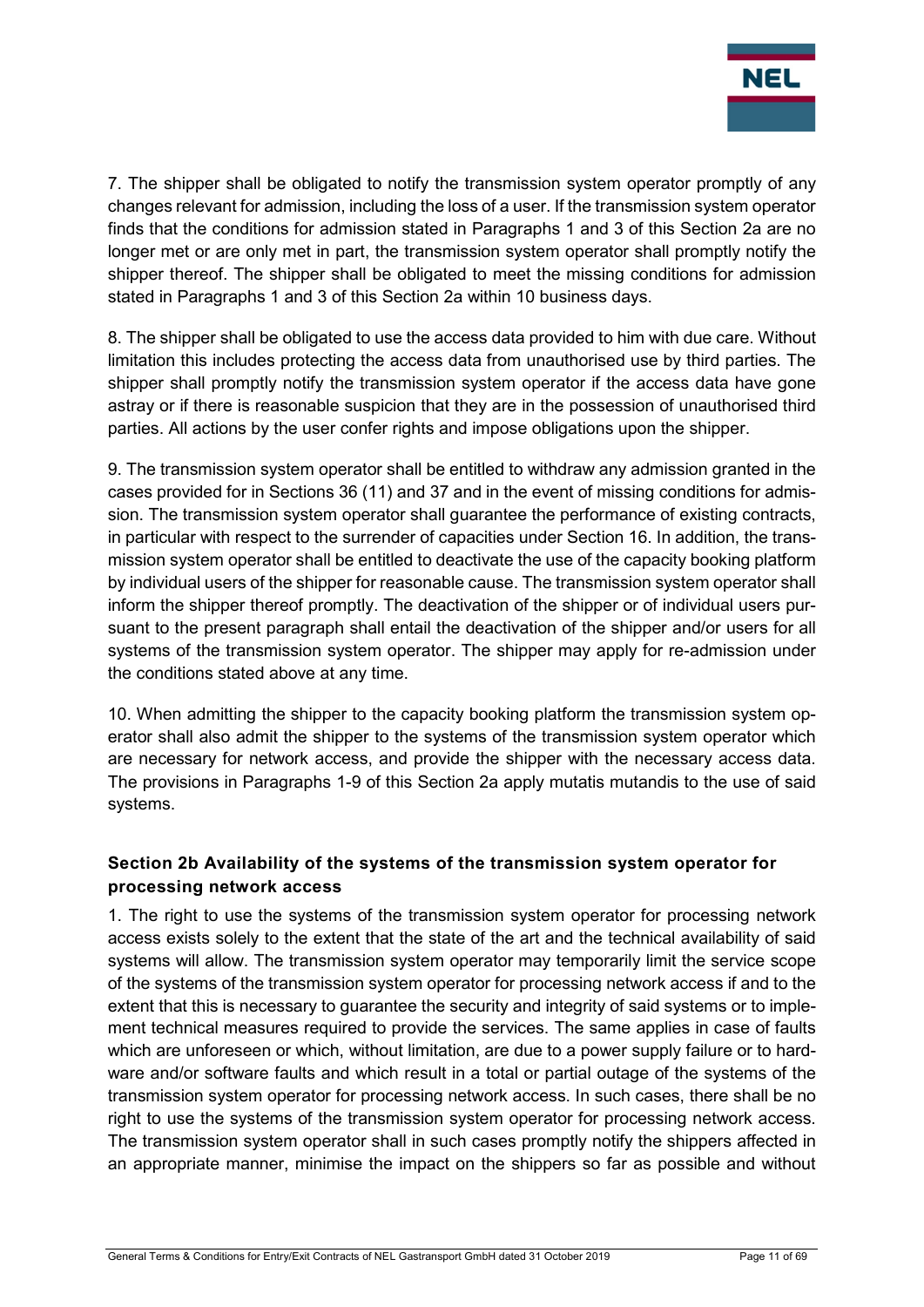

undue delay restore the availability of the systems of the transmission system operator for processing network access so far as it is commercially reasonable.

2. The use of the systems of the transmission system operator for processing network access is accordingly restricted or not possible for the duration of the restricted availability or nonavailability as described in Paragraph 1 of this Section 2b. Ongoing processes will be aborted. The transmission system operator shall notify the shippers if said processes can be recovered at a later time.

3. In case of a restriction or failure of the system(s) the transmission system operator shall offer an alternative communication path – as a minimum by data portal, email or fax – for nominations and renominations.

## <span id="page-11-0"></span>**Section 3 Scope of the entry contract**

1. Upon the conclusion of an entry contract, the entry transmission system operator shall be obligated to make available the booked capacity at the respective entry points of the transmission system operator's network for the shipper in accordance with the entry contract.

2. The entry contract entitles the shipper to use the network from the entry point up to the virtual trading point of the respective market area.

3. The shipper shall be obligated to provide the gas quantities to be transported in accordance with Sections 12, 13 and 14 at the booked entry point and deliver them to the entry transmission system operator. The entry transmission system operator shall be obligated to take delivery from the shipper of the gas quantity in accordance with sentence 1.

4. It is not necessary to ensure the physical identity of the gas. Gas quantities may be provided and offtaken together with other gas quantities in a commingled stream.

#### <span id="page-11-1"></span>**Section 4 Purpose of the exit contract**

1. Upon the conclusion of an exit contract, the exit transmission system operator shall be obligated to make available the booked capacity at the respective exit points of the transmission system operator's network for the shipper in accordance with the exit contract.

2. The exit contract entitles the shipper to use the network from the virtual trading point up to the exit point of the respective market area.

3. The exit transmission system operator shall be obligated to deliver to the shipper the gas quantities to be transported in accordance with Sections 12, 13 and 14 at the booked exit point. The shipper shall be obliged to take delivery from the exit network operator of the gas quantity in accordance with sentence 1 at the booked exit point.

4. It is not necessary to ensure the physical identity of the gas. Gas quantities may be received or provided together with other gas quantities in a commingled stream.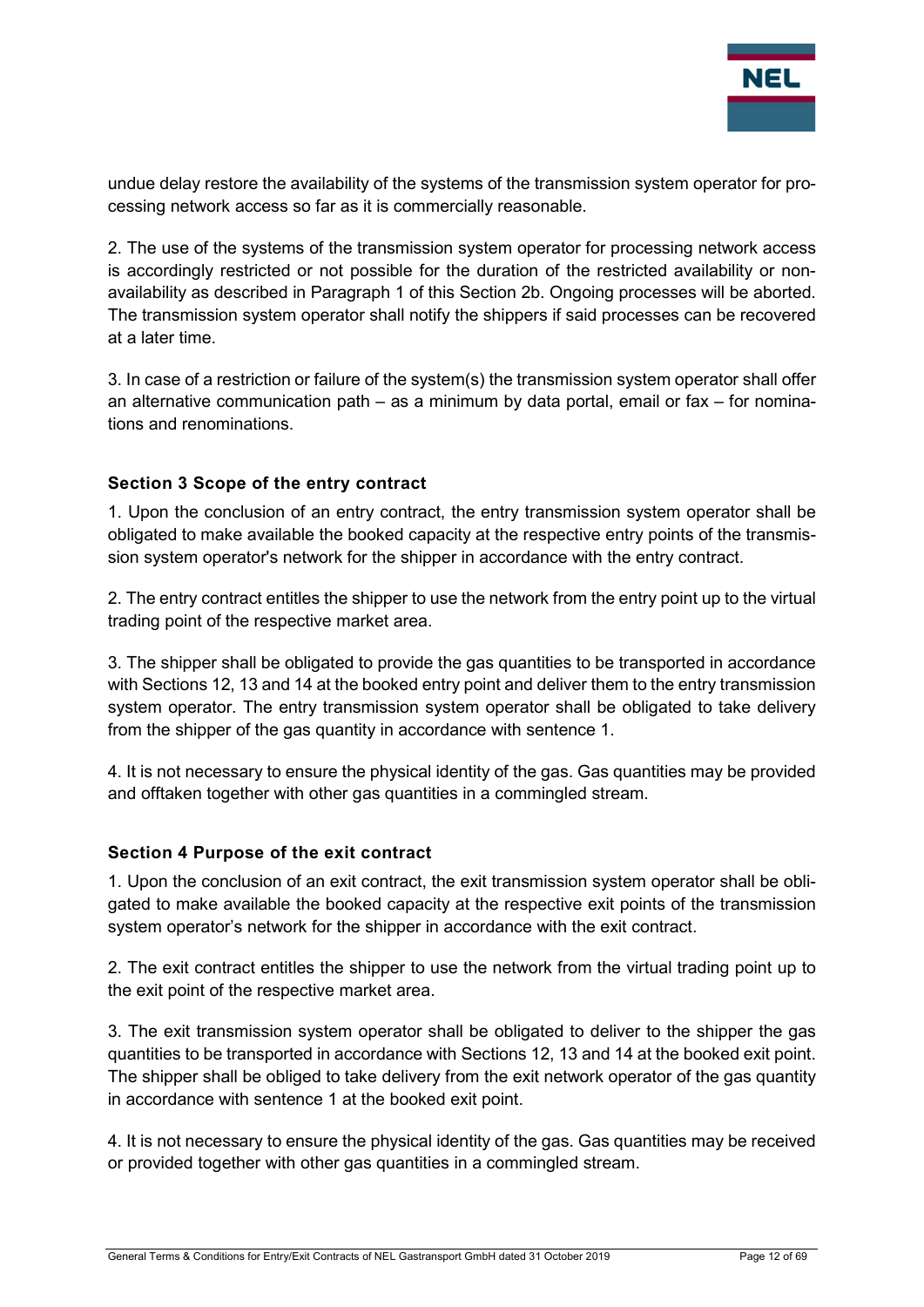

#### <span id="page-12-0"></span>**Section 5 General entry and exit requirements**

1. The shipper may feed gas to or offtake gas from the system if a balancing group contract is in place, the booked entry or exit point is included in a balancing group or sub-balancing account and the entry or exit gas quantity has been nominated if nomination requirements apply under Section 12 or 13.

2. Biogas quantities may be included in a separate biogas balancing group in accordance with Section 35 GasNZV. Subject to the exception pursuant to Section 29 Paragraph 4 Sentence 4, the priority transport of biogas can be ensured only if the biogas quantities concerned have been included in a separate biogas balancing group.

3. Booked capacity may only be used subject to any applicable capacity allocation restrictions and capacity usage restrictions.

#### <span id="page-12-1"></span>**Section 6 Preconditions for use of booked capacity at market area interconnection and cross- border interconnection points**

1. Bundled capacity may be used only if the bundled booking point in the sense of Article 19 (3) of Regulation (EU) 2017/459 is included as an exit point in the delivering market area, and as an entry point in the receiving market area within the respective balancing groups formed.

2. Capacity may be used only subject to the prior conclusion of a balancing group contract or, in the case of bundled capacity, the prior conclusion of balancing group contracts and prior compliance with technical requirements (especially communications testing) for the use of the capacity.

3. The shipper shall, promptly, but no later than 18:00 hours on the day before delivery day, include in the balancing groups the bundled or non-bundled booking point at which it has acquired bundled or non-bundled day-ahead capacity. For firm within-day capacity, this inclusion shall be effected promptly after the end of the respective auction. For this purpose, the shipper shall notify the respective transmission system operators of the balancing group and/or subbalancing account number during day-ahead and/or within- day booking. To make this inclusion possible, the shipper shall provide the transmission system operator with the selectable balancing group or sub-balancing account numbers once before their first-time use no later than 12:00 hours on the last business day prior to the booking. Inclusion in good time will only be possible if a communication test has been successfully completed in advance between the transmission system operator and the designated balancing group manager in accordance with Section 13b, and the authorisation required by Section 12 (1) has been submitted on one occasion.

4. A bundled booking point may be included in several balancing groups. Should the shipper wish to divide the bundled capacity booked by him at this point between several balancing groups/sub-balancing accounts, the shipper shall notify the respective transmission system operators of such division per bundled booking point. Paragraph 3 of this Section 6 shall apply mutatis mutandis. Sentences 1 and 2 shall not apply to bundled day-ahead or bundled withinday capacity.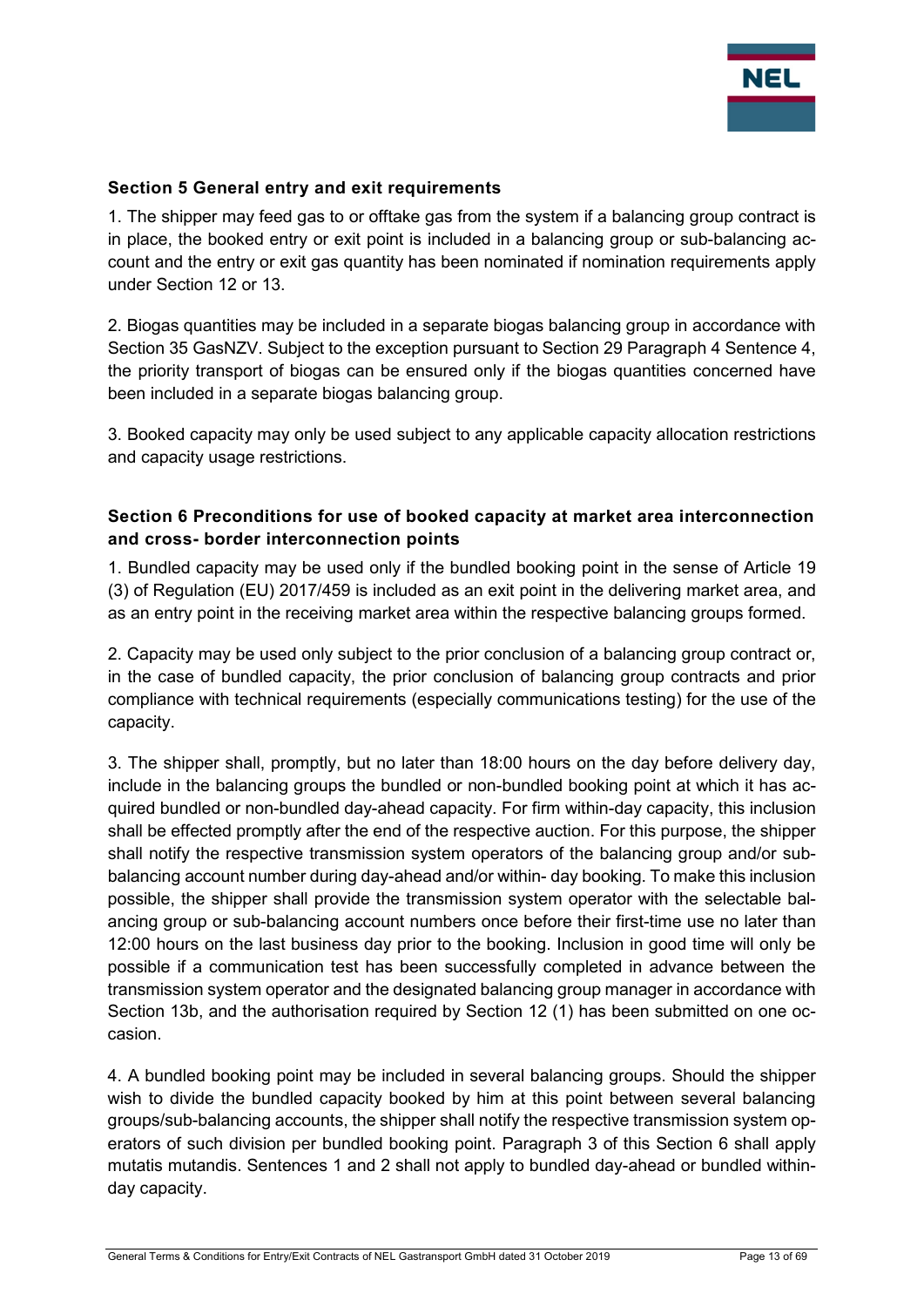

5. Booked capacity may only be used subject to any applicable capacity allocation restrictions and capacity usage restrictions.

6. If several shippers include their bundled capacity in the same balancing group, or a single shipper or several shippers include bundled capacity in a balancing group in which non- bundled capacity has already been included, they are required to agree on the appointment of one balancing group manager who shall submit a consistent nomination for all capacities in accordance with Section 12 (1) herein below.

## <span id="page-13-0"></span>**Section 7 Inclusion of entry and exit points in balancing groups**

1. The shipper may include an entry or exit point in several balancing groups/sub-balancing accounts. In such case the shipper shall notify the transmission system operators of the capacity quantities include in the respective balancing group/sub-balancing account at that point. Exit points to end consumers and entry points at biogas plants may only be booked by one shipper, and only included in one balancing group.

2. Entry and exit points may only be included in balancing groups or sub-balancing accounts with identical gas quality (H or L-gas).

3. The shipper shall include the entry or exit point where it has acquired non-bundled dayahead capacity in accordance with Section 6 (3). Any bundled or non-bundled capacity products with the exception of day-ahead and within-day capacity products shall be included no later than 12:00 hours on the business day preceding the delivery day. These capacity products can be included over the capacity booking platform or over the corresponding system of the transmission system operator for processing network access as part of the booking process. If the transmission system operator does not offer such a system the capacity products can be included by email or by fax.

4. To make this inclusion possible over the capacity booking platform or the system of the transmission system operator, the shipper shall provide the transmission system operator with the selectable balancing group or sub-balancing account numbers once before their first-time use no later than 12:00 hours on the last business day prior to the booking. The transmission system operator may waive the requirements of sentence 1 for his system.

5. The shipper shall warrant that it has been authorised by the balancing group manager to include on behalf of the balancing group manager entry or exit points in a balancing group or a sub-balancing account. If the shipper itself is not the balancing group manager, the transmission system operator reserves the right to require the shipper to submit a power of attorney documenting such authorisation in justified individual instances. The shipper shall indemnify the transmission system operator against claims by third parties as a result of the shipper not holding the legally valid authorisation by the balancing group manager warranted by the shipper.

6. Paragraphs 7 and 8 of this Section 7 only apply to entry/exit points to/from gas storage facilities that give the storage customers access to another market area or to the market of a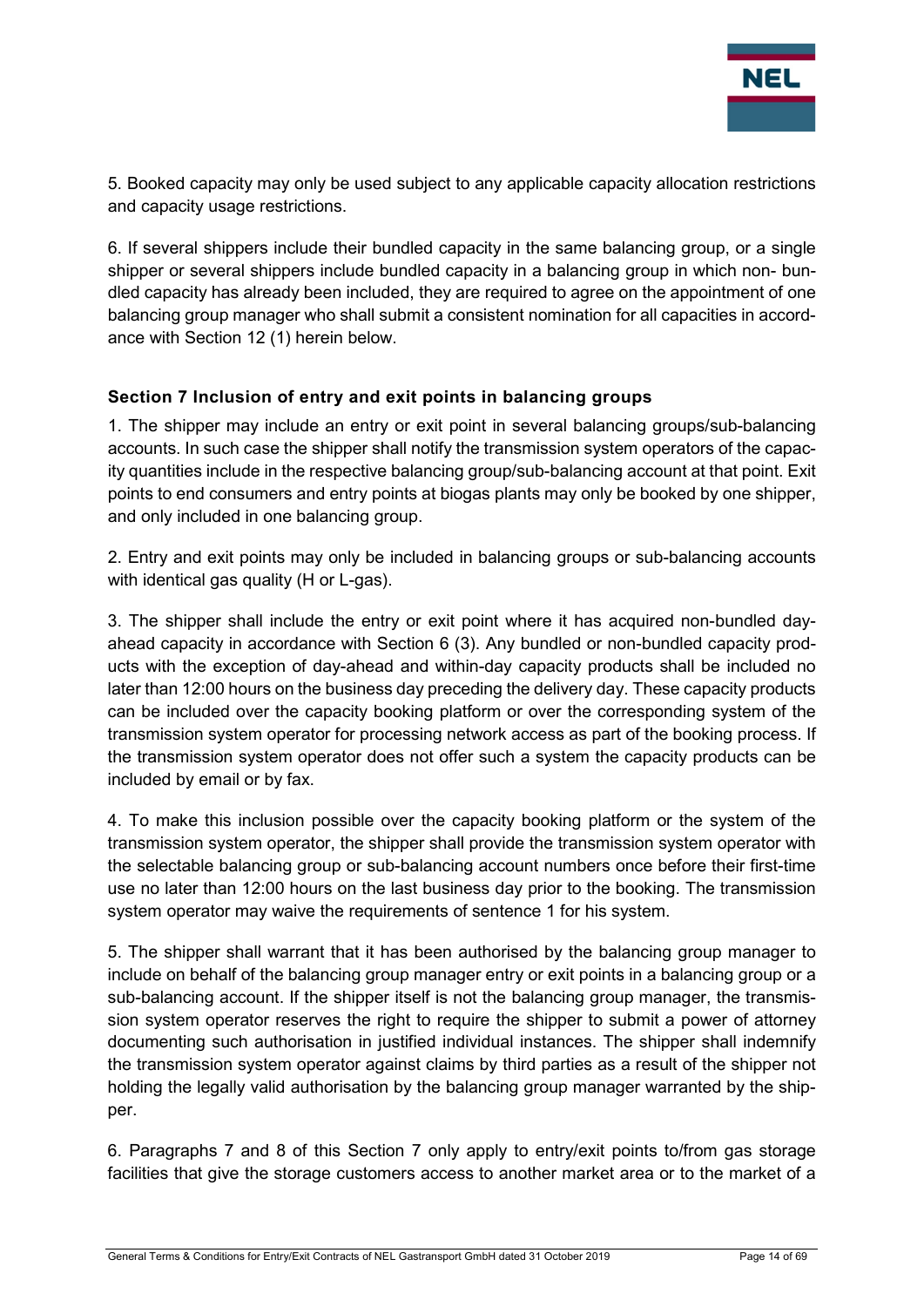

neighbouring country.

7. Entry and exit points at gas storage facilities at which the shipper has booked capacity which is not priced at a discounted transportation tariff in accordance with the provisions of Paragraph 2 of the operative provisions of REGENT (hereinafter referred to as 'non-discounted capacity') may be included, at the amount of the booking of the non- discounted capacity, in one or several specially designated balancing groups/sub-balancing accounts for non-discounted capacity only. The transmission system operator shall be entitled to specify in its supplementary terms and conditions that the allocation to the relevant account (discount account or non- discount account) may instead be made via different shipper codes.

8. Entry and exit points at gas storage facilities at which the shipper has booked capacity which is priced at a discounted transportation tariff in accordance with the provisions of Paragraph 2 of the operative provisions of REGENT (hereinafter referred to as 'discounted capacity') may be included up to the level of the booking of the discounted capacity only in one or several balancing groups/sub-balancing accounts without any special designation for non-discounted capacity.

## <span id="page-14-0"></span>**Section 8 Bundled booking points**

1. Market area interconnection points and cross-border interconnection points connecting transmission networks with each other shall be consolidated to form a single booking point for each flow direction. Capacities will only be bundled if the neighbouring foreign transmission system operator facilitates the bundling. If the neighbouring foreign transmission system operator does not facilitate the bundling then the provisions governing bundled capacities do not apply to the cross-border interconnection point concerned.

2. Shippers may book bundled capacity at bundled booking points on a firm basis. Booking enables the shipper to handle transport via a bundled booking using a bundled nomination provided the neighbouring foreign transmission system operator facilitates the nomination. This arrangement applies to new contracts. Old contracts (contracts concluded on or before 31 July 2011) shall not be affected unless shippers holding exit and corresponding entry capacity contracts request the amendment of these contracts. Where there is still an old contract on one booking side, non-bundled capacity may only be sold on the other booking side until expiry of the contract at the latest.

3. At bundled and non-bundled booking points, transmission system operators may also offer bundled and non-bundled capacity with capacity allocation restrictions and capacity delivery restrictions.

4. Bundling in accordance with Paragraph 1 of this Section 8 shall be carried out between the relevant individual booking points of the transmission system operators.

5. In the event of the marketing of bundled capacity pursuant to Section 1 (2), the auction surcharge shall be split between the adjacent transmission system operators and shall be indicated to the shipper via the booking confirmation. The respective transmission system operator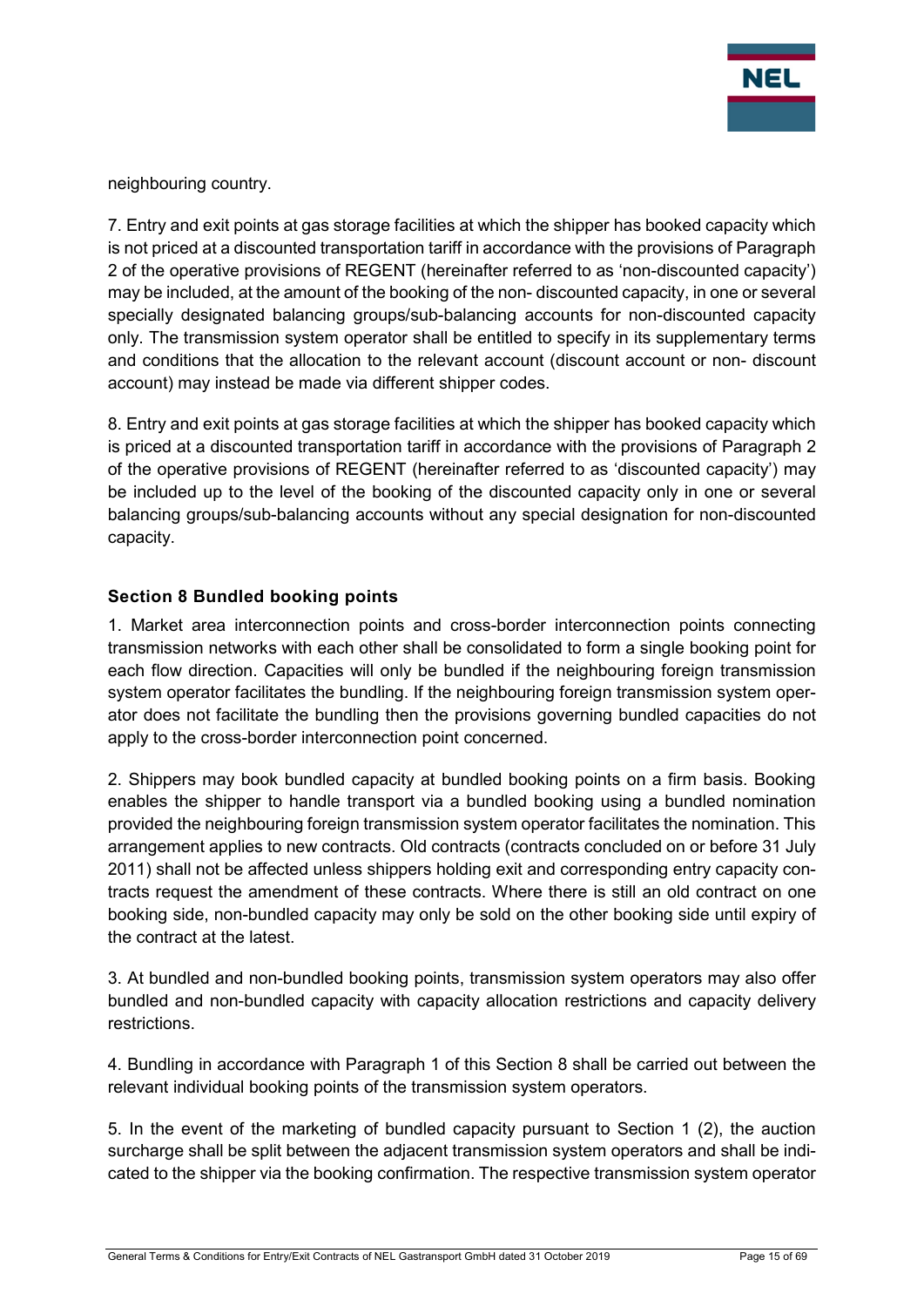

shall invoice the shipper for its share of the auction surcharge. The transmission system operator shall be entitled to change its share in the auction surcharge for the future by agreement with the adjacent transmission system operator.

6. The parties to the contract shall be entitled and obligated to terminate the entry or exit contract when the corresponding contract at the bundled booking point is terminated. Accordingly, the parties shall be entitled to amend the contract if the corresponding contract is amended. The rights and obligations under the entry or exit contract at the bundled booking point shall be suspended for such time as the performance obligations under the corresponding contract at the bundled booking point are suspended or the corresponding contract is not yet effective.

7. Holders of firm unbundled capacity at market area interconnection points and cross border interconnection points may convert such capacity into firm bundled capacity of the same capacity product within the auction of firm annual, quarterly or monthly capacity products at the respective market area interconnection point or cross border interconnection point. The conversion may only be carried out up to the amount and term of the bundled capacity and up to the amount and term of the unbundled capacity. Unbundled capacity may also be converted partially with respect to amount and term provided that the conversion comprises at least one calendar month. To the extent unbundled capacity is converted, the shipper shall pay for the converted now bundled capacity the transportation tariffs as defined by Section 25 of the entry and exit contract for unbundled capacity plus any auction premium for the converted unbundled capacity. In addition, the shipper shall pay for such part of the converted capacity any auction premium resulting from the auction where the shipper booked the bundled capacity. The unbundled capacity held by the shipper shall be reduced by the capacity converted by the shipper in accordance with Sentence 1 of this Paragraph 7.

## <span id="page-15-0"></span>**Section 9 Capacity products**

1. Without limitation, the capacity products listed below may be offered on a firm basis in accordance with Section 1 via the capacity booking platform:

- a) Freely allocable entry capacity: Allows network use from the booked entry point to the virtual trading point of the market area where the booking was made (Section 3 (3) GasNZV).
- b) Freely allocable exit capacity: Allows network use from the virtual trading point to the booked exit point of the market area where the booking was made (Section 3 (3) GasNZV).
- c) Freely allocable entry capacity for biogas: Allows the same use as with a., but is only permitted for feeding biogas to the system.
- d) Freely allocable exit capacity for biogas: Allows the same use as with b., but is only permitted for offtaking biogas.
- e) Restricted allocable capacity: Allows use of the network of the booked entry point to one or more defined exit points or the use of the booked exit point from one or several defined entry points. Use of the virtual trading point is excluded.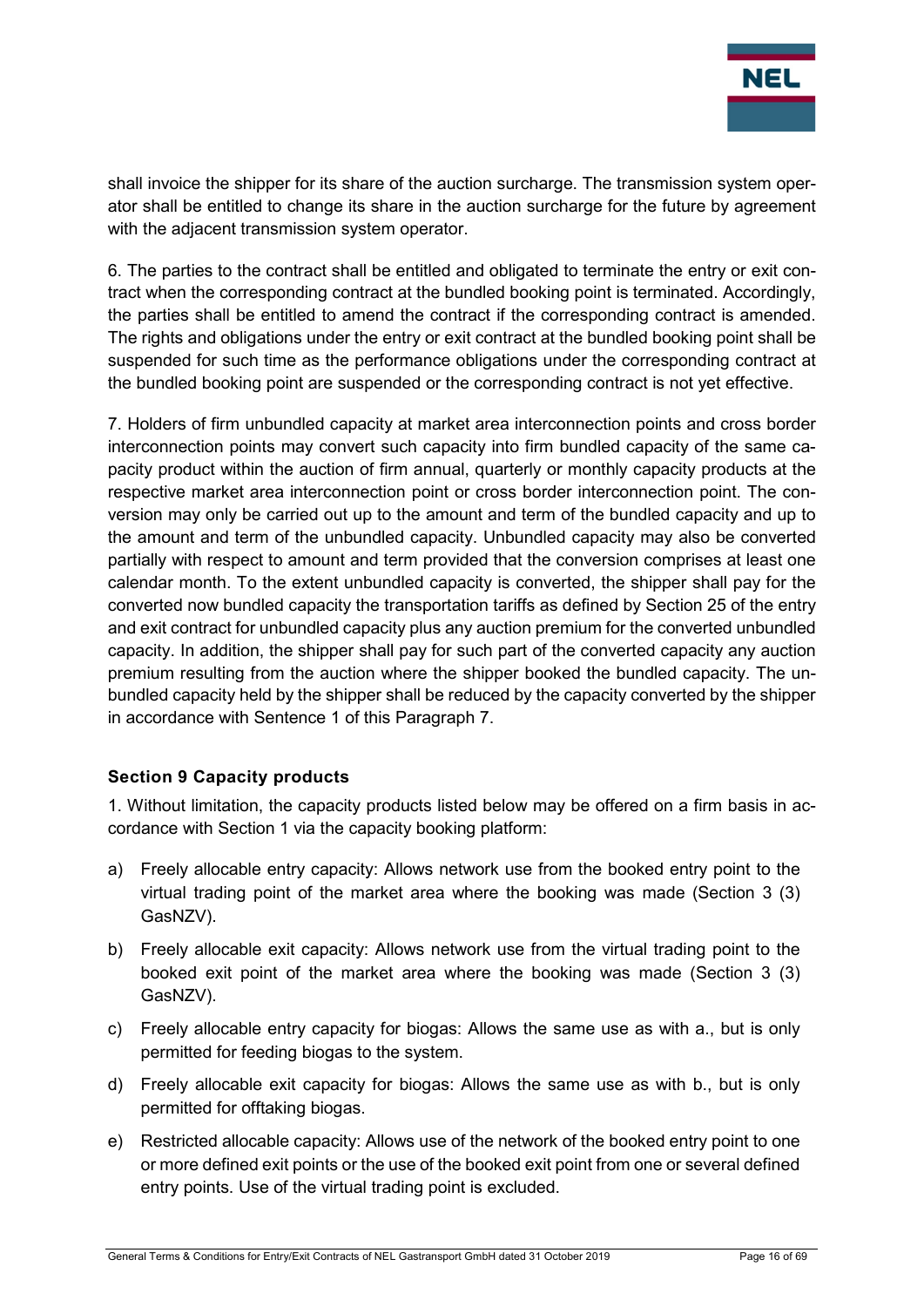

The transmission system operator shall offer the products in accordance with sub- paragraphs a) - d) on the basis of a procedure which is transparent, non-discriminatory, and standardised between the transmission system operators, also on an interruptible basis. The transmission system operator shall only offer interruptible capacity at market area and cross-border interconnection points and at storage facilities with a term of more than one day if the corresponding firm capacity on a monthly, quarterly or annual basis has been sold at an auction surcharge, sold in full or has not been offered. The transmission system operator shall be entitled to offer interruptible day-ahead capacities at market area points, cross-border interconnection points and at storage facility points, as well as interruptible capacities with any contract term at other points only if the firm capacities for the respective contract term have been sold in full or have not been offered.

In their supplementary terms and conditions, transmission system operators may offer additional capacity products, including particularly capacity products with capacity allocation restrictions and capacity delivery restrictions as well as services related thereto. Transmission system operators shall publish capacity allocation restrictions and capacity delivery restrictions affecting individual entry or exit points on the capacity booking platform.

2. Depending on the offer on the capacity booking platform, entry and exit contracts may be concluded on a yearly, monthly, quarterly or daily basis and on a within-day basis. Further details are outlined on the capacity booking platform. Yearly capacity products for market area and cross-border interconnection points as well as at storage facilities shall always begin on 1 October of a given year; quarterly products shall begin on 1 January, 1 April, 1 July or 1 October of a given year, and monthly products shall begin on the first day of the month.

3. The transmission system operator shall market available capacity on a firm basis in the following order:

- a) Free capacity
- b) Capacity released as a result of renomination restrictions under Section 17 c) Surrendered capacity under Section 16
- d) Withdrawn capacity under Section 18.

4. The transmission system operator may offer reverse flow capacities at cross-border and market area interconnection points. Normally, reverse flow capacities may only be booked on an interruptible basis. Nevertheless, the transmission system operator may offer reverse flow capacities on a firm basis.

5. Capacity products shall begin and end at the beginning and end of a gas day.

## <span id="page-16-0"></span>**Section 10 Conversion of interruptible capacity or firm capacities with interruptible elements**

1. Holders of interruptible capacity or firm capacities with interruptible elements at market area interconnection points or cross-border interconnection points as well as at storage facility points may submit bids at an auction of firm capacities to convert their capacities into firm capacities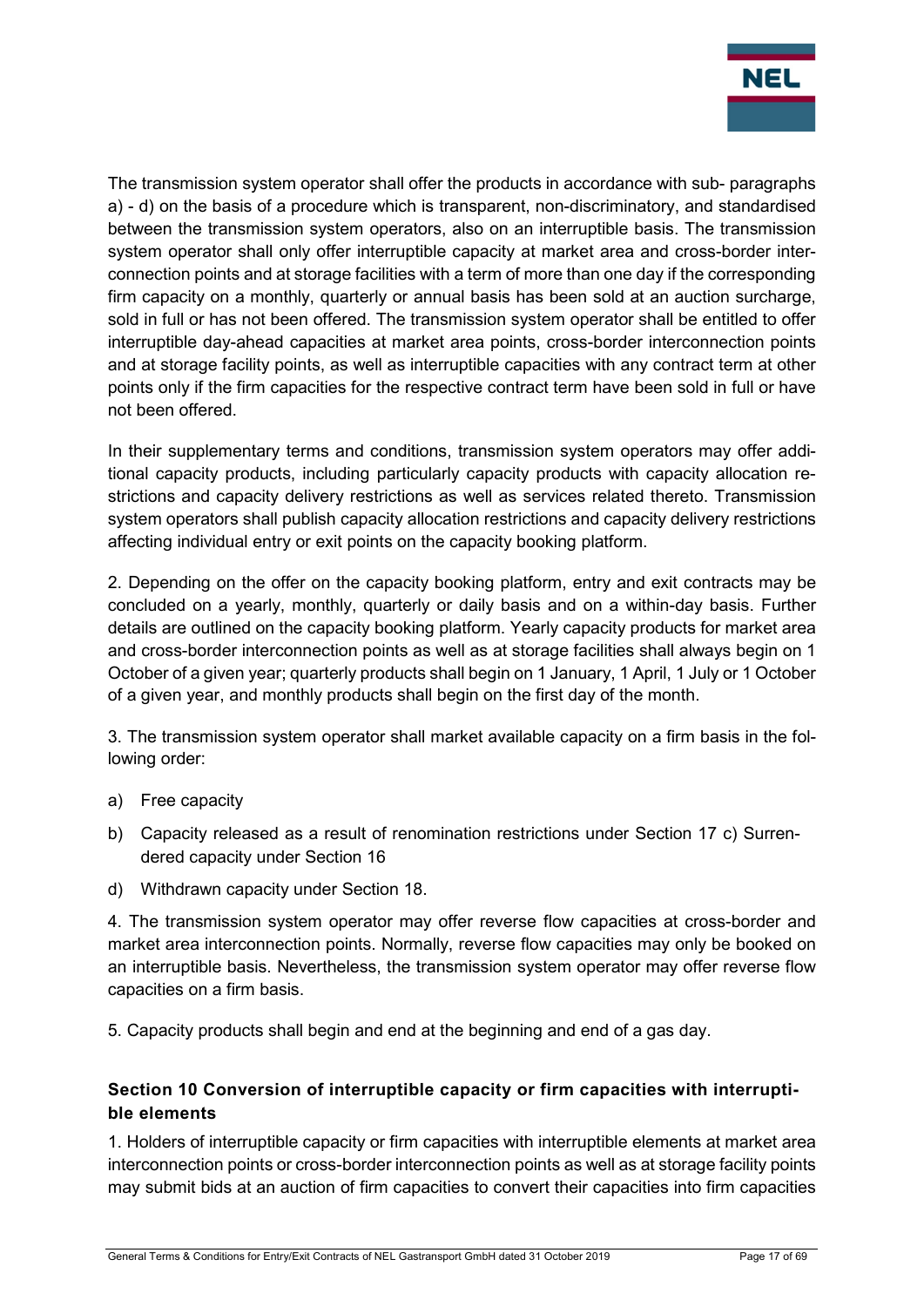

or firm capacity products with less interruptible elements (Section 13 (2) GasNZV). The shipper may specify in a binding bid whether his interruptible capacity or capacity with interruptible elements is to be replaced in whole or in part by firm capacity or capacity with less interruptible elements. Both the partial conversion and the conversion of multiple interruptible capacities may be implemented in such manner that the transmission system operator permits separate bids to be made via the capacity booking platform.

2. Holders of interruptible capacity or firm capacity with interruptible elements may convert such capacity into firm capacity or capacity with less interruptible elements if they make a binding declaration at the time of booking firm capacity or capacity with interruptible elements that their interruptible capacity is to be replaced in whole or in part by firm capacity or capacity with less interruptible elements. Both partial conversion and the conversion of multiple interruptible capacities may be implemented in such manner that the transmission system operator permits separate bids to be made by the capacity booking platform.

3. If the shipper's capacity is converted in accordance with Paragraphs 1 or 2 of this Section 10, the shipper shall pay the applicable charges determined in the respective auction for firm capacity or capacity with interruptible elements (Paragraph 1) or published by the transmission system operator for firm capacity or capacity with interruptible elements (Paragraph 2). In addition, the shipper shall pay a possible auction surcharge, which arises when the capacity to be converted is booked. The interruptible capacity or capacity with interruptible elements held by the shipper shall be reduced by the capacity converted by the shipper in accordance with Paragraph 1 or 2 of this Section 10.

## <span id="page-17-0"></span>**Section 11 Registration and deregistration of network use for supply to end-consumers**

1. The processing of supply to end-consumers at exit points is governed by the Federal Network Agency determination on uniform business processes and data formats dated August 20, 2007 (doc. no. BK7-06-067), or any determination replacing or amending the determination issued by the Federal Network Agency (GeLi Gas).

2. The booking of available capacities (e.g. subsequent bookings or additional bookings of capacities previously not booked) for supply to end-consumers that are directly connected to the transmission system of the transmission system operator shall not result in the initiation of registration or deregistration in accordance with GeLi Gas as stated in Paragraph 1 of this Section 11.

3. The shipper warrants that it is authorised by the balancing group manager and on behalf of the latter to carry out case-group changes for RLM exit points in accordance with GeLi Gas by making balancing-relevant changes to master data or by notifying the start of delivery. If the shipper itself is not the balancing group manager, the transmission system operator reserves the right to require the shipper to submit a power of attorney documenting such authorisation in justified individual instances. The transmission of a copy of the power of attorney as an electronic document is usually acceptable for this purpose. The shipper shall indemnify the transmission system operator against claims by third parties as a result of the shipper not holding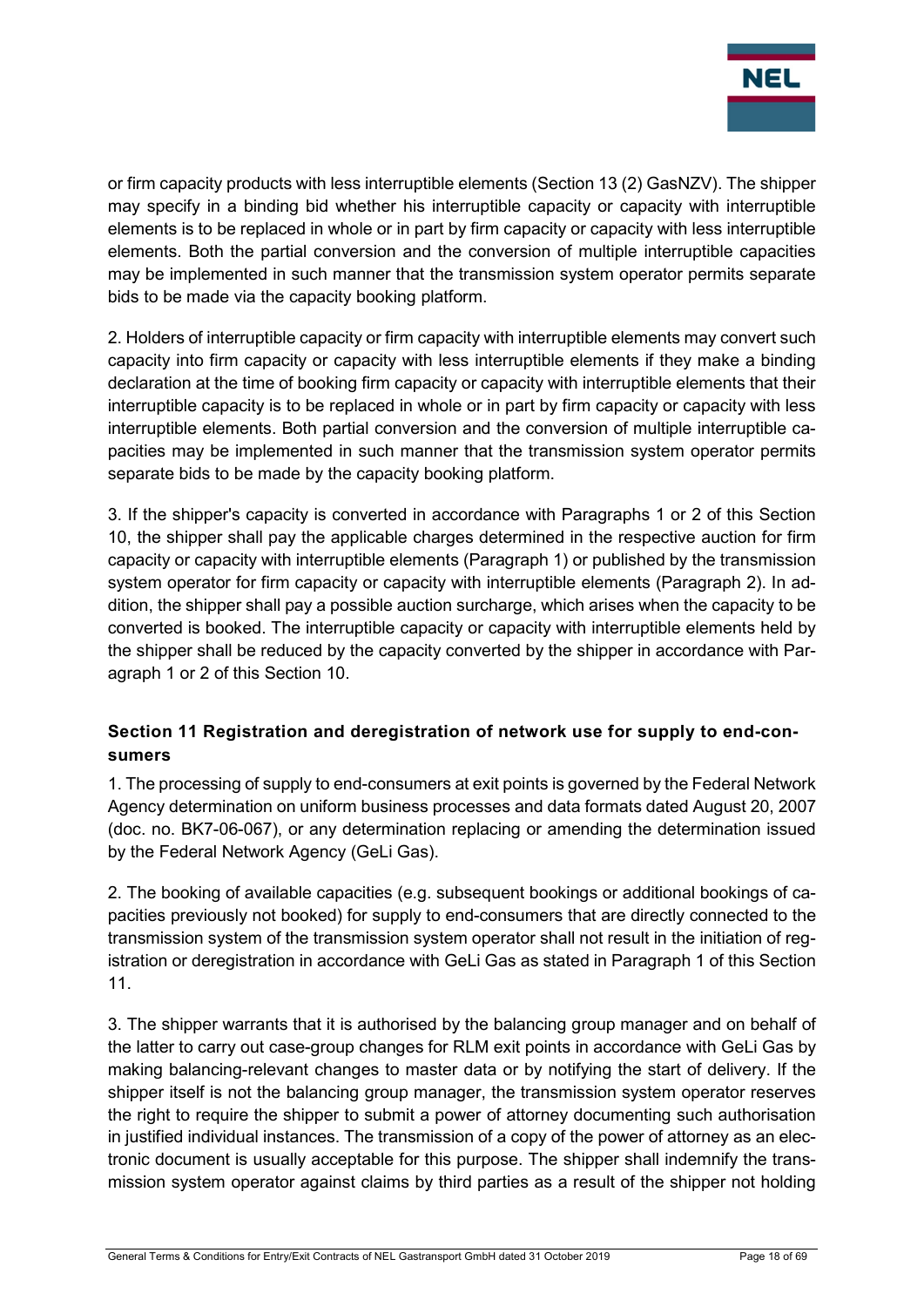

the legally valid authorisation by the balancing group manager warranted by the shipper.

## <span id="page-18-0"></span>**Section 12 Nomination and renomination at market area interconnection points and cross-border nterconnection points**

1. The balancing group manager appointed by the shipper for this purpose shall be responsible for nomination and renomination. The active balancing group manager shall be responsible for bundled nominations and bundled renominations. Bundled nominations and bundled renominations are governed by the 'Business Requirements Specification for the Nomination and Matching Procedures in Gas Transmission Systems' (NOM BRS) as amended, published at [www.entsog.eu. T](http://www.entsog.eu/)he active balancing group manager must have been authorised by the passive balancing group manager to submit a bundled nomination in accordance with NOM BRS to the relevant transmission system operator. The respective active transmission system operator at the booking point concerned is named on the relevant transmission system operator's website.

2. The balancing group manager shall nominate the gas quantities to be transported in connection with the use of firm capacity at a booking point by 14:00 hours of the day prior to the delivery day. This initial nomination shall be accepted if it is received by the transmission system operator by 14:00 hours. The nominated value in respect of the initial nomination shall otherwise be zero, unless the parties have agreed otherwise.

3. The nominating balancing group manager may replace his initial nomination by a renomination no later than two hours prior to the hour concerned. Renomination is permitted up to 90% of the capacity booked by the shipper at the booking point, subject to a minimum of 10% of the booked capacity. In the case of initial nominations of a minimum of 80% of the booked capacity, upward re-nomination of up to half of the non-nominated booked capacity shall be permitted. In the case of initial nominations of no more than 20% of the booked capacity, downward renomination of up to half of the nominated booked capacity shall be permitted. Allowable renomination amounts shall be rounded to whole kilowatt hours per hour using commercial rounding principles.

4. Nominations shall be first allocated to firm capacity products, and then to interruptible capacity products.

5. Renominations for firm capacity exceeding the amount permitted in accordance with Paragraph 3 of this Section 12 shall be accepted only up to the amount of total booked capacity. That part of the renomination which exceeds the quantity permitted shall be treated as a nomination of interruptible capacity, and shall be interrupted first.

6. Renomination of firm capacity falling below the quantity permitted by Paragraph 3 of this Section 12 shall be accepted. If interruption in the reverse flow direction is necessary, the renomination amount shall be raised to the minimum allowable renomination value.

7. The renomination restriction shall not apply to shippers that have booked less than 10% of the reported yearly technical capacity at the booking point on a firm basis.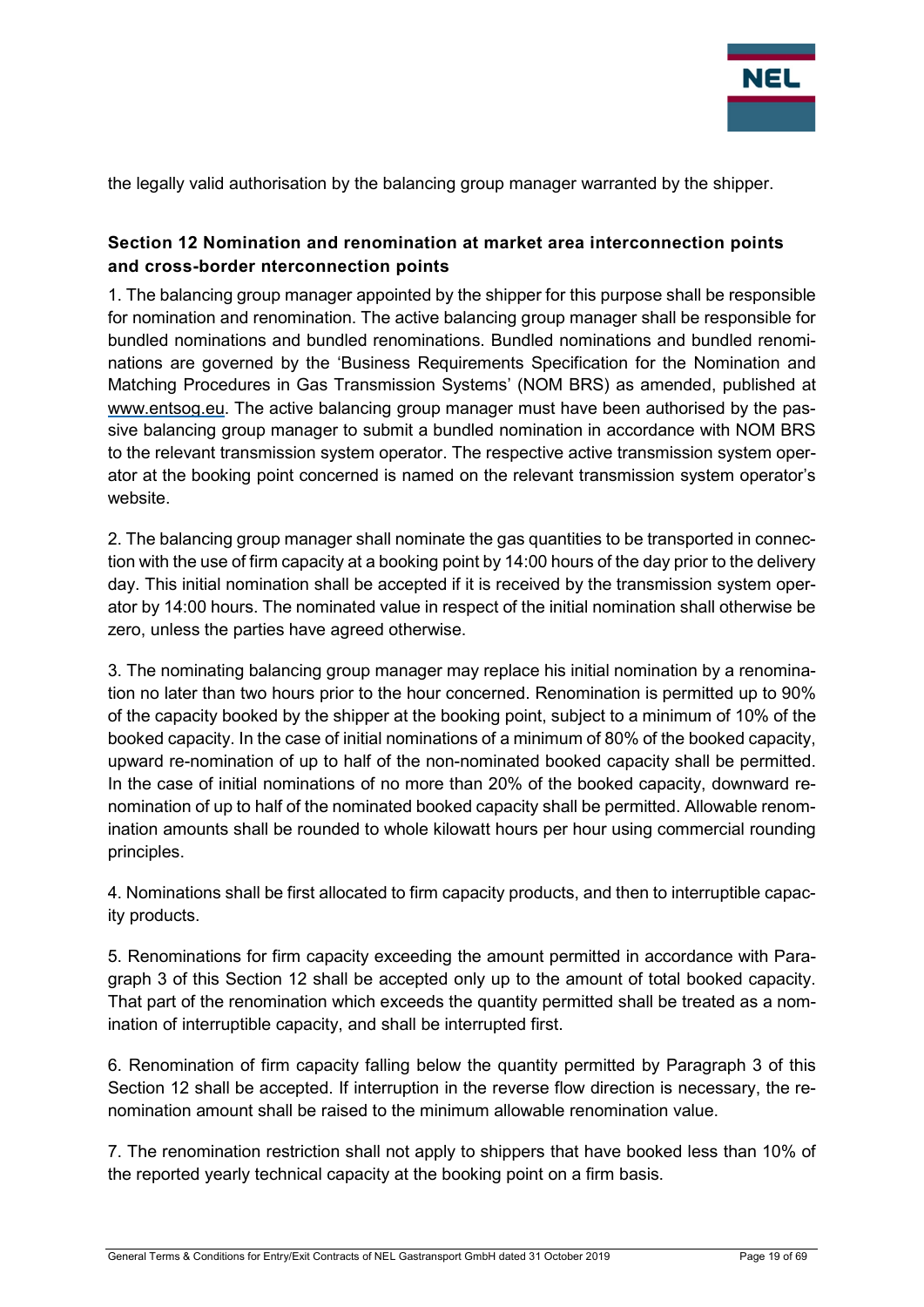

8. If several shippers include a booking point in the same balancing group, the balancing group manager may set up a sub-balancing account for every shipper in the balancing group. In such case, the responsible balancing group manager shall nominate gas quantities to the corresponding sub-balancing account for each individual shipper. In such cases, the renomination limits stated in Paragraphs 3 and 7 of this Section 12 shall apply to the total capacity of the shipper included in sub-balancing accounts at the respective booking point. In the event that sub-balancing accounts are not set up, the renomination limits shall apply to the total capacities at the booking point in a balancing group.

9. Nominations shall be submitted individually for each flow direction. Bundled capacity shall be nominated by submitting a bundled nomination. Bundled nominations shall be made by stating the point, direction of flow and balancing group code pairs in accordance with NOM BRS.

10. Day-ahead capacity and within-day capacity shall be disregarded when determining the permissible renomination range in accordance with Paragraph 3 of this Section 12.

11. The amount of booked capacity and the renomination limits calculated from such capacity in accordance with Paragraph 3 of this Section 12 shall be determined after 14:00 hours on the basis of the capacity booked under the entry or exit contract or the capacity included in the balancing group less capacity surrendered to the balancing group by 14:00 hours.

12. The amount of yearly technical capacity for each marketable capacity product as required in accordance with Paragraph 7 of this Section 12 shall be published via the capacity booking platform by the transmission system operators in March each year for the following gas year. As far as a market area interconnection point is affected, the transmission system operators concerned shall jointly agree on the amount of the technical capacity to be published. If there is a competing capacity allocation in several bookable network points, the publishing TSO will divide the totally available capacity amount for each marketable capacity product, using a proper and objective method, on all competing network points, but only for the purpose of the publication obligation stated in the first sentence of this paragraph.

13. Transmission system operator will base their operational planning/steering and balancing energy demand on the received nominations. To secure a reliable planning, the transmission system operators require nominations, which include the planned hourly time series for the whole gas day and predicted best as possible. The balancing group manager will therefore secure that every sent nomination will have a predictive accuracy and was created with the utmost care. If there is an incomprehensible nomination behavior re-occurring or the transmission system operator is concerned about lacking due diligence, the balancing group is asked by the transmission system operator on its request to give a written explanation of the reasons and necessity behind such a nomination behavior. If such a nomination behavior is permanently disadvantageous for the operational planning and steering and objectively observed cannot be proved to be properly justified, then the transmission system operator has the right to invoice the resulting damages, occurred by such a contractually non-conform nomination behavior to the shipper respectively the balancing group manager.

14. The active balancing group manager shall send the bundled nominations in accordance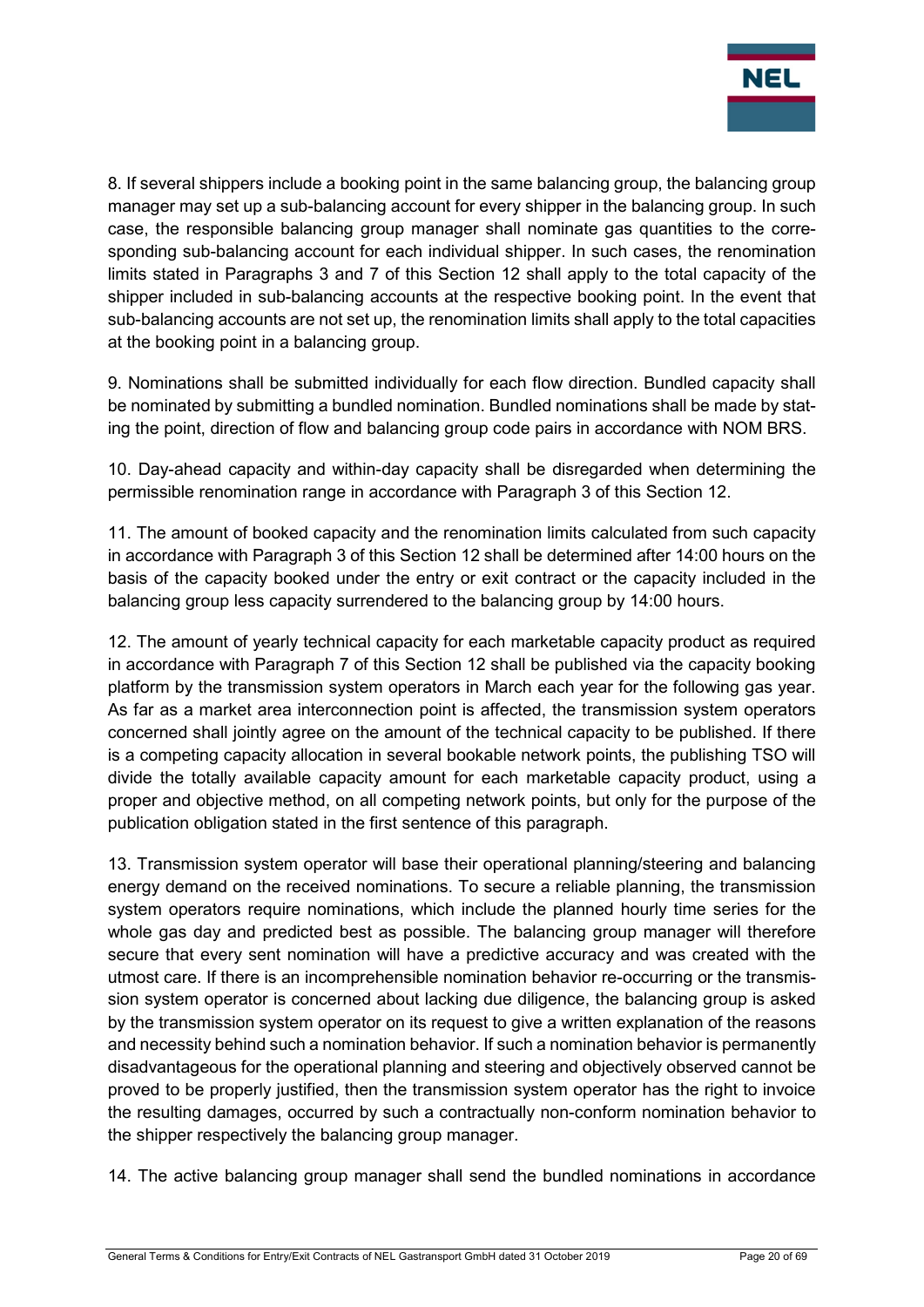

with Paragraph 9, sentence 2 to the active transmission system operator. The active balancing group manager shall send the bundled nomination also on behalf of the passive balancing group manager. The active transmission system operator shall forward the bundled nomination to the adjacent passive transmission system operator as the matching partner. The passive transmission system operator shall check whether the authorisation of the passive balancing group manager in accordance with Paragraph 1 has been granted. At the end of the relevant matching cycle the relevant nomination confirmation shall be sent by the active transmission system operator to the active balancing group manager and by the passive transmission system operator to the passive balancing group manager.

15. Firm within-day capacity at market area interconnection points and cross-border interconnection points and at storage facility points can be nominated 45 minutes after the end of the auction. Transmission system operators may also accept an earlier nomination.

16. The transmission system operator should notify the balancing group manager by 18:30 hours each day of the portfolio of capacities within its balancing group per point for the following gas day as follows:

- Designation of the point,
- Point ID (preferably the DVGW Energy Identification Code),
- Flow direction (entry or exit),
- Capacity product, provided that this is allowed by the agreed EDIFACT data format,
- **Total firm capacity included,**
- **Information as to whether a renomination restriction applies and, if so, lower and higher** renomination limits in accordance with Paragraph 3 of this Section 12,
- Total interruptible capacity included,
- Firm and interruptible shares of temperature related and restricted capacity products included, if such products are offered.

The transmission system operator shall use its best efforts to supply complete and correct information.

Within-day capacities are not shown in the capacity portfolio report.

The transmission system operator shall be entitled to send the information listed above in up to two transmissions. The shipper hereby consents to the forwarding of such data to the balancing group manager. The transmission system operator shall transmit the capacity portfolio report using the EDIFACT data format. The parties may agree on alternative arrangements.

## <span id="page-20-0"></span>**Section 13 Nomination and renomination**

1. The shipper shall nominate to the entry network operator the entry quantities to be fed in at each entry point included in the shipper's balancing group. Exit nominations shall be submitted in the cases defined in Paragraphs 3 and 4 of this Section 13. It is not necessary to nominate physical biogas entry quantities. The respective transmission system operator may express a requirement for a technical entry notification in the event of an entry according to sentence 3. The transmission system operator may waive nominations at entry points defined by itself.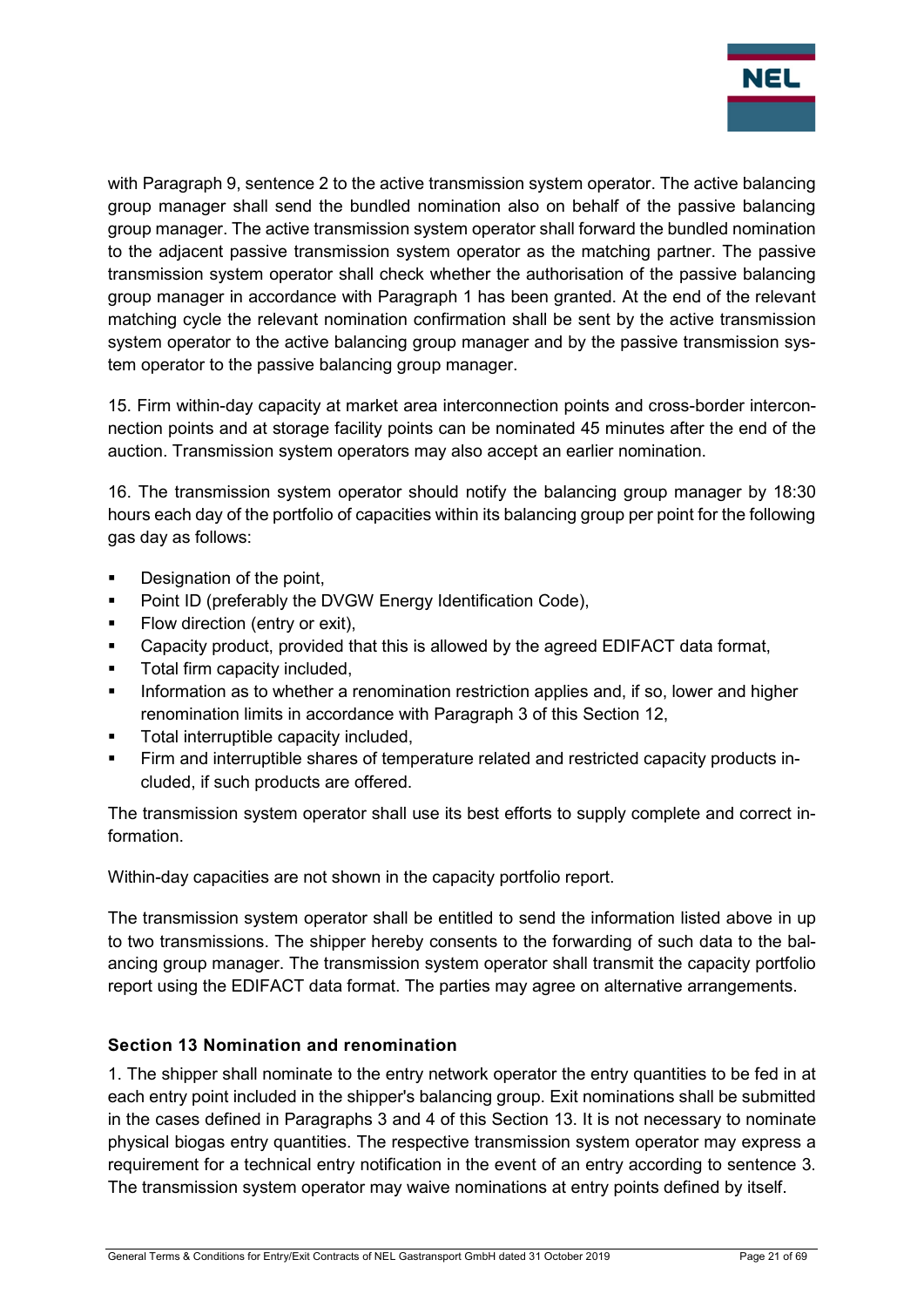

Nominations shall first be allocated to firm capacity products, then to interruptible capacity products. Nominations shall be submitted individually for each flow direction. Nomination of balancing groups or sub-balancing accounts with day-ahead capacities shall be made from 18:30 hours. Transmission system operators may accept nominations before 18:30 hours to the best of their ability. Renomination rights remain unaffected.

2. Shippers may authorise a third party (e.g. the balancing group manager) to make nominations. This third party shall make nominations to the transmission system operator on behalf of the contracting shipper. The balancing group manager shall be authorised to submit combined nominations for several shippers in the event that the shippers have designated the same balancing group for the inclusion of their entry or exit points. If the balancing group manager does not submit a combined nomination as described above or a shipper submits a nomination directly, the capacities concerned shall be included in sub- balancing accounts.

3. At exit points that are not exit points to end-consumers the shipper shall nominate to the exit network operator the exit quantities to be offtaken at the respective exit point. The transmission system operator shall be entitled to include provisions concerning such nominations in its supplementary terms and conditions.

4. If several shippers have booked capacities at the same exit point and included this exit point in different balancing groups, the respective shippers shall submit nominations to the exit network operator. This shall not apply if nomination is not required on the basis of allocation rules. Nomination obligations shall also apply if a shipper has included the same exit point in different balancing groups.

5. For operational handling of transport nomination and renomination and in the event of an amendment of the allocation rules resulting in a nomination obligation, the initial setup of communication processes between entry/exit network operators or infrastructure plant operators and shippers or the shipper's third-party contractor, if nomination is required at entry and exit points, is required, with an implementation period of a maximum 10 business days. This also applies to the active balancing manager and the passive balancing manager.

6. If a communication process for the requested booking point has already been set up in accordance with Paragraph 5 of this section 13 and the point concerned is not a complex point, the implementation period shall not exceed 10 business days. The transmission system operator shall use its best efforts to allow implementation within a shorter period. Without limitation, any points where specific services for the matching process are provided by third parties, manual processes for the implementation of matching are required for at least one party, foreign network operators are concerned or at least at one side of an interconnection point a pipeline owned jointly by several network operators ('Bruchteilseigentum') is concerned, shall be deemed to be a complex point. The transmission system operators shall indicate these complex points on the capacity booking platform.

7. If a communication process for the requested booking point has already been set up in accordance with Paragraph 5 of this Section 13 and if a complex point in accordance with Paragraph 6 of this Section 13 is not concerned, the implementation period shall not exceed one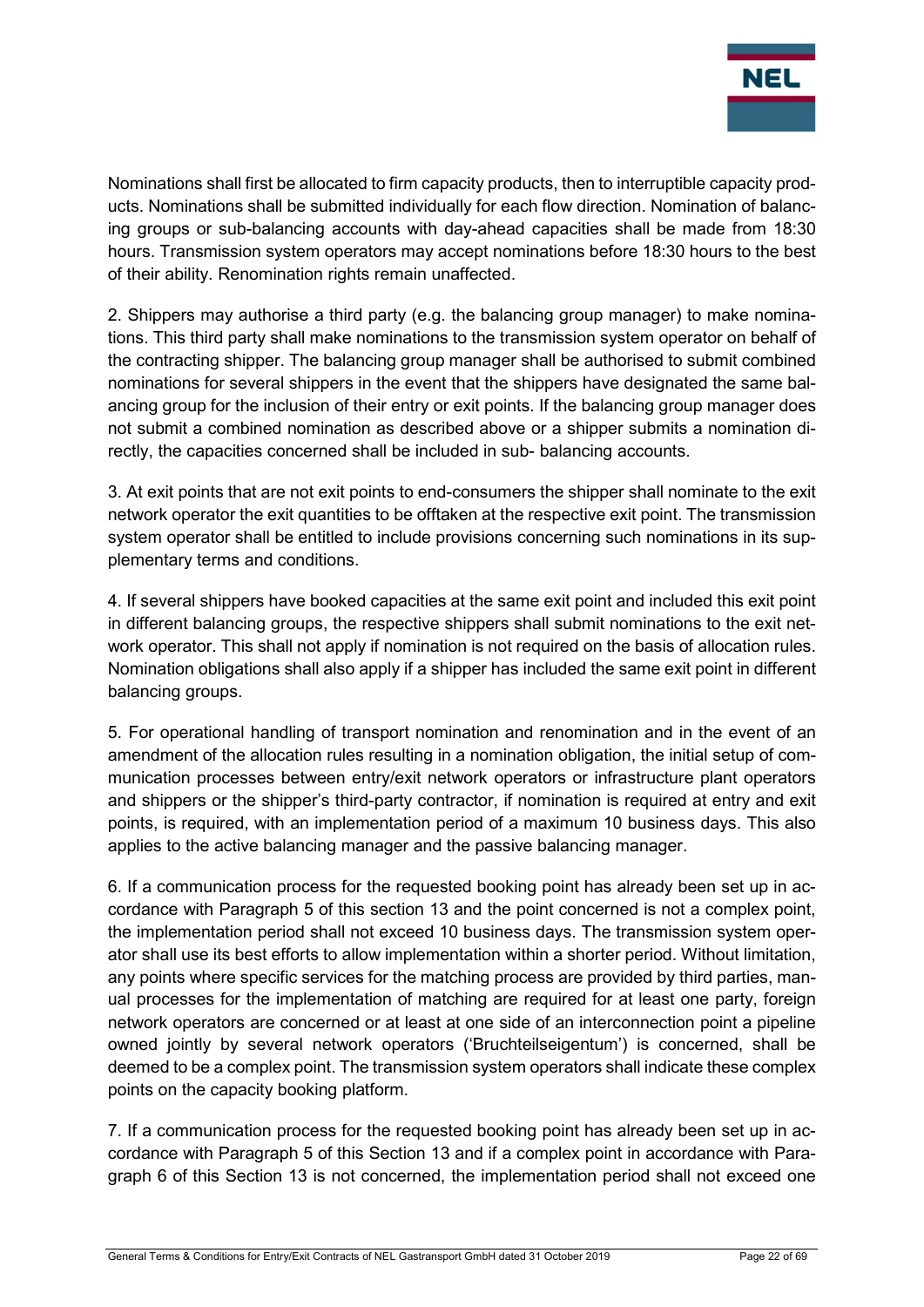

business day.

8. For entry/exit points implemented in accordance with Paragraphs 5 to 7 of this Section 13, no special implementation periods apply in the event of implemented balancing group numbers or shipper code combinations.

9. The applicable provisions outlined in Common Business Practice 'CBP Harmonisation of the Nomination and Matching Process' as amended from time to time, posted on the transmission system operator's website, shall apply to nominations and renominations. A deviation from the provisions mentioned in sentence 1 is allowed in the event that the adjacent transmission system operator at a cross-border interconnection point does not apply the provisions outlined in Common Business Practice CBP.

10. Except as otherwise provided for in Section 12, Section 13 shall also apply to nomination and renomination at market area interconnection points and cross-border interconnection points.

## <span id="page-22-0"></span>**Section 13a Operational processing of nominations**

1. The transmission system operator and the shipper as the nominating party undertake to be available for 24 hours on each gas day. Accessibility shall be ensured via one single phone number and via a further communication channel (email or fax). Furthermore, the nominating party and the transmission system operator shall at all times be able to receive, to send and to process the data required for the handling of nominations.

2. Data in connection with nomination shall be exchanged consistently in machine-readable and appropriate form on the basis of whole numbers of units of energy [kWh / h] on an hourly basis. Any deviation from this procedure shall be agreed with the transmission system operator. For the exchange of all data and messages necessary for the nomination process, the transmission system operator and the nominating party agree to use the standard nomination modes using the Edig@s data format via an AS 4 link. If the transmission system operator keeps an AS 2 link ready, the transmission system operator may offer this AS 2 link for receiving nominations but only on network points, which are not included in the relevant definition of Article 3 (2) of Regulation (EU) No. 2017/459 of the Commission dated 16 March 2017. If these communication channels, stated in sentence 3 or 4, are not available, then nomination data shall be exchanged over an alternative communication channel specified by the transmission system operator.

3. The nominating party shall notify the transmission system operator promptly of any obstacles to the establishment or use of interfaces as defined in Sections 13a to 13c, to mutual cooperation or to the procedures.

4. In the event that nominations are required, the data formats defined pursuant to Edig $\omega$ s shall apply. These requirements shall apply mutatis mutandis to renominations. The nominating party shall ensure that congruent nominations for all points requiring nomination are presented to the parties affected by the nominating process, and that the nomination is transmitted in due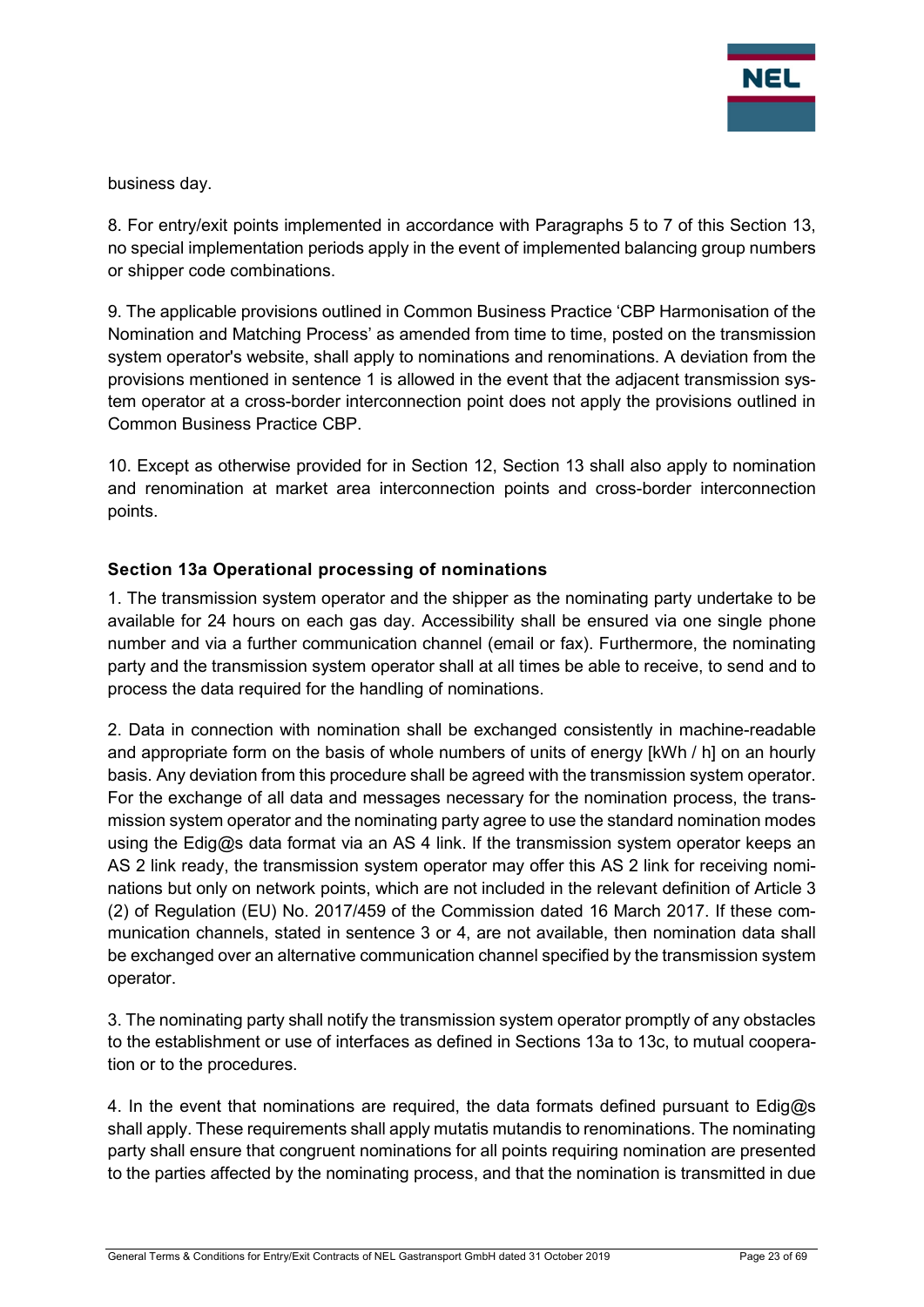

time. Only the nomination values confirmed by the transmission system operator shall be authoritative.

5. The transmission system operator may refuse the nomination if any contractual terms are not met or if the nomination is incomplete. If the amount of the nomination exceeds the amount of the capacity included in the balancing group or sub-balancing account, the transmission system operator may limit the nomination to this amount. In this case, the shipper shall be deemed to have submitted a nomination with such limited amount. The further auxiliary conditions and/or capacity limitation rights for capacity products of the transmission system operator pursuant to the supplementary terms and conditions shall remain unaffected. Nominations for bookings of interruptible within-day capacity subject to the requirements of Section 13d may not be limited according to sentence 2 of this Paragraph 5.

#### <span id="page-23-0"></span>**Section 13b Communication test**

1. The transmission system operator shall perform a communication test with the nominating party. During the communication test the transmission system operator checks whether the shipper or shipper's authorised contractor is able to transmit notices and communications concerning the processing of the contracts using the agreed nomination modes and agreed data formats to the transmission system operator, and receive such notices and communications from the transmission system operator. The transmission system operator shall advise the shipper of the specific requirements for the communication test. The shipper or its authorised contractor shall give advance notice of any changes affecting compliance with the communication requirements.

2. The transmission system operator shall have the right to repeat a communication test at any time during the term of the respective entry and exit contract.

3. For such time as the nominating party does not successfully complete the communication test pursuant to the criteria defined by the transmission system operator for reasons for which the nominating party is responsible, the transmission system operator may set all the nominations by the nominating party for the following gas days after the date when the communication test was not successfully completed to zero (0), using a standardised method of the respective transmission system operator.

## <span id="page-23-1"></span>**Section 13c Alignment of nominations ('Matching')**

1. The nominating party shall ensure that it submits nominations for the entry points and exit points of the balancing group which require nomination to the respective network or plant operator.

2. At all points where nomination is required, the transmission system operator shall carry out matching with the adjacent grid or plant operators and synchronise all the nominations received with the adjacent system operators affected in each case, taking into account the lesser rule in accordance with the provisions of the Common Business Practice (CBP). The restriction for renominations pursuant to Paragraph 5, sentence 2 and Paragraph 6, sentence 2 of Section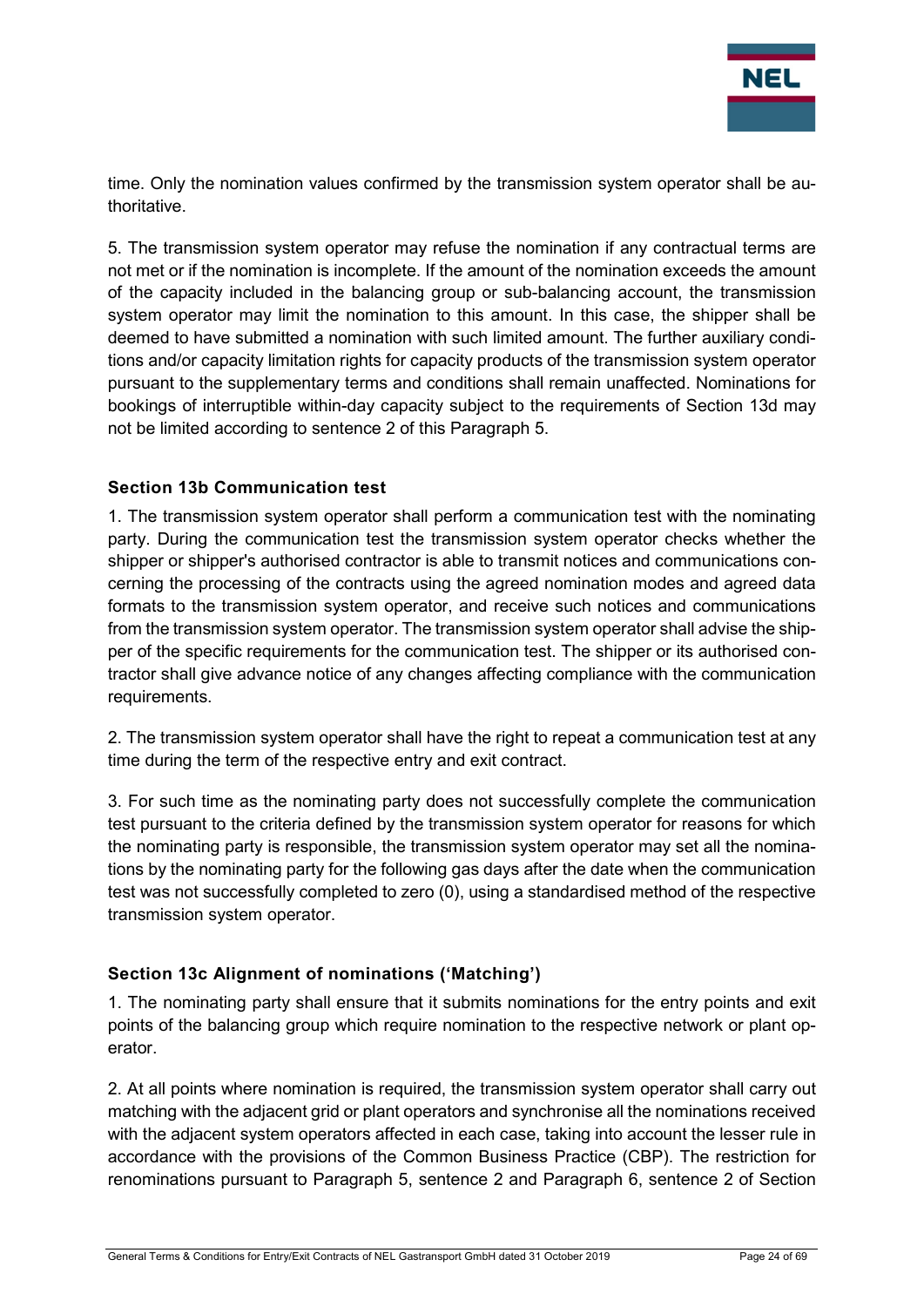

12 hereinabove shall be taken into account, unless they are invalidated at a booking point by the aforementioned lesser rule.

3. If the respective pair of balancing group numbers or sub-balancing account numbers do not agree upon matching, or are unknown on either side, the nomination or renomination for the gas day shall be set to zero (0). The same shall apply to cross-border interconnection points if the shipper codes do not match.

## <span id="page-24-0"></span>**Section 13d Over-nomination at market area interconnection points and cross-border interconnection points and at storage facility points**

1. Booking interruptible within-day capacity through over-nomination is only possible if the firm capacity is marketed in full at the respective booking point or if interruptible capacity only is offered.

2. If the total nominations by the balancing group manager exceed the capacity included by the shipper in the balancing group or sub-balancing account for the particular combination of booking point and direction, then that proportion of the nomination shall be deemed an offer to book interruptible within-day capacity provided the requirements of Paragraph 1 are satisfied. The contract is concluded without any explicit declaration of acceptance by the transmission system operator. The transmission system operator shall inform the shipper that the interruptible withinday capacity has been booked.

3. Interruptible within-day capacity through over-nomination at a booking point may be used by the shipper on an interruptible basis subject to a lead time of two hours provided that booking point already has a balancing group or sub-balancing account in which the shipper has included capacity for the relevant gas day. If several shippers have included capacity in the same balancing group or the same sub-balancing account for the relevant gas day, then the over-nomination shall be distributed among the respective shippers pro rata the capacity which they have respectively included. The over-nomination shall be rejected if no capacity has been included in the balancing group or the sub-balancing account for the relevant gas day. In their supplementary terms and conditions the transmission system operators may make provision for the over-nomination option irrespective of whether capacity is included or not.

4. The respective tariffs for interruptible capacity are charged for interruptible within-day capacity from over-nomination. Further details on the invoicing of bookings of interruptible within-day capacity through over-nomination are provided in the transmission system operator's price list.

If interruptible within-day capacity is booked via over-nomination at an entry or exit point at a gas storage facility using a specially designated balancing group/sub-balancing account for non-discounted capacity, this capacity shall be priced as non-discounted capacity. If interruptible within-day capacity is booked via over-nomination at an entry or exit point at a gas storage facility using a balancing group/sub-balancing account without any special designation for nondiscounted capacity, this capacity shall be priced as discounted capacity.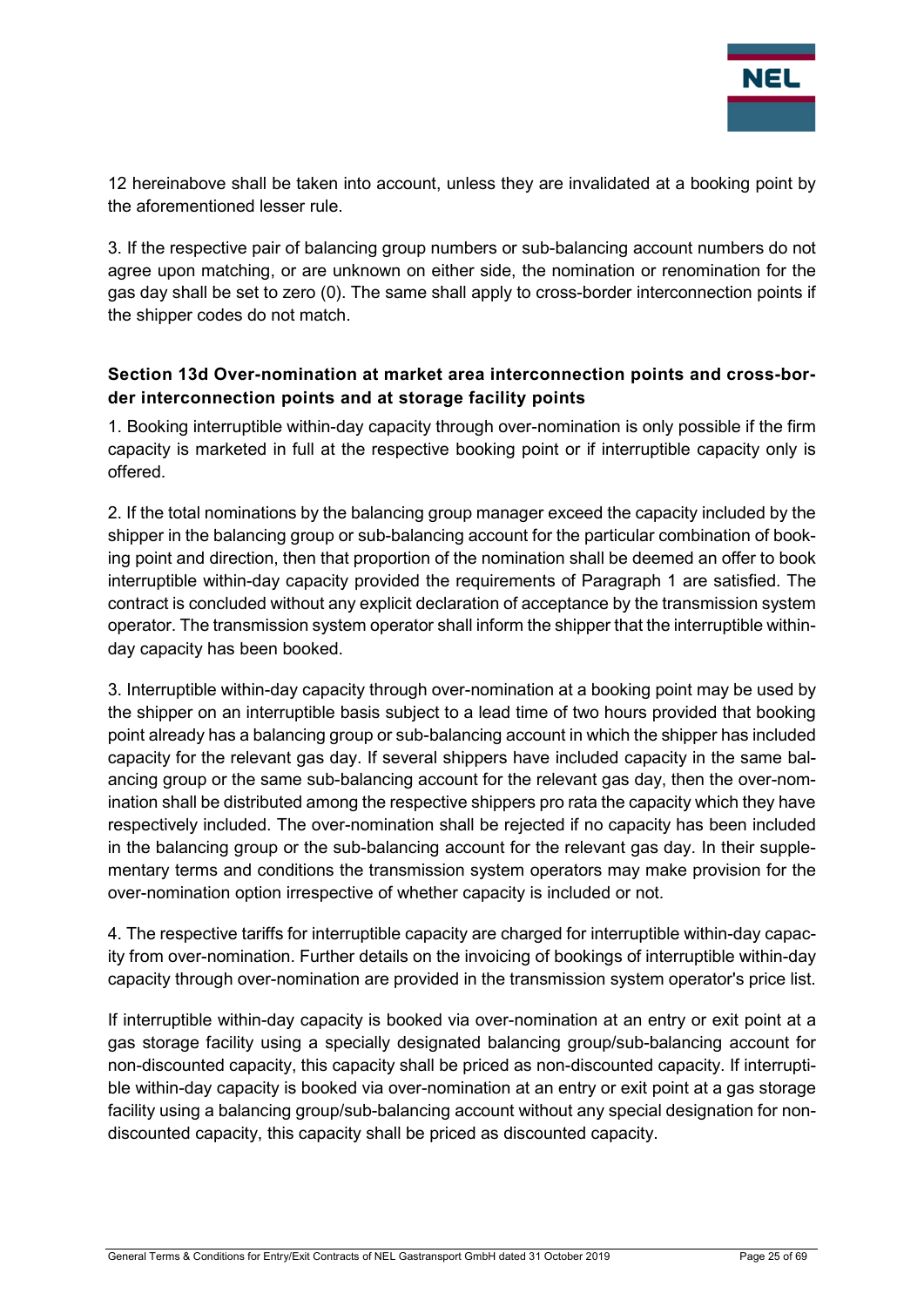

5. The nomination replacement procedure according to Section 14 shall not apply to over- nomination.

#### <span id="page-25-0"></span>**Section 14 Nomination replacement procedure**

1. Transmission system operators shall offer a nomination replacement procedure if technically feasible and economically viable. This requires the transmission system operator and shipper to conclude a separate contract. The transmission system operator shall indicate on its website whether a nomination replacement procedure is offered. If a nomination replacement procedure is offered, the conditions for such procedure shall be published on the transmission system operator's website.

2. The nomination replacement procedure may be agreed to begin or end on the first day of a month. An implementation deadline of 10 business days applies to the conclusion and termination of contracts for such procedures. When initially applying the procedure, the shipper shall notify the entry or exit network operator of the entry or exit points whose metering data are to be utilised in the nomination replacement method, in addition to concluding the agreement 20 business days before the nomination replacement procedure agreed with the entry network operator is applied. Sentence 3 shall apply mutatis mutandis to notice of termination of application of the nomination replacement procedure.

3. The nomination replacement procedure shall be applied only if sufficient firm capacity is booked for the respective points in an entry or exit contract. A nomination replacement procedure shall not be applied to capacity booked as interruptible.

4. If the transmission system operator offers an online flow control or time lag method, the prerequisite for use is the availability of a flexible flow source to which the transmission system operator with whom the shipper has concluded a nomination replacement procedure agreement has access. The virtual trading point is not a flexible flow source, but may connect a flexible flow source with entry or exit points whose metering data are utilised in the nomination replacement procedure. The transmission system operator with whom the shipper has concluded the nomination replacement procedure agreement shall also be responsible for controlling the entry quantities at the agreed entry point. This is based on metering data from one or more entry or exit points. The shipper shall make the metering data available. With the timelag method, the hourly metered value shall be deemed to be a nomination for the entry point; the maximum time lag shall be 4 hours.

## <span id="page-25-1"></span>**Section 15 Technical feed in and offtake notices**

1. For end-consumers with recording demand metering and generally unpredictable, extremely high and volatile gas consumption, the exit network operator may require prior technical offtake notice and compliance with the technical limits stated in Section 8 (5) GasNZV, where this is necessary for maintaining system integrity on the network. In any such case, the exit network operator shall publish the relevant metering point. In addition, the exit network operator shall notify the shipper in writing under an existing contract in advance of retroactive introduction of the obligation to submit technical offtake notices in advance.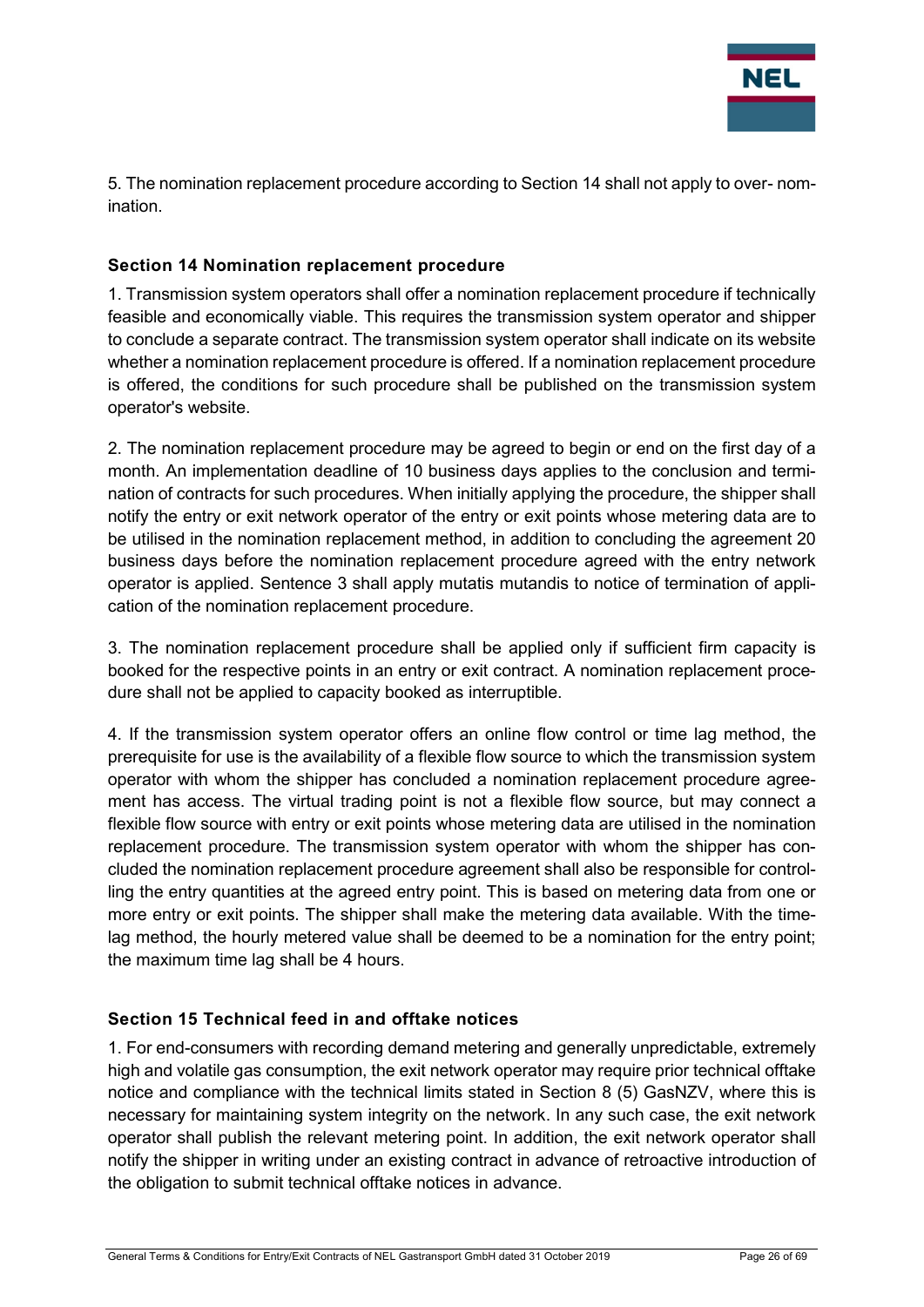

2. If the exit network operator requires offtake notices in accordance with Paragraph 1 of this section 15, EDIG@s-messages shall be used. If the shipper is not able to generate EDIG@smessages, the parties may agree on another format on a transitional basis. For this purpose, the parties shall agree on the type, extent, technical details of provision and documentation of data.

3. The procedure stated hereinabove shall apply mutatis mutandis to technical feed in notices in accordance with Section 13 (1).

## <span id="page-26-0"></span>**Section 16 Surrender of capacity**

1. The shipper shall be entitled to surrender booked firm capacity in whole or in part, with respect to the booking period and quantity, to the transmission system operators via the joint booking platform (capacity booking platform) at any time up to 2 p.m. on the day before delivery day. Any subsequent primary use or secondary marketing of the surrendered capacities by the shipper is excluded, except as provided for in Paragraph 8 of this Section 16.

2. Bundled firm capacity may be surrendered in bundled form only.

3. Confirmation of capacity surrender shall be given to the shipper via the joint booking platform with a time stamp. This confirmation shall not release the shipper from its payment obligation.

4. Capacity may be surrendered for any day or days in the future and for any proportion of the capacity originally booked.

5. The transmission system operators shall market surrendered capacities as primary capacity under the applicable rules. They may combine surrendered capacities and any primary capacity that is still available to offer products of longer duration. Surrendered capacity shall be marketed subordinated to primary capacity available for the period in question. If a shipper surrenders capacity by 09:00 hours on the 7th calendar day prior to the day of the notification of the amount of the capacity offered in an annual, quarterly or monthly auction, said surrendered capacity shall be taken into account for the calculation of the marketable capacity for the relevant auction. The foregoing cannot be guaranteed for capacity surrendered after the above deadline. If the capacity is not taken into account for the calculation as described above, it will be offered in subsequent auctions of products with shorter terms.

6. If the transmission system operator markets surrendered capacity, in whole or in part, the shipper shall be released from its obligation to pay for such surrendered capacity which has been marketed. The extent of release from the obligation to pay depends on the revenues obtained for surrendered capacity subject to a maximum limit of the regulated transport tariff for the period of primary marketing and the amount of re-marketed capacity. If the capacity surrendered by the shipper was obtained at an auction, the obligation to pay the surcharges to be added to the regulated transport tariff remains unaffected.

7. If several shippers surrender capacity for a particular day, the capacities shall, in the event of a capacity surplus, be re-marketed by the transmission system operator in the order in which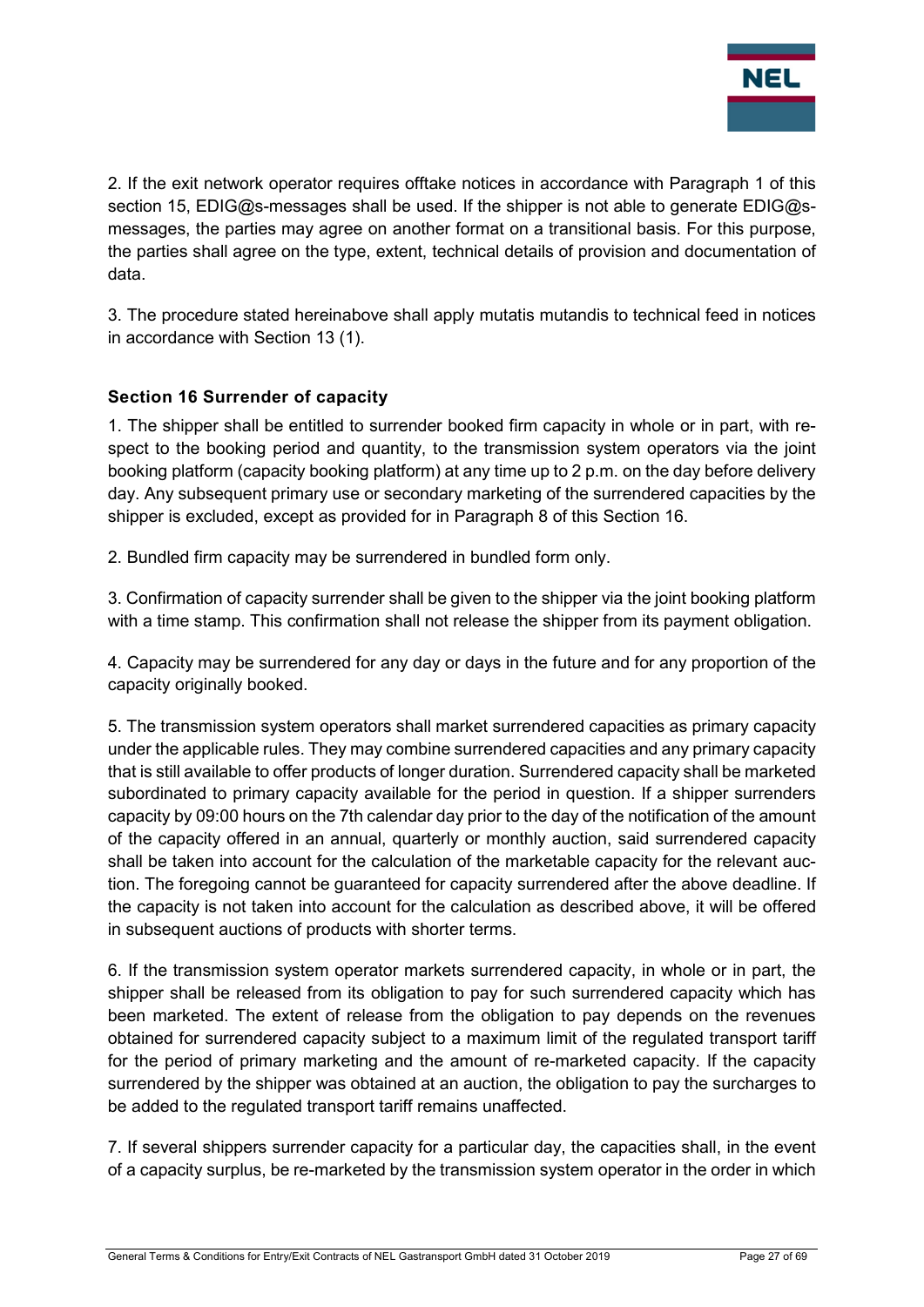

they were surrendered (time stamp).

8. Surrendered capacity that could not be re-marketed shall be made available again to the shipper daily for the following day after the completion of day-ahead marketing, but no later than 18:30 hours for use in the balancing group in which it had been included prior to surrender.

9. The transmission system operator shall issue to the shipper a credit note for the tariff referred to in Paragraph 6 of this Section 16. Such credit notes shall be issued monthly and shall be set off against any outstanding transportation tariffs.

10. The release of the shipper from payment obligations in accordance with Paragraph 6 of this Section 16 shall apply only upon the receipt of the credit note by the shipper. Credit notes shall be issued in the month following marketing of the capacity.

11. The transmission system operator shall notify the shipper by 18:30 hours of the capacity amount which has been made available again in accordance with Paragraph 8 of this Section 16.

12. The provisions of Section 16 shall not apply to exit points to end-consumers. Section 16 GasNZV shall remain unaffected.

## <span id="page-27-0"></span>**Section 17 Offering by transmission system operator of firm capacity left unused at short notice in accordance with Section 16 (2) GasNZV**

1. The transmission system operator may offer firm capacity booked by the shipper that cannot be used in whole or in part for the next day, taking into account existing renomination rights.

2. The shipper shall remain obligated to pay charges if capacity is successfully remarketed.

3. Section 16 (4) GasNZV shall not apply.

## <span id="page-27-1"></span>**Section 18 Withdrawal of capacity left unused for a significant time in accordance with Section 16 (3) nd (4) GasNZV**

1. Pursuant to Section 16 (3) GasNZV, the transmission system operator may withdraw firm capacity left unused or partially unused by the shipper over a significant period at any entry or exit point with the exception of market area and cross border interconnection points if a contractual congestion occurs. For market area and cross border interconnection points Section 18a shall apply to the withdrawal of capacities insufficiently utilised in the long term.

A contractual congestion shall be deemed to exist in the event of a network access denial in accordance with Section 20 EnWG (Energy Industry Act).

2. Withdrawal shall apply to all contracts in place for the entry or exit point which have a combined term of at least one year, irrespective of the terms of the individual contracts concerned.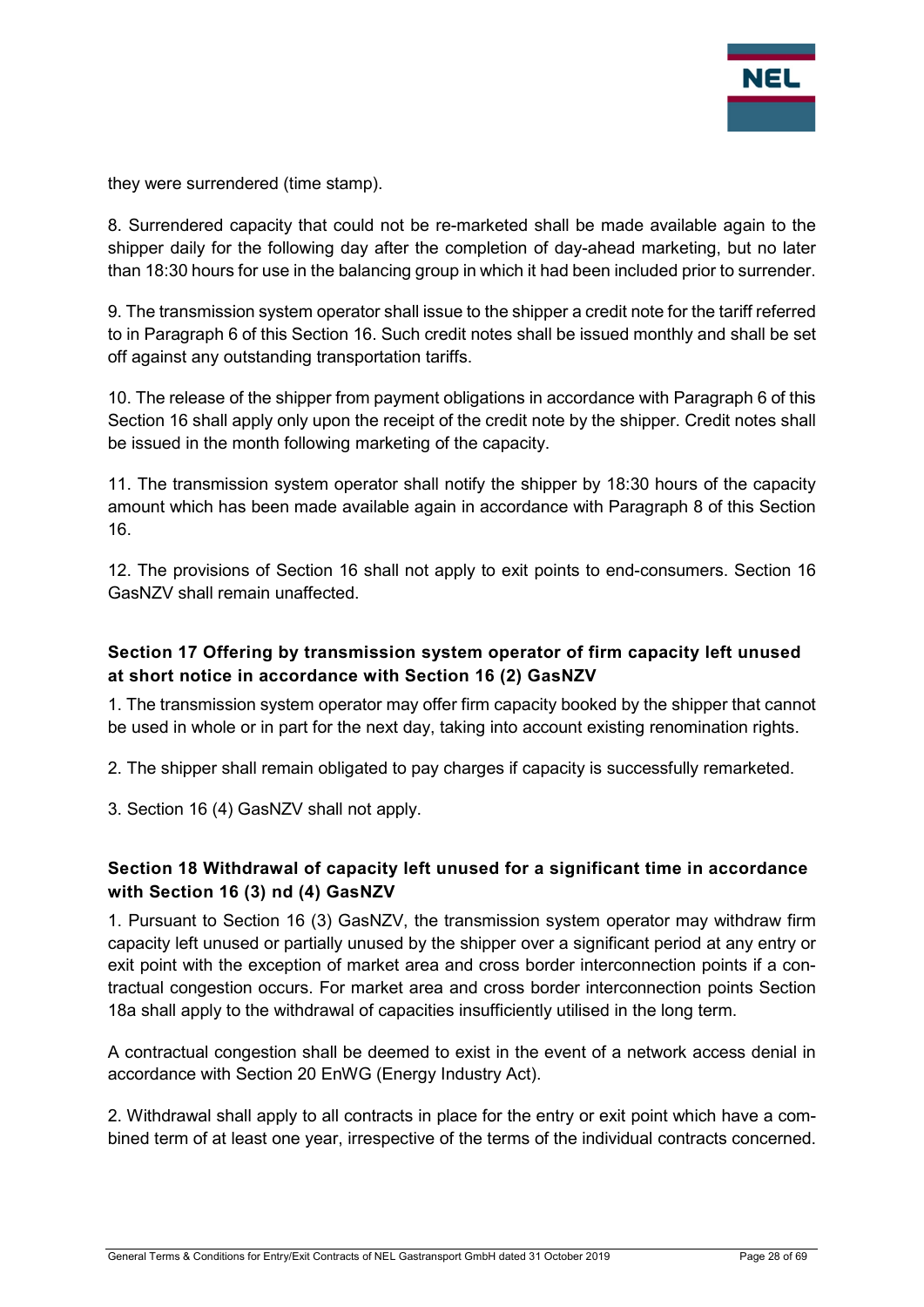

3. Capacity shall be withdrawn in the amount of firm capacity booked by the shipper left continuously unused on an hourly basis over a period of 3 consecutive months or more in the preceding calendar year. One of the three months shall be January, February, March, October, November or December. If several such periods of three consecutive calendar months can be identified, the minimum amount of capacity continuously not utilised in each such period shall be determined and then the lowest such minimum value shall be determined. Capacity shall only be withdrawn up to said lowest minimum value. The capacity to be withdrawn shall be determined on the basis of the capacity continuously available to the shipper during the previous calendar year, in terms of both timing and quantity. Any partial resale, surrender or reduction in booked capacity by the shipper shall be taken into consideration.

4. The shipper shall be entitled to appeal against the withdrawal of capacity in accordance with Section 16 (4) GasNZV.

5. If several shippers have booked capacities at an entry or exit point and include such capacities in same balancing group in a combined nomination, the transmission system operator may withdraw capacity from the respective shippers proportionately, weighted by the capacity booked at that entry or exit point. This shall not apply if the balancing group manager makes nominations for each shipper in separate sub-balancing accounts.

6. Section 16 shall apply mutatis mutandis to the invoicing and handling of withdrawn capacity that is actually marketed.

## <span id="page-28-0"></span>**Section 18a Withdrawal of capacities insufficiently used in the long term at market area and cross border interconnection points**

1. At market area and cross border interconnection points, the transmission system operator shall withdraw capacities if required by the Federal Network Agency. The transmission system operator shall regularly provide the Federal Network Agency with all data necessary to monitor the extent to which booked capacities under contracts with an effective duration of more than one year or succeeding quarters covering at least two years are used. Each primary use or secondary trading of withdrawn capacity by the shipper is excluded subject to sentence 4. Withdrawn capacity that could not be re- marketed will be made available again to the shipper on each day for the following day no later than 18:30 hours for use in the balancing group in which it was included prior to surrender. Furthermore the rights and obligations of the shipper under the entry/exit contract shall remain unaffected until the time of marketing of the capacity by the transmission system operator and to the extent to which the capacity is not marketed by the transmission system operator.

2. Section 16 shall apply mutatis mutandis to the invoicing and handling of withdrawn capacity that is actually marketed.

## <span id="page-28-1"></span>**Section 19 Secondary trading**

1. In accordance with Section 12 (2) GasNZV, the shipper may only transfer booked capacity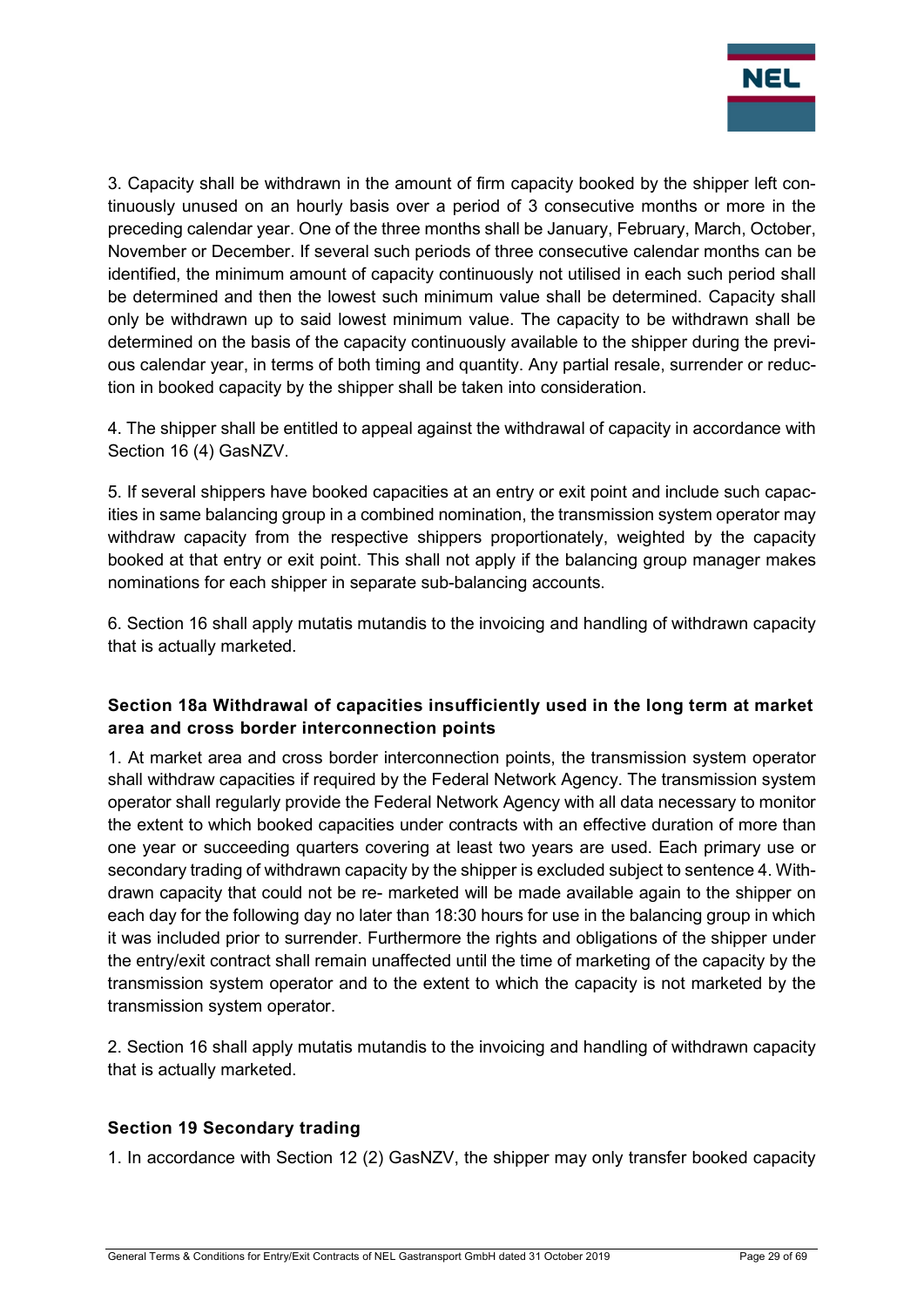

for use or assign booked capacity to a third party by using the capacity booking platform. Bundled capacity may only be transferred for use or assigned as bundled capacity. The transfer for use and assignment of entry and exit contracts/contract rights shall be subject to the following provisions.

2. The shipper may transfer for use capacity rights (with or without nomination rights) under an entry or exit contract by a third party in whole or in part without the permission of the transmission system operator. The shipper shall remain obligated towards the transmission system operator to perform its obligations under the entry or exit contract, including without limitation the payment of charges.

3. The shipper may assign the entry or exit contract to a third party in whole or in part with the permission of the transmission system operator. The third party concerned shall be subject to approval by the transmission system operator. Permission may only be withheld for reasons that would justify the rejection of initial conclusion of an entry or exit contract with the third party in question. Without limitation, the transmission system operator shall be deemed to have such justification in the event that the third party meets the conditions for requiring a deposit under Section 36 and has not provided a deposit. The assignment of an entry or exit contract to a third party shall be binding upon the transmission system operator provided each shipper being party to the assignment has submitted to the transmission system operator a request for consent in text form to this effect by no later than 11:00 hours on day D-3 business days, and the transmission system operator has given its consent. Sentence 2 applies mutatis mutandis. The transmission system operator shall use its reasonable efforts to facilitate an assignment even if the participating shippers only request consent by 11:00 hours on day D-1. The transmission system operator shall be entitled to request that at the time of the assignment, the transferring shipper has included all of the capacities concerned in a balancing group or sub-balancing account, and that the assignee shipper must also specify a balancing group or sub- balancing account when the secondary marketing is concluded.

Where an entry or exit contract is assigned to a third party for a period of less than one year pro rata temporis, the transportation tariffs for the assigned capacity shall be determined using the multiplier relevant for the term of the assigned capacity according to MARGIT or BEATE 2.0.

## <span id="page-29-0"></span>**Section 20 Technical requirements**

1. The shipper shall ensure that the gas available for entry meets the requirements in accordance with Section 19 GasNZV. Gas quantities to be delivered shall be in accordance with Code of Practice G 260, 2nd Gas Family, of the German Technical and Scientific Association for Gas and Water (DVGW) as amended from time to time, and to the applicable nominal value of the Wobbe number. Section 36 (1) GasNZV states the technical requirements for biogas entry.

2. On its website the transmission system operator shall publish the technical requirements, including gas quality and pressure specification, for the gas to be fed in at the respective entry or exit points. These published technical requirements shall form an integral part of the entry or exit contract and may further narrow the requirements referred to in Paragraph 1 sentence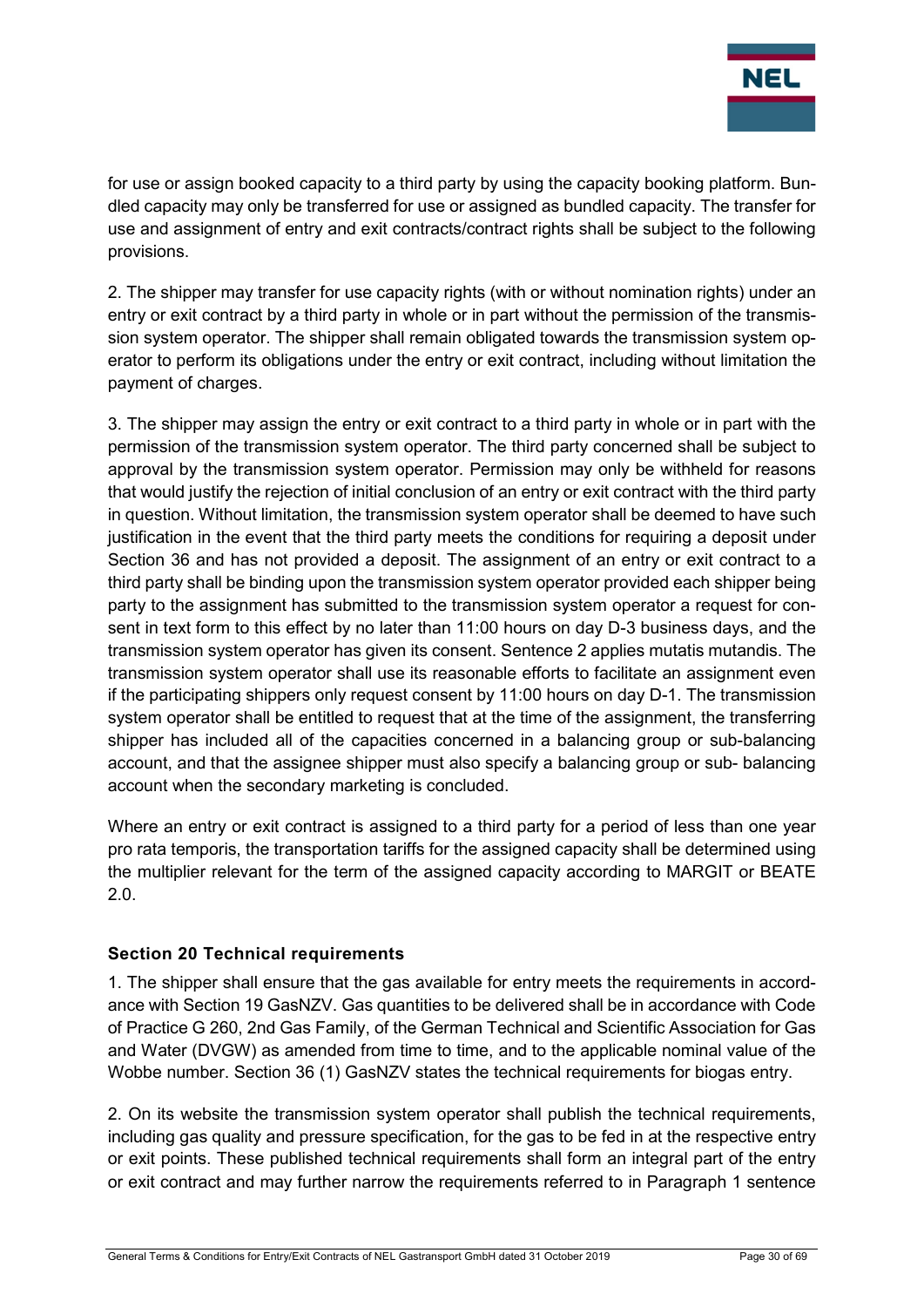

2 of this Section 20 and/or provide for additional requirements. Either party shall be entitled to request that an impartial third party investigate whether the gas quality conforms to the transmission system operator's requirements in accordance with sentence 1. If the parties cannot reach agreement on an impartial third party within one month of the receipt of the other party's request, such investigation shall be conducted by the Engler-Bunte-Institut at Karlsruhe University. The party requesting the investigation shall bear the cost of investigation if compliance is confirmed. If compliance is not confirmed, the respective other party shall bear the cost.

3. The transmission system operator shall notify shippers in text form, as promptly as possible given the circumstances, of any changes in technical requirements which may be necessary as a result of statutes or official regulations or changes to technical rules of the DVGW. The transmission system operator shall amend the respective contracts affected by changes with effect from the effective date of the amendments or technical rules of DVGW in accordance with sentence 1. In the event that a change in technical requirements is necessary to fulfil the transmission system operator's obligations under applicable laws and ordinances to cooperate, the transmission system operator shall be entitled to make such changes to the respective contract concerned within 4 months after notifying the shipper thereof in text form. A change of the technical requirements in accordance with sentence 3 may become necessary, without limitation, if the transmission system operator agrees with other transmission system operators, with due consideration for Section 15 (1) EnWG and Section 7 (1), Paragraph 2 GasNZV, upon provisions on the gas quality at a network interconnection between said transmission system operators and if said gas quality differs from the technical requirements published so far in accordance with Paragraph 2, sentence 1 without violating the specifications pursuant to Paragraph 1 and Paragraph 2 sentence 2. If the contractual changes referred to in sentences 1 and 3 have an adverse effect on the shipper's use of capacity, the shipper shall be entitled to terminate the respective contract as of the effective date of the change with 3 months' notice. If the transmission system operator provides notice under sentence 1 less than 4 months in advance of the effective date of the change, the shipper shall be entitled to terminate the contract in question without notice as of the effective date of the change.

4. In deviation from sentence 3 of Paragraph 3 of this Section 20, the transmission system operator shall be entitled to change gas quality or pressure specifications without the shipper's consent by giving advance notice of 3 years before the start of the conversion period. The transmission system operator shall inform the shipper thereof in text form as early as possible under the given circumstances.

In case of a change of gas quality from L-gas to H-gas as part of the L-gas/H-gas market area conversion, the transmission system operator shall give the shipper minimum notice of 2 years and 4 months before the anticipated start of the conversion period. The conversion date for balancing purposes as part of the market area conversion which is within the said conversion period, and which is the first day of the month from which allocation values are notified in Hgas balancing groups only, shall be announced at least 1 year before the conversion. The shipper shall be obligated to notify the balancing group manager of the conversion period and the conversion date for balancing purposes. The shipper shall ensure that the entry and exit points that are relevant to the conversion are included in H-gas balancing groups/sub-balancing accounts according to the existing deadlines in advance of the conversion date for balancing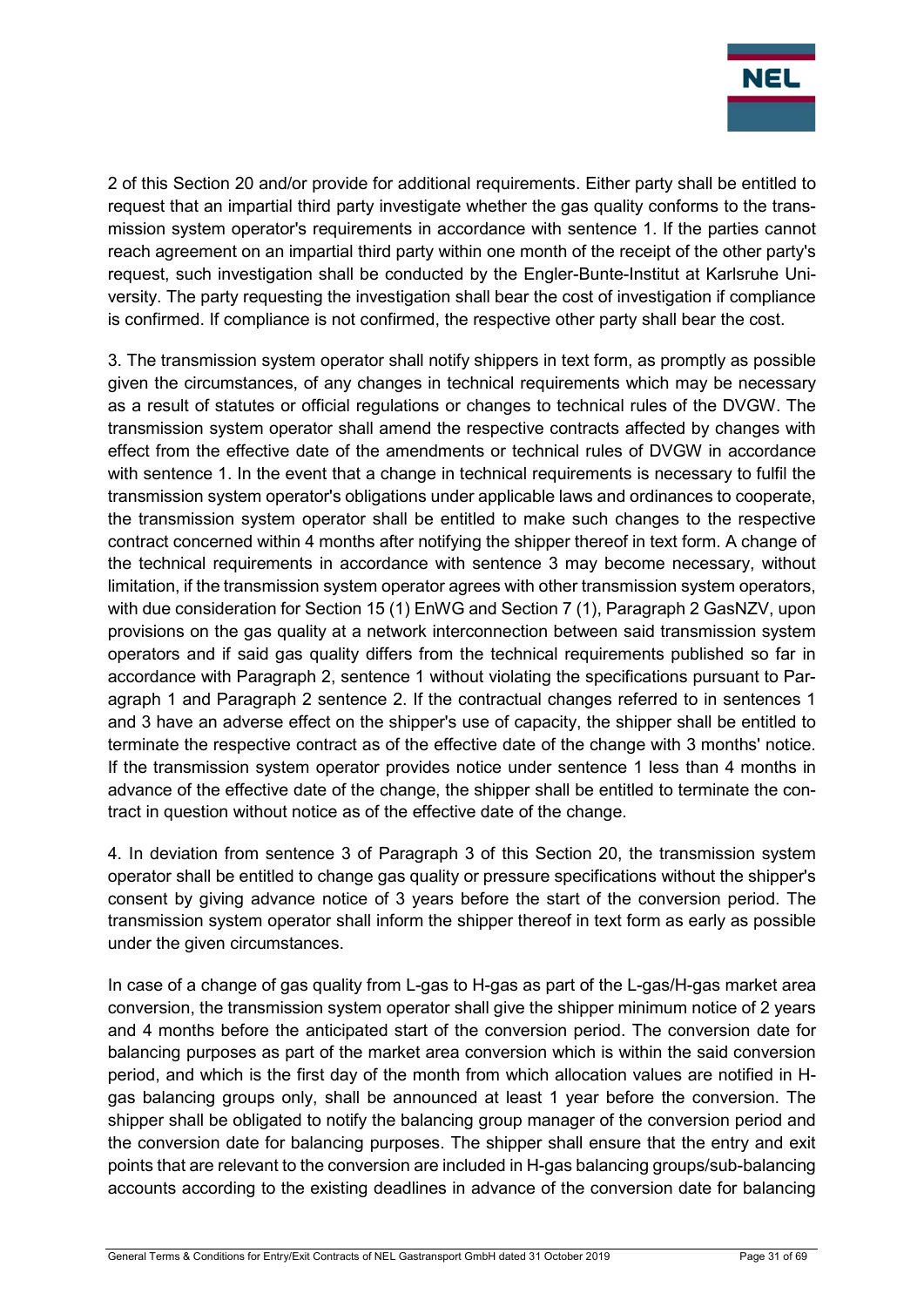

#### purposes.

In deviation from Paragraphs 1 and 2 of this Section 20, the transmission system operator may, with the shipper's consent, change the gas quality or pressure specification subject to a shorter period of notice.

If a new entry or exit contract begins during the notice periods after the transmission system operator has announced a change, the notice periods already applicable shall also apply to that contract. Any change in gas quality or pressure specifications shall be limited to the entry or exit points affected by the change. The contract affected by the change shall be amended with effect from the effective date of the change in gas quality or pressure specifications. In the event that the transmission system operator changes gas quality or pressure specifications in accordance with Paragraphs 1 and 2 of this Section 20 without the shipper's consent, the shipper shall be entitled to terminate the contract for the corresponding entry or exit points with one year's notice as of the effective date of the change in gas composition or pressure specifications.

5. In deviation from Paragraphs 3 and 4 of this Section 20, the transmission system operator shall be entitled to change the gas quality from L-gas to H-gas without giving the shipper any prior notice and without the shipper's consent once the conversion charge no longer applies. Sentence 1 of this Paragraph 5 shall not apply in the event of a change of market area allocation, which is governed by Paragraph 7 of Section 31. The transmission system operator shall inform the shipper of the gas quality change without delay after agreement of the conversion schedule among the network operators concerned, but not less than 13 months prior to the conversion date for balancing purposes. In justified cases the conversion date for balancing purposes may be postponed within the notice period commenced. The date may also be brought forward by no more than three months relative to the original conversion date for balancing purposes, as advised, as long as a minimum notice period of six months prior to the changed conversion date for balancing purposes is observed. The shipper shall not be entitled to terminate the contract on account of the gas quality change after the conversion tariff is no longer charged. The opportunity to feed the existing national gas production capacities into the system shall be retained to the extent required in future.

## <span id="page-31-0"></span>**Section 21 Non-compliance with gas quality or pressure specification**

1. If gas quantities supplied by the shipper at the entry point do not meet the technical specifications for gas quality or pressure in accordance with Section 20 (1) and (2) (hereinafter referred to as 'off-spec gas'), the entry network operator shall be entitled to refuse acceptance of the off-spec gas in whole or in part. In any such case, the shipper shall immediately adjust its nomination at the entry point concerned accordingly and reduce the supply of off-spec gas at that entry point accordingly. None of the transmission system operator's rights as towards the shipper shall be affected.

2. If gas quantities supplied by the exit network operator at the exit point do not meet the technical specifications for gas quality or pressure in accordance with Section 20 (1) and (2), the shipper shall be entitled to refuse acceptance of the off-spec gas in whole or in part. The exit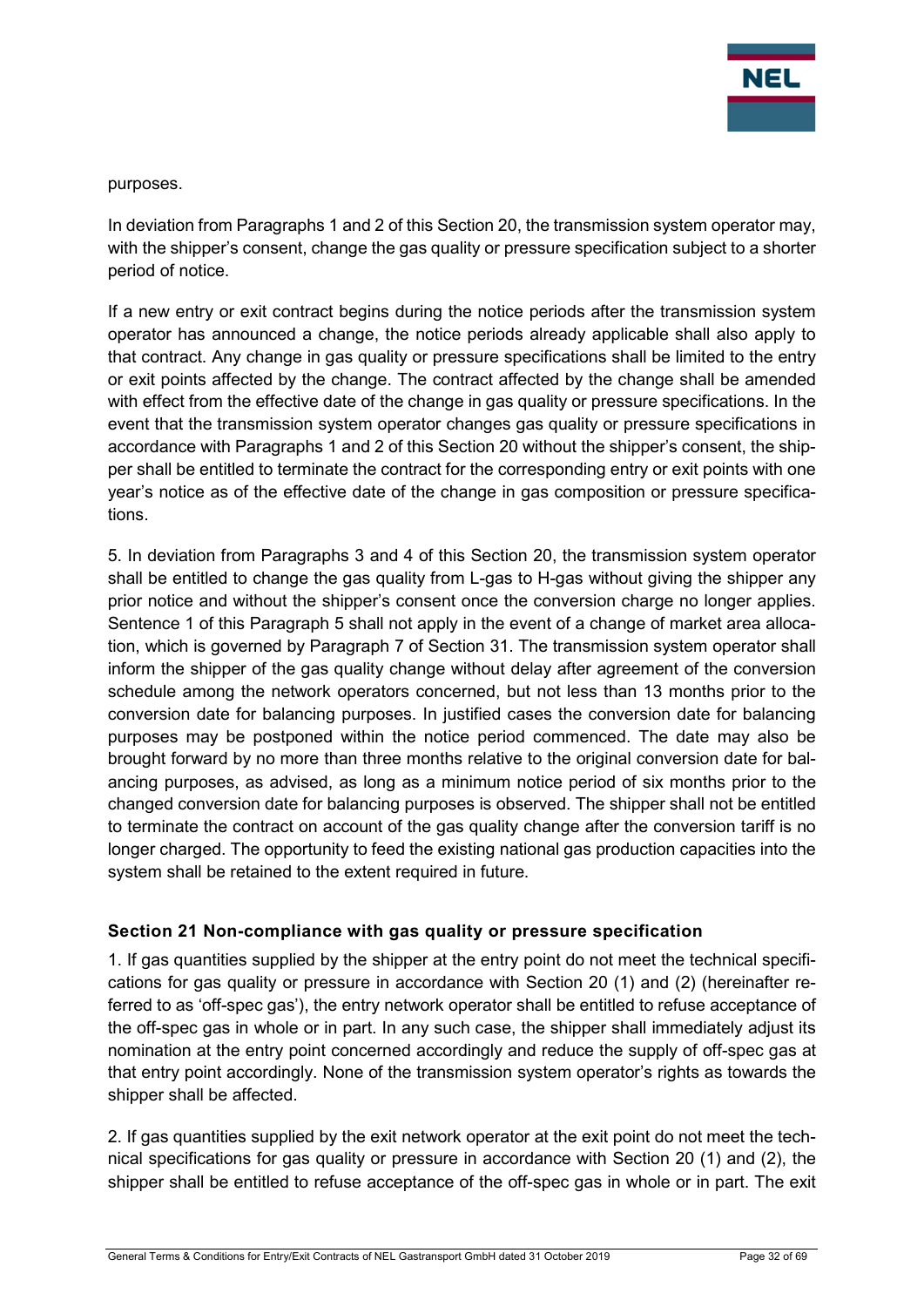

network operator shall in any such case immediately reduce the supply of off-spec gas at that exit point accordingly. None of the shipper's rights as towards the exit network operator shall be affected.

3. In the case of reduction in accordance with the preceding provisions, renominations shall be made immediately in order to avoid imbalances.

4. Each party shall promptly inform the other party if it becomes aware of the supply of off- spec gas at an entry or exit point, or expects off-spec gas to be supplied.

## <span id="page-32-0"></span>**Section 22 Allocation of quantities**

1. The entry network operator to whom entry nominations were submitted in accordance with Section 12 (1) and (2) and Section 13 shall determine for each balancing group or sub- balancing account the gas quantities fed in at entry points and allocate such quantities to the respective balancing groups or sub-balancing accounts based on nominations or using the allocation procedure specified by the transmission system operator.

2. In allocating biogas entry quantities, any liquefied petroleum gas quantities added by the entry network operator for conditioning for adjustment to the calorific value required for the entry network operator's network in accordance with Section 36 (3) GasNZV shall not be taken into consideration.

3. The exit network operator shall allocate gas quantities taken off at exit points to storage facilities, at market area interconnection points and at cross-border interconnection points to the respective balancing groups or sub-balancing accounts on the basis of nominations or using the allocation procedure specified by the transmission system operator.

4. For each balancing group or sub-balancing account, the exit network operator shall determine the gas quantities taken off at exit points to metered end-consumers ('RLM') based on metered values and shall allocate such quantities accordingly to the balancing group or subbalancing account concerned.

5. For each balancing group or sub-balancing account the exit network operator shall determine the gas quantities taken off to end-consumers with standard load profiles at exit points and shall allocate such quantities to balancing groups or sub-balancing accounts on the basis of the standard load profile determined by the exit network operator.

6. If entry or exit points are included in several balancing groups, shippers and the respective entry/exit network operators shall agree on and implement allocation rules in the entry/exit contract to ensure that gas quantities allocated to this point are only accounted for once.

#### <span id="page-32-1"></span>**Section 23 Metering point operation**

1. Metering data determined by the transmission system operator, as the competent metering point operator, or a third party in accordance with Section 5 of the German Matering Point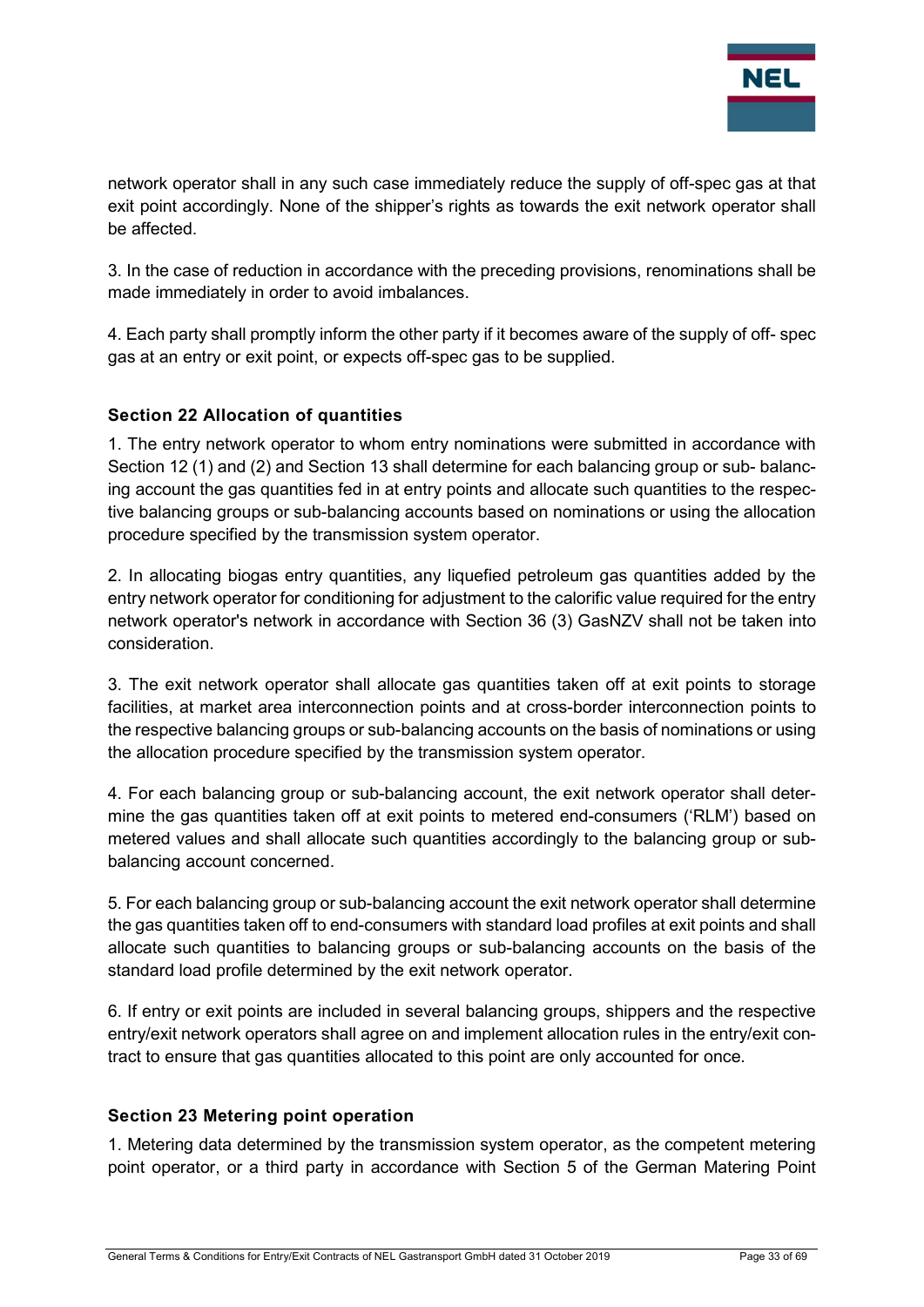

Operation Act (Messstellenbetriebgesetz, MsbG) shall be used by transmission system operators for balancing and calculating supply overruns and deficits and capacity limit overruns.

2. Regarding the performance of metering point operations the transmission system operator, if he is the competent metering point operator, is a meter user in the sense of the German Weights and Measures Act and to this extent is responsible for meeting all of the requirements and obligations imposed by the said law.

3. Unless otherwise agreed between the connection user and a third party in accordance with Section 5 of the German metering operation law (MsbG), the provisions outlined below shall apply, in which case the transmission system operator shall be the competent metering point operator and shall provide metering data to the shipper.

4. The transmission system operator shall determine the type, number and size of metering and control devices, in accordance with Section 8 of the German metering operation law (MsbG). Such determinations shall be appropriate with respect to the consumption amount and consumption behaviour and shall also give adequate consideration to energy industry interests. The transmission system operator shall provide and operate the metering and control devices required for measurement and meter reading for metered end-consumers.

5. For remote reading, a suitable, externally dialable telecommunications connection without time limit and a 230 V connection shall be available on the end consumer's premises. The transmission system operator may use a GSM modem instead of a telecommunications connection. Upon request, the transmission system operator shall notify the end consumer of the relevant technical specifications (distances between connections, connections to metering installation etc.). Remote reading shall be available prior to commencing supply to a RLM meter or the conversion of an SLP into an RLM meter. The establishment and use of telephone and electricity connections shall be free of charge to the transmission system operator. Any cost incurred as a result of delays caused by the transmission system operator shall not be borne by the shipper or the end consumer. Any cost incurred as a result of delays caused by the end consumer shall not be borne by the transmission system operator.

6. The transmission system operator shall notify the shipper promptly, but no later than at 13:00 hours each day, of the previous day's load profile, recorded hourly and read daily at the RLM exit points in the MSCONS format. The load profile energy amounts shall be calculated using the balancing calorific value.

After the end of the supply month, all load profiles shall be plausibility-checked in accordance with DVGW (German Technical and Scientific Association for Gas and Water) code of practice G 685 and substitute values shall be calculated or corrected if applicable. Load profiles shall be converted using the calorific value used for invoicing. The transmission system operator shall notify the shipper of the load profile at RLM exit points for the supply month no later than on day M +10 business days. Any correction shall be highlighted in the data submitted.

If the transmission system operator calculates replacement values using DVGW code of practice G 685, the load profile shall also be submitted to the shipper, converted using the balancing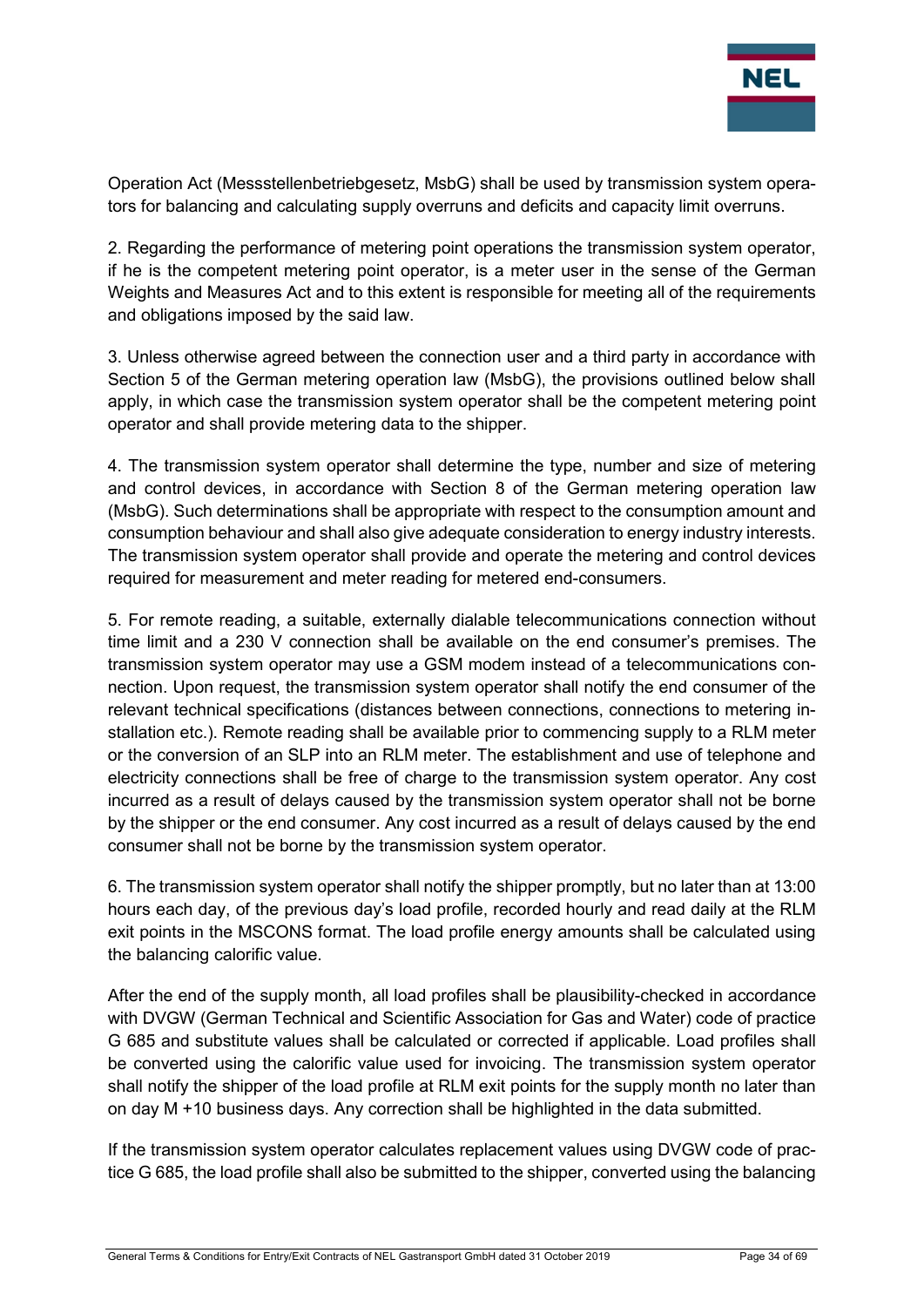

calorific value, within M +10 business days.

The calorific value and compressibility factor Z shall be published on MSCONS.

Transmission system operators have an obligation to submit, without delay, to a shipper upon the shipper's request the load profiles at RLM exit points to end-consumers, which are recorded and read out at hourly intervals.

7. For RLM exit points, the load profile determined according to Paragraph 1 of this Section 23 shall be corrected on day M+12 business days using the invoicing gross caloric value in accordance with DVGW code of practice G 685. If a correction of the gas law deviation factor (K) is necessary in accordance with DVGW code of practice G 486 this shall also be taken into account. For all RLM timelines, the exit network operator shall on day M+12 business days notify the market area coordinator of the complete monthly timeline converted using the balancing gross calorific value and the complete monthly timeline converted using the invoicing gross calorific value in the applicable ALOCAT format as amended from time to time.

8. For end consumers supplied using the load profile method, metering devices shall be read by the transmission system operator, its agent or by the end consumer at the request of the transmission system operator at regular intervals not substantially exceeding 12 months on a date and in accordance with a schedule determined by the transmission system operator. If an agreement in accordance with Section 40 (2) sentence 2 EnWG is in place, the shipper shall observe the meter reading schedule specifications stated therein.

The transmission system operator shall arrange for interim meter readings in accordance with GeLi Gas between regular readings, including without limitation upon a change of supplier, relocation of the end-consumer, termination of this contract or a material change in demand. If this is not possible, the transmission system operator may estimate consumption by way of extrapolation or on the basis of the last reading. Due consideration shall be given to the actual situation.

9. The shipper shall make additional payment to the transmission system operator for any additional reading requested by the shipper.

10. The review of the metering equipment as well as handling of metering error process will take place as stated in Section 71 of the German metering operation law (MsbG) and under consideration of the generally accepted technical rules. If an inspection of metering equipment reveals that error margins have been exceeded, the amount overcharged or undercharged shall be reimbursed or paid as the case may be.

If the extent of an incorrect RLM end-consumer's metering device cannot be determined with accuracy or the device does not give any reading or cannot be read properly, the transmission system operator shall estimate consumption for the period since the last accurate meter reading on the basis of the average consumption for the metering periods preceding and following reading, or the previous year's consumption. Due consideration shall be given to the actual situation.

If the extent of an incorrect SLP end-consumer's metering device cannot be determined with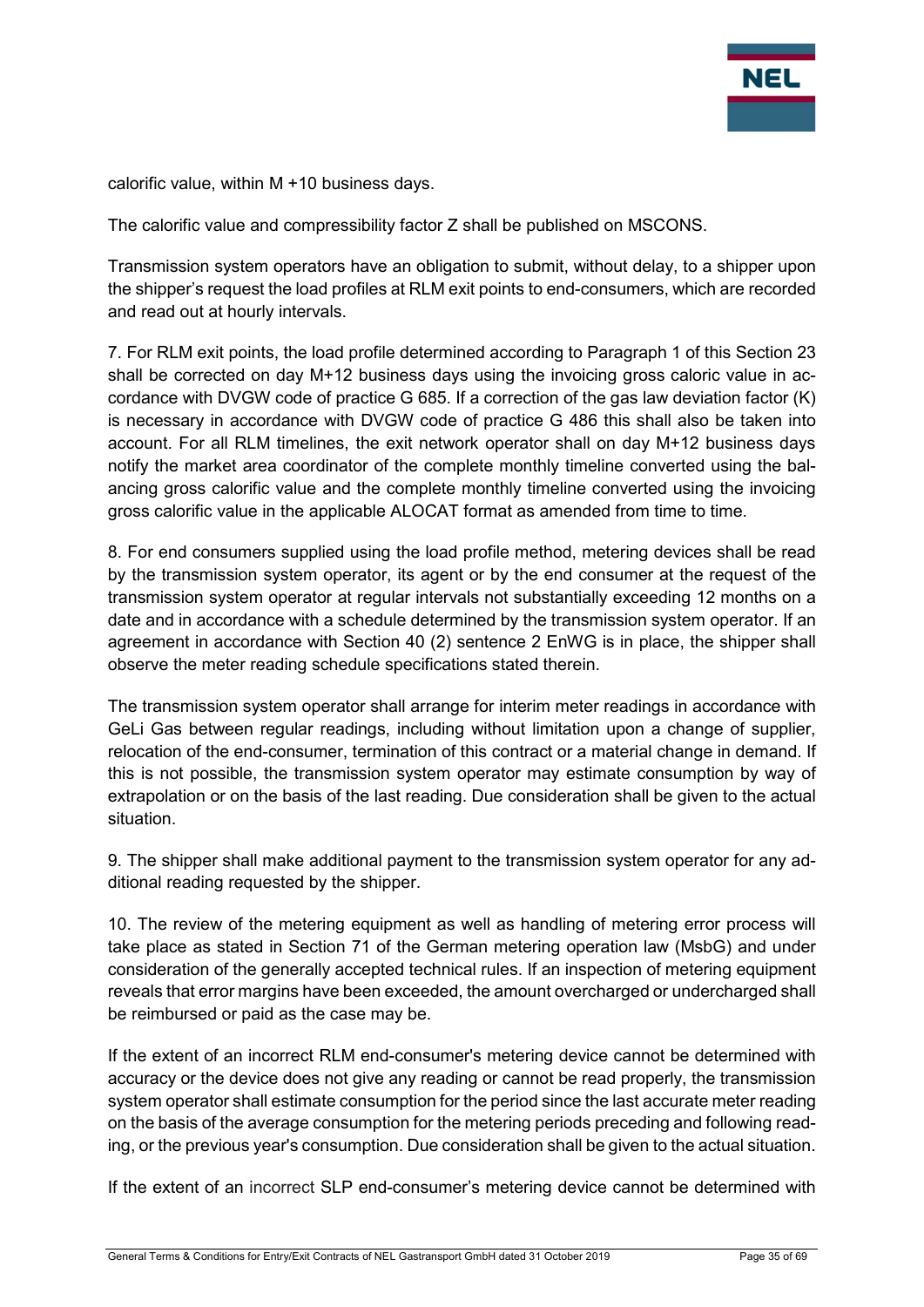

accuracy or the device does not give any reading or cannot be read properly, replacement values for missing or implausible values shall be determined in accordance with the latest valid version of DVGW code of practice G 685, as part of Section 71 of the German metering operation law (MsbG).

Claims in accordance with sub-paragraph 1, sentence 1 shall be restricted to the reading period preceding determination of the error, unless the impact of the error can be determined over a longer period. In any such case, claims shall be limited to a maximum of three years.

11. Unless otherwise agreed in accordance with Section 5 of the German Metering Operation Act (MsbG), metering data provided by the competent metering point operator to the transmission system operator and processed by the transmission system operator should be used as a basis for implementation and invoicing under the contract. Section 10 (2), (3) and (4) shall apply in the event that the metering data are not made available to the transmission system operator or not made available properly to the transmission system operator or the data made available are implausible.

12. A written request from the connection user and the shipper is required for recording demand metering with an annual offtake of less than 1,500,000 kWh and a maximum hourly offtake rate of less than 500 kWh/h in accordance with Section 24 (1) GasNZV, or below the limits specified by the transmission system operator in accordance with Section 24 (2) GasNZV.

The shipper shall bear the cost of changeover from standard load profile metering to recorded demand profile metering in the cases described above, unless otherwise agreed.

Following conversion and commencement of recorded demand metering, charges for recorded demand metering shall be in accordance with the price list published by the transmission system operator, regardless of actual consumption and annual energy quantities.

13. The quantity of biogas entering the system shall be stated in 'kWh' as the product of volume at normal conditions multiplied by invoicing calorific value, i.e. the calorific value for invoicing determined for the entry point. The transmission system operator shall be entitled to calculate replacement values if no metering data are available for biogas quantities delivered by the shipper. Replacement values shall be determined in accordance with DVGW code of practice G 685.

## <span id="page-35-0"></span>**Section 24 SLP surplus and shortfall quantities**

1. Invoicing of surplus and shortfall quantities by the transmission system operator shall be in accordance with the guideline drawn up by the associations AFM+E, BDEW, BNE and VKU entitled 'Processes for Determining and Billing Surplus and Shortfall Quantities' ('Prozesse zur Ermittlung und Abrechnung von Mehr-/Mindermengen Strom und Gas') as amended, subject to Paragraphs 2 to 7.

2. The transmission system operator shall calculate the surplus and shortfall quantities when the measurement values and data required for invoicing have been determined. For each SLP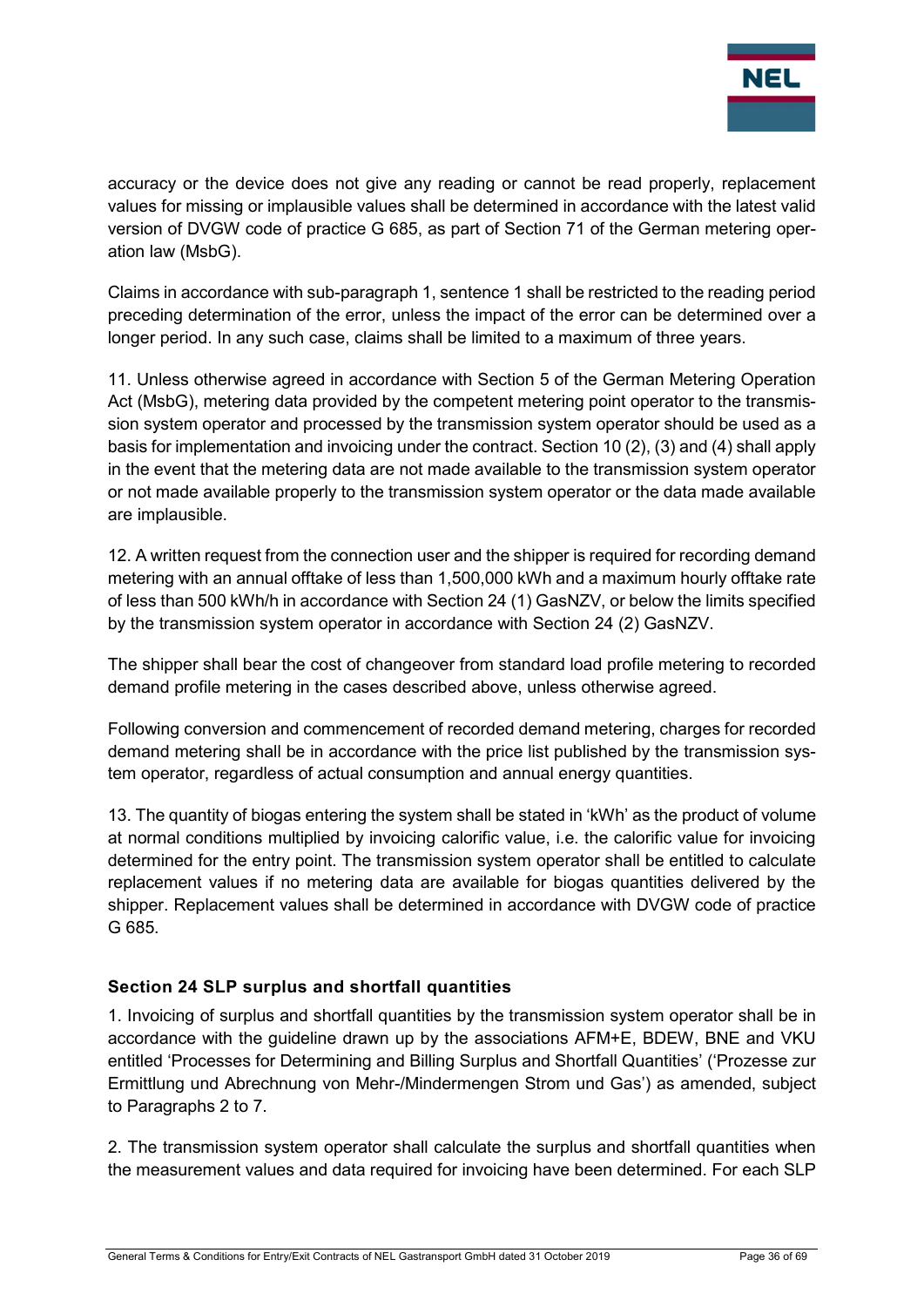

exit point, the consumption of the SLP exit points determined in accordance with DVGW code of practice G 685 shall be compared with the final quantity allocated by the transmission system operator to the balancing groups and/or sub-balancing accounts including any substitute allocation values of the market area manager for the respective surplus/shortfall period which have been divided up by the transmission system operator. The surplus/shortfall period always covers the booking period and the balancing period.

Surplus quantities arise as quantity differences in the surplus/shortfall period if the exit gas quantity at the exit point is less than the gas quantity allocated by the transmission system operator to the balancing group/sub-balancing account. Shortfall quantities arise as quantity differences in the surplus/shortfall period if the exit gas quantity at the exit point is greater than the gas quantity allocated by the transmission system operator to the balancing group/subbalancing account. The transmission system operator shall pay the shipper for surplus quantities. The transmission system operator shall invoice the shipper for shortfall quantities. Invoices shall be raised even with zero surplus/shortfall quantities.

3. The shipper may request the ongoing monthly transmission of a monthly list of allocation quantities broken down by day and by exit point.

The transmission system operator shall provide the requested allocation list for all exit points assigned to the shipper for balancing purposes in month M. When requested, the allocation lists shall be transmitted in the third month following month M and before the transmission of the first surplus/shortfall invoice containing the month concerned. No allocation list shall be transmitted for months in which the shipper is not allocated any exit points for balancing purposes.

The balanced quantities shown in the allocation list by exit point must be given in kWh rounded to 3 decimal places using commercial rounding principles. The balanced quantity notified by the transmission system operator for the surplus/shortfall period may differ from the total of daily values in the allocation list by exit point as a result of rounding differences. Rounding differences may result in differences between the allocation list by exit point and the balancing group result from the allocation processes up to a maximum of 744 kWh per balancing group and month. Where such differences exceed 744 kWh per balancing group, the shipper shall be entitled to require the transmission system operator to provide appropriate proof.

4. The surplus/shortfall quantities shall be respectively invoiced or credited by the transmission system operator to the shipper in electronic format on the basis of the standard national surplus/shortfall price published by the market area manager, as may change from time to time, for the invoicing period.

Invoices shall be raised not earlier than the end of the second month following the end of the month in which the surplus/shortfall period ends (M + 2M) and not later than the end of the third month in which the surplus/shortfall period ends  $(M + 3M)$ .

Before invoicing, the transmission system operator shall communicate the balanced quantity in an electronic format if balancing has taken place in the surplus/shortfall period. In this case the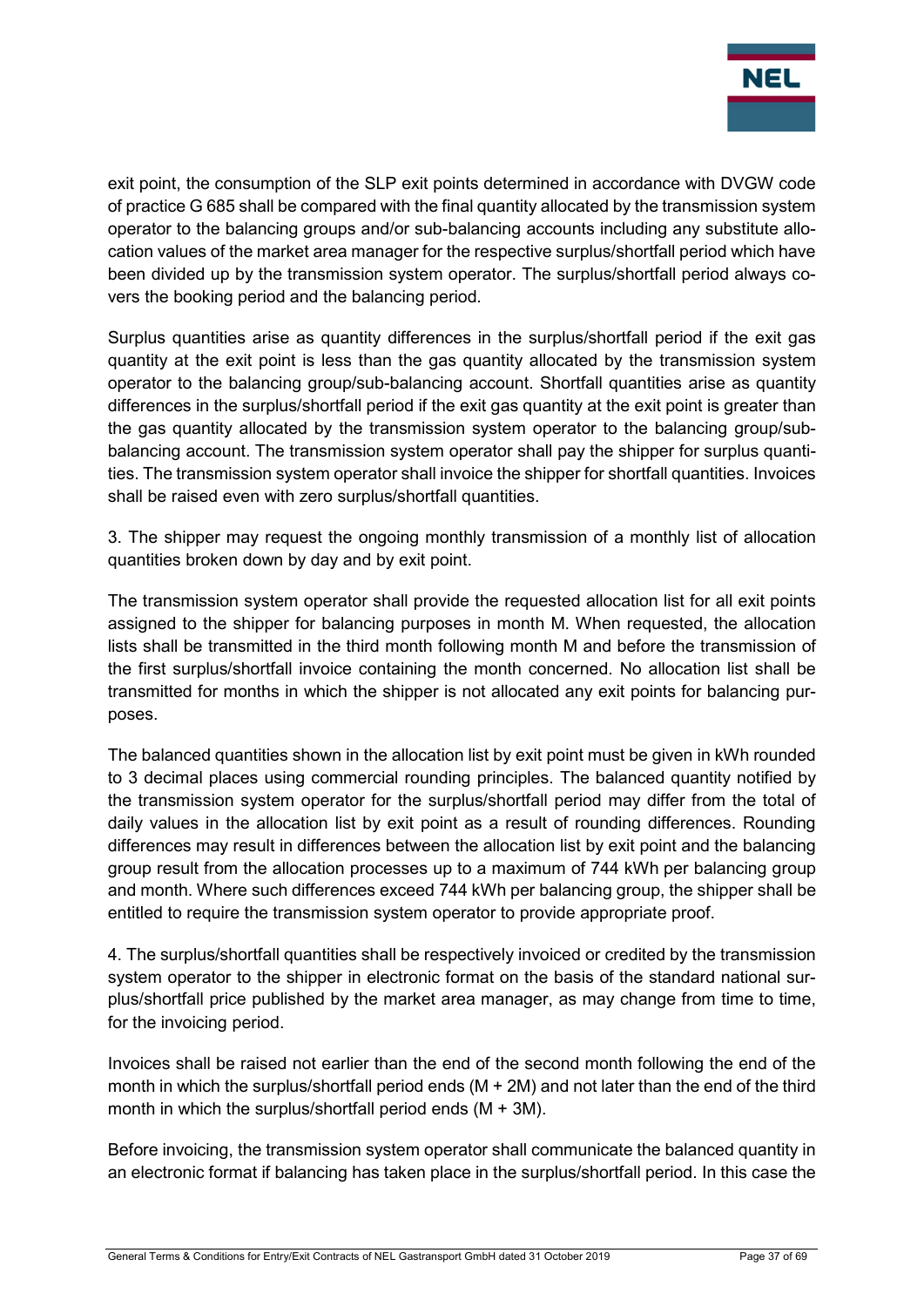

invoice shall be raised by not later than the end of the 10th business day following the communication of the balanced quantity.

5. The settlement of surplus and shortfall quantities between transmission system operator and shipper shall only be exempt from energy tax if one party to the contract has received a declaration by the other party's responsible customs office in accordance with Section 38 (3) of the Energy Tax Act (EnergieStG). The other party shall be notified promptly in writing of any changes pertaining to the declaration, including for example the revocation thereof by the responsible customs office.

6. Corrections to surplus/shortfall quantity invoices between transmission system operator and shipper after the 1 April 2016 which were initially raised before 1 April 2016 using the old procedure shall without exception be carried out with the old procedure used up until 31 March 2016. The parties shall always use the pricing method which was valid at the time when the surplus/shortfall quantity was first settled.

## <span id="page-37-0"></span>**Section 25 Tariffs**

1. The shipper shall be obligated to pay to the transmission system operator the transportation tariffs stated in the respective contract in accordance with the price list, including the respective specific capacity charge, plus any surcharge for capacity in accordance with Section 1 (2) and the metering point operation charge plus any applicable concession or other charges and taxes including biogas pass-on costs in accordance with Section 20 b of the Gas Transport Tariff Ordinance (GasNEV) and market area conversion costs to be passed on in accordance with Section 19 a, Energy Industry Act (EnWG). The charges applicable under the pricelist of the transmission system operator shall be posted on the transmission system operator's website.

2. The transmission system operator may adjust transportation tariffs in accordance with Regulation (EU) 2017/460 dated 16 March 2017 ("NC TAR") and its implementation in national law with effect as from 1 January of any given year. In the cases set out in art. 12 para, 3 NC TAR, the transmission system operator may also adjust transportation tariffs as from any other day of the year. This also applies in case of an according decision issued by a court or other public authority in connection with the requirements of NC TAR or its national implementation. The transmission system operator shall notify the shipper promptly in text form of adjusted transportation tariffs (price list).

3. In the event of an increase in transportation tariffs and charges, the shipper may terminate the contract either in whole or partially, with reference to the amount of capacity booking, by 10 business days' notice in writing with effect from the effective date of the adjustment. If the shipper does not receive the information in accordance with Paragraph 2 sentence 5 of this Section 25 at least 20 business days prior to the effective date of the adjustment, the shipper shall in deviation from sentence 1 of this Paragraph 4 be entitled to terminate the contract in whole or partially, with reference to the amount of capacity booking, within

10 business days after receiving such information with 5 business days' notice in writing, with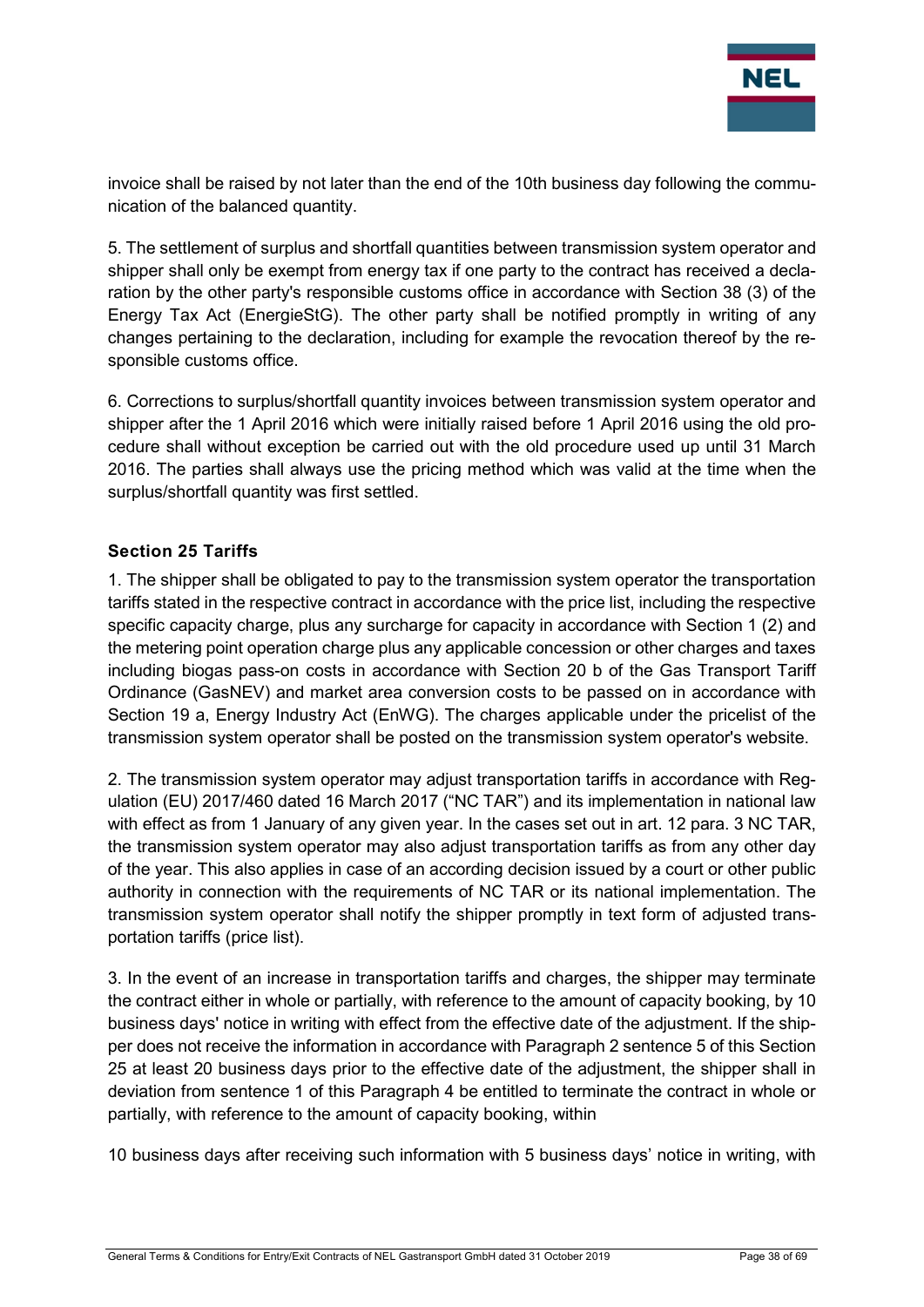

effect from the effective date of the adjustment at the earliest. Partial termination under sentences 1 and 2 of this Paragraph 4 shall only be permitted if the capacity is reduced consistently for the whole remaining term of the contract. The shipper shall not have any termination right under sentences 1 and 2 of this Paragraph 4 if the increase in transportation tariffs is lower or equal to the increase in the consumer price index for Germany (VPI) as published by the Federal Statistical Office ('Statistisches Bundesamt'). For this purpose, the relevant increase shall be the increase in the annual average of the VPI compared to the preceding year last published by the Federal Statistical Office before the date of the announcement of the adjustment of transportation tariffs.

4. The discount for discounted capacity at entry/exit points to/from gas storage facilities which give the storage customers access to another market area or to the market of a neighbouring country will only be granted to the shipper in accordance with the provisions of Paragraph 2 of the operative provisions of REGENT if and to the extent the storage facility is, where connected to more than one transmission or distribution network, not used as an alternative to a market area or border interconnection point.

5. In the event that taxes and other public levies due on transportation tariffs and charges under the respective contract – including taxes and other public charges on services forming the basis for transportation tariffs and charges under the respective contract – are introduced, eliminated or adjusted, the transmission system operator shall implement a corresponding increase or reduction in transportation tariffs and charges under the respective contract as of the effective date of the introduction, elimination or adjustment of such taxes/public charges, unless the revenue cap applies.

6. In the event that revenue caps are adjusted in view of hardship in accordance with Section 4 (4) sentence 1 no. 2 ARegV, the transmission system operator shall be entitled to adjust transportation tariffs in accordance with the Federal Network Agency determinations, or on January 1 of the following calendar year.

7. The transmission system operator shall also be entitled and/or obligated to adjust transportation tariffs and charges in accordance with Paragraph 1 of this Section 25 if such adjustments are required pursuant to legal or regulatory changes or judicial decisions.

8. The right and obligation of the transmission system operator to adjust transportation tariffs shall apply to all entry and exit capacities, regardless of the manner in which they are allocated.

9. The transmission system operator shall pay to the shipper a flat rate for network costs avoided in connection with biogas physically fed directly to the system, in the amount provided for by law. Network costs avoided shall be settled finally on a monthly basis on the basis of the technical quantity calculation in accordance with Section 23 (11). Any liquefied petroleum gas quantities added by the network operator for conditioning for adjustment to the calorific value required for the network operator's network in accordance with Section 36 (3) GasNZV shall not be taken into consideration.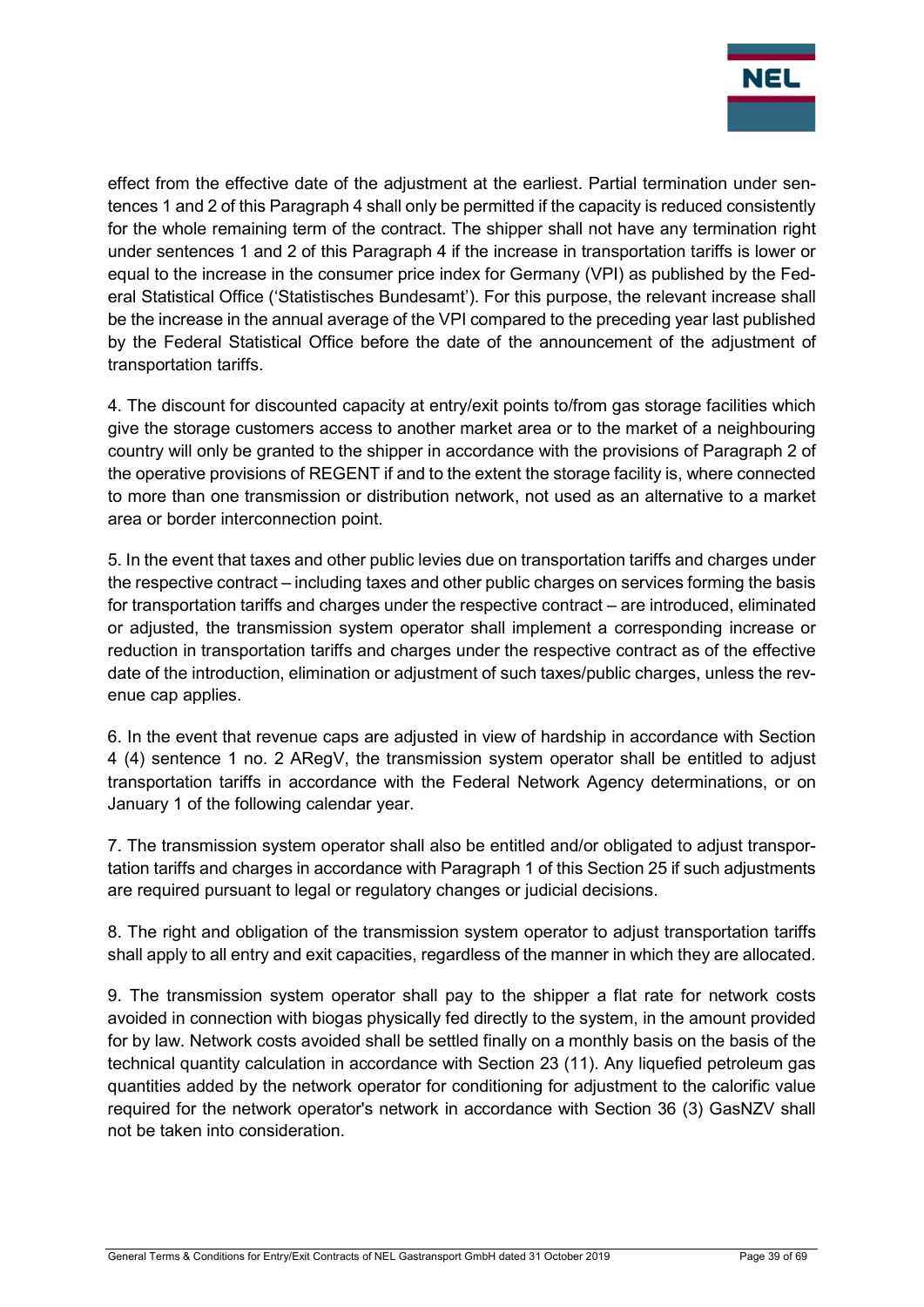

10. The conditions concerning transportation tariffs, charges and payments stated in the supplementary terms and conditions of the transmission system operator posted on the internet shall also apply.

11. For exit points to end-consumers, the shipper shall pay the stated charges for metering point operation and service in accordance with Paragraph 1 of this section for such time as the transmission system operator is the competent metering point operator in accordance with Section 2 (4) and section 3 of the German metering operation law (MsbG) at the respective exit point to the end-consumer. The transmission system operator shall inform the shipper about a change of the metering point operator without undue delay.

#### <span id="page-39-0"></span>**Section 26 Invoicing and payment**

1. The transmission system operator can set out procedures for invoicing and any payments on account in its supplementary terms and conditions. The network use billing process provided for by GeLi Gas shall remain unaffected.

2. If there is a reasonable indication of an evident error in the invoice, the shipper shall be entitled to postpone or refuse payment.

3. The transmission system operator shall be entitled to charge a flat late payment penalty.

The shipper shall be entitled to prove that the loss or damage suffered by the transmission system operator by reason of late payment is lower than such penalty.

4. The transmission system operator shall refund any overpayment and the shipper shall pay any outstanding amount resulting from calculation errors in invoice amounts or invoicing data. Invoices shall not be corrected later than three years from the receipt of the invoice concerned.

5. The parties may only offset counterclaims that are uncontested or upheld by enforceable judgment.

6. The place of performance for payments is the transmission system operator's administrative centre. Payments are deemed made on time when the amounts concerned are credited to the transmission system operator's specified bank account within the payment period indicated by the transmission system operator.

#### <span id="page-39-1"></span>**Section 27 Taxes**

1. The shipper shall pay the applicable charges plus energy tax at the applicable rate on gas quantities delivered by the transmission system operator to a shipper who is not a supplier within the meaning of Section 38 (3) of the Energy Tax Act (EnergieStG).

Such a delivery shall be deemed to have taken place, without limitation, in the event that the transmission system operator delivers gas quantities to the shipper at the exit point in addition to the gas quantities delivered by the shipper to the transmission system operator for transport.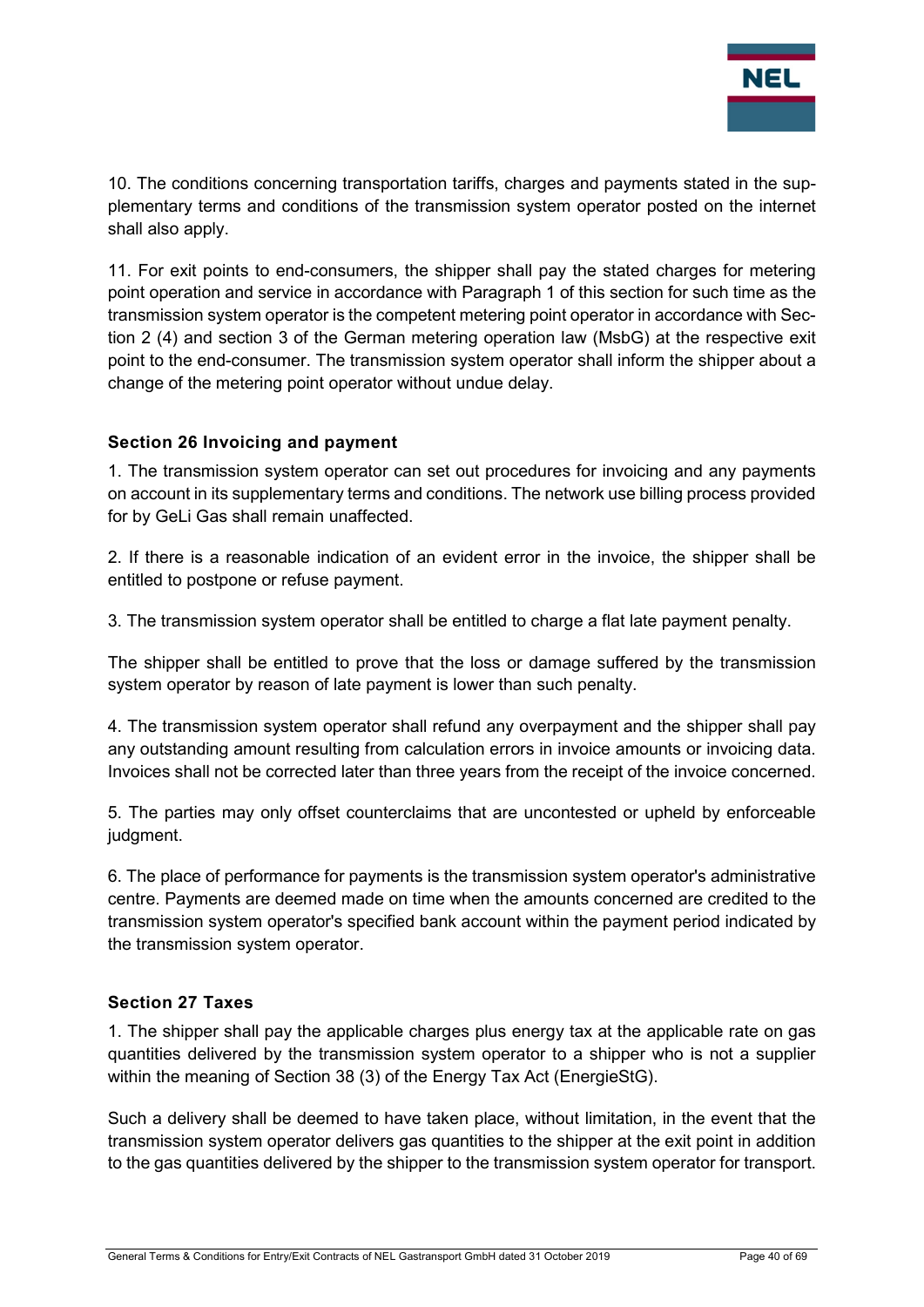

If gas quantities are delivered to a shipper that is a registered supplier within the meaning of Section 38 (3) EnergieStG, the shipper shall document to the transmission system operator that it meets the requirements of Section 38 (3) EnergieStG by submitting a current registration certificate in accordance with Section 78 (4) of the Energy Tax Regulation (EnergieStV) issued by the responsible customs office, establishing that the shipper is entitled to purchase gas quantities tax-free as a registered supplier. Documentation that the shipper meets the requirements of Section 38 (3) of EnergieStG shall be provided to the respective transmission system operator no later than one week before the date of delivery. If adequate documentation that the shipper meets the requirements of Section 38 (3) EnergieStG is not submitted within the prescribed period, the transmission system operator may invoice the shipper for charges due plus energy tax at the applicable rate on the gas quantity delivered.

The shipper shall notify the transmission system operator promptly in writing if the shipper is not or is no longer a supplier within the meaning of Section 38 (3) EnergieStG. A current delivery confirmation from the customs administration is required for address changes, company name changes and changes in legal organisational form. The shipper shall reimburse the transmission system operator for resulting energy tax payable if this requirement is not met on time.

2. All transportation tariffs and charges stated in the contract do not include applicable taxes.

The shipper shall pay such taxes in addition to the transportation tariffs and charges.

3. The charges per the relevant contract and these provisions, plus any surcharges thereon, represent the payment amount for the purposes of the Value Added Tax Act (UStG), and do not include Value Added Tax (VAT). The shipper shall pay VAT at the applicable rate to the transmission system operator in addition to such charges, unless the reverse charge mechanism applies. If the recipient of the service fulfils the conditions of the Value Added Tax Act, it shall submit to the other party as proof of the applicability of the reverse charge mechanism the certificate for resellers of natural gas (UST 1 TH) in accordance with Section 13b sub-section 2 (5), lit. b and subsection 5 of the Value Added Tax Act for the first time one week before the delivery as well as the current certificate after expiry of the validity period of the previous certificate without being explicitly asked to do so. If invoicing is by way of a credit note procedure in accordance with Section 14 (2) sentence 2 of the Value Added Tax Act, the invoice must carry the note 'Gutschrift' ('credit') (Section 14 (4) no. 10 of the Value Added Tax Act).

## <span id="page-40-0"></span>**Section 28 Maintenance**

1. The transmission system operator shall be entitled to carry out maintenance (servicing, inspection and repair) on its pipeline system, as well as measures for the construction, modification and expansion of systems. The transmission system operator shall be released from obligations under this contract if and to the extent that the transmission system operator is not able to fulfil its contractual obligations as a result of such measures. The shipper shall be obligated to cooperate, without limitation by restricting network usage during maintenance activities planned by the transmission system operator.

2. The transmission system operator shall give the shipper proper advance notice of measures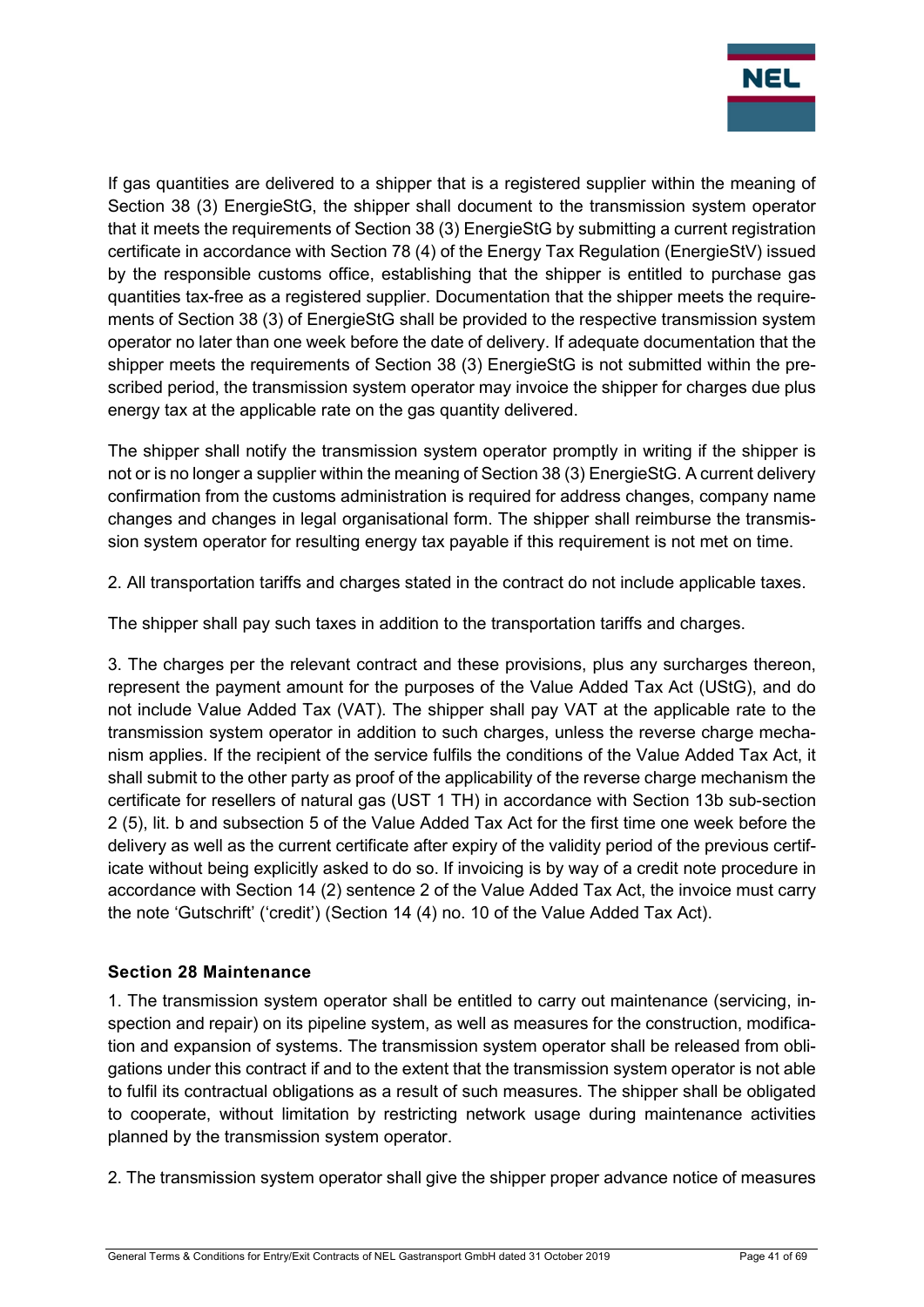

under Paragraph 1 of this Section 28 in an appropriate manner if and, to the extent that network usage under this contract should actually be impaired, in whole or in part. In the event of any scheduled maintenance work planned in advance, the transmission system operator shall, in addition to the obligations under EU Regulation

715/2009, inform the shipper about the duration and likelihood of any restricted use of the network no later than 15 business days before any such restriction occurs. This advance notice period may only be reduced if an advance notice is not possible for reasons for which the transmission system operator is not responsible or the remedial action necessary to eliminate any interruption of service would be delayed by such advance notice. In any such case the transmission system operator shall inform the shipper about the estimated duration and the reason for the restriction without undue delay.

3. In the event that measures under Paragraph 1 of this Section 28 that do not constitute measures within the meaning of Section 16 (2) EnWG restrict the agreed capacity and/or gas flow at the respective entry or exit point affected for more than 14 gas days per gas year, the shipper shall be released from its payment obligations for the duration and scope of restriction beyond 14 gas days. This period shall be reduced pro rata for contracts with a term of less than one year. The shipper shall also be released from its obligations.

Notwithstanding the provision in Paragraph 1 of this Section 28, the following agreement applies to transport capacity with a minimum contract term of one quarter and which is not transport capacity to network connection points to end-consumers: The transmission system operator shall, in the event of any maintenance measures, charge the shipper regardless of any actual restrictions to network use from the 15th gas day of the possible restrictions the transportation tariffs payable for a corresponding interruptible capacity, less a 30% risk deduction, cumulated for the relevant gas year and for each of the entry and/or exit points affected thereby until the end of the period stated by the transmission system operator towards the shipper pursuant to Paragraph 2 of this Section 28 and to the extent of the contractually agreed firm capacity.

4. The provisions of this Section 28 shall apply mutatis mutandis in the event that third parties carry out measures in accordance with Paragraph 1 this Section 28 and the transmission system operator is, as a result of such measures, in whole or in part not in a position to perform its obligations under the contract.

5. Paragraph 1 sentence 2 and 3 and Paragraph 2 of this Section 28 shall apply mutatis mutandis in the event that the transmission system operator is entitled by law or provisions of contracts with third parties to interrupt network connection or the use of a network connection.

## <span id="page-41-0"></span>**Section 29 Interruption of interruptible capacity**

1. The transmission system operator shall be obligated to provide booked interruptible capacity at an entry or exit point as long as the use of booked firm capacity is not affected. The transmission system operator shall also be entitled to interrupt booked interruptible capacities in whole or in part if it is requested by another transmission system operator of the same market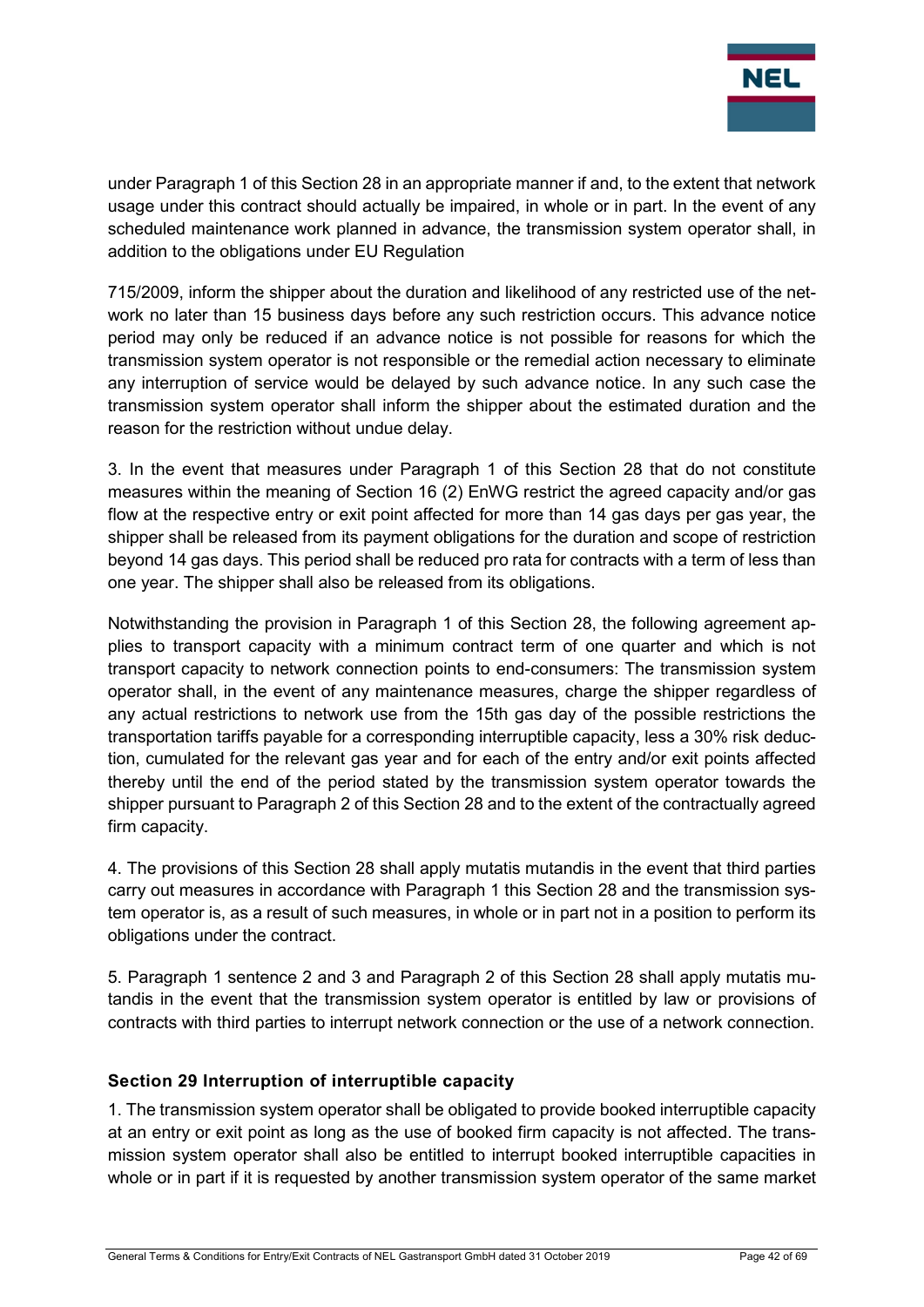

area in accordance with Section 16 (1), EnWG to interrupt such capacities to avoid detrimental impact on booked firm capacities on its network.

2. The transmission system operator shall give the shipper or, in the cases provided for in Section 13 (2) and Section 12 (1), the designated balancing group manager, at least 3 hours' advance notice of the interruption, unless it is not possible to give such notice due to operational reasons. The transmission system operator shall notify the shipper of the reasons for the interruption without undue delay no later than upon the occurrence of the interruption.

3. In the event of interruption at an exit point to an end-consumer, the shipper shall ensure that the withdrawal is reduced by the end-consumer accordingly. The renomination deadlines in accordance with the supplementary terms and conditions of the transmission system operator shall not apply as long as renomination is technically and operationally feasible. If use continues despite an interruption, Section 30 shall apply mutatis mutandis.

4. Interruption of interruptible capacity at an entry or exit point shall be effected in the chronological order of the respective entry/exit contract concluded, starting with the most recently concluded contract. If under the process according to sentence 1 there are two or more interruptible capacities of equal status and if the transmission system operator does not interrupt all capacities, the nominations for these capacities shall be reduced on a pro- rata basis. Biogas capacity shall be interrupted with a lower priority than other interruptible capacity. According to Article 35 of Commission Regulation (EU) 2017/459, the preceding sentence does not apply at market area interconnection points and cross-border interconnection points.

5. In cases provided for in Section 16 (1) and (2) EnWG, the transmission system operator may deviate from the procedure laid down in Section 29 (4) if the safety or reliability of the network would otherwise be jeopardised or compromised.

## <span id="page-42-0"></span>**Section 29a Reduction procedure for firm capacity nomination**

In the event that the sum of all nominations of booked firm capacities for any hour at an entry or exit point is higher than the available firm capacity after the interruption of all interruptible capacities in accordance with Section 29, such nominations shall be reduced in accordance with lit. a) and b) of this Section 29a. This shall be without prejudice to the provisions of Sections 34 and 35.

- a) The firm capacity nominations of all biogas balancing groups/sub-balancing accounts shall be considered preferentially. Such nominations shall not be reduced provided that the available capacity is sufficient. If the available capacity is insufficient, then lit. b) of this Section 29a shall apply.
- b) If the remaining firm capacity resulting from lit. a) of this Section 29a is less than the amount of the sum of all nominations relating to capacity included in the balancing group/sub-balancing accounts, the firm capacity shall initially be distributed on a pro rata basis taking into account the ratio of the firm capacities included in the balancing group/sub-balancing accounts. In the event that any capacity remains because more firm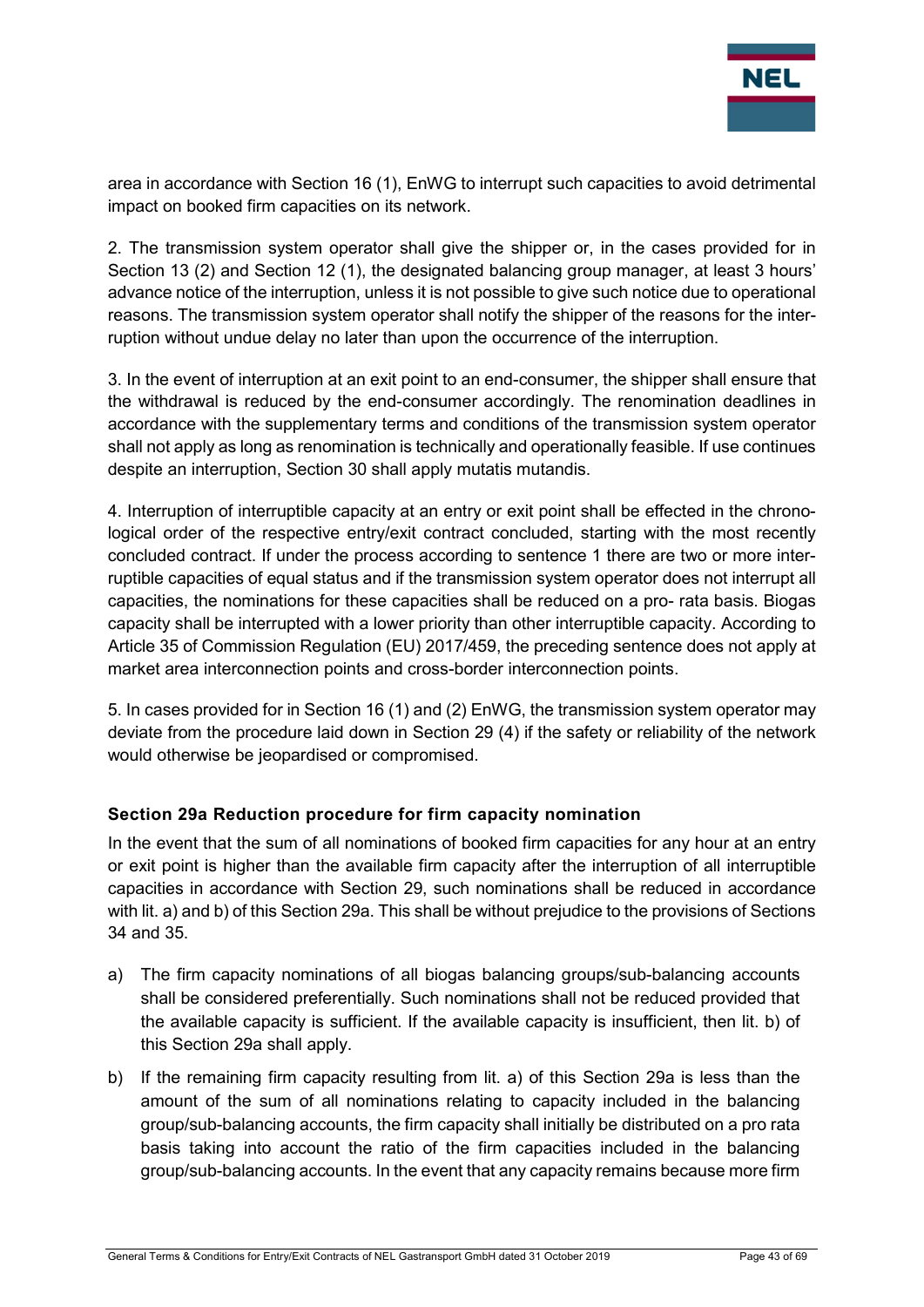

capacity has been has been distributed to one or more balancing accounts than was nominated and the nomination of at least one other balancing group has been reduced, then such residual amounts shall be distributed additionally on the basis of the ratio of the capacities included. If residual amounts remain again after this distribution, the distribution process shall be repeated considering the capacities included until the residual amounts have been distributed.

In the event of the reduction of nominations, the shipper shall be promptly notified of the cause and the estimated duration of the reduction.

#### <span id="page-43-0"></span>**Section 30 Capacity overrun**

1. The shipper shall be entitled to use booked capacity at the entry and/or exit point in the amount included in the balancing group/sub-balancing account. The shipper shall not be entitled to any use exceeding that amount.

2. If, contrary to Paragraph 1, sentence 2 of this Section 30, the allocated hourly gas quantities exceed 100% of the capacity included in the balancing group for an entry or exit point at the respective entry or exit point in question, an hourly capacity overrun shall be deemed to have occurred. With RLM exit points, the hourly load profile plausibility- checked in accordance with DVGW code of practice G 685 at M+10 business days and if necessary corrected with substitute values and converted with the invoicing gross calorific value, will be used instead of the allocated hourly gas quantities. An hourly overrun shall not increase the booked capacity.

3. In the event that several shippers have booked capacities at an entry and/or exit point and included such capacities in the same balancing group, the transmission system operator shall be entitled to invoice each shipper for capacity overruns proportionately weighted by the capacity included at that entry and/or exit point. This shall not apply if the balancing group manager makes nominations in separate sub-balancing accounts for each shipper.

4. If the shipper exceeds the capacity included, a contractual penalty shall be payable in accordance with the supplementary terms and conditions and/or price list of the transmission system operator.

5. The provisions of Paragraph 4 of this Section 30 shall be without prejudice to the rights of the transmission system operator to claim compensation for additional loss or damage caused by overruns. Contractual penalties already paid shall be set off against such compensation payable for specific capacity overruns.

6. Paragraph 1 sentence 2 and Paragraphs 2 to 5 of this Section 30 shall not apply to market area interconnection points and cross-border interconnection points provided the over- nomination requirements in accordance with Section 13d are met.

#### <span id="page-43-1"></span>**Section 31 Suspension or amendment of contractual obligations**

1. In accordance with Section 16 EnWG, the transmission system operator shall be entitled to introduce capacity allocation restrictions or use restrictions for the necessary period, modify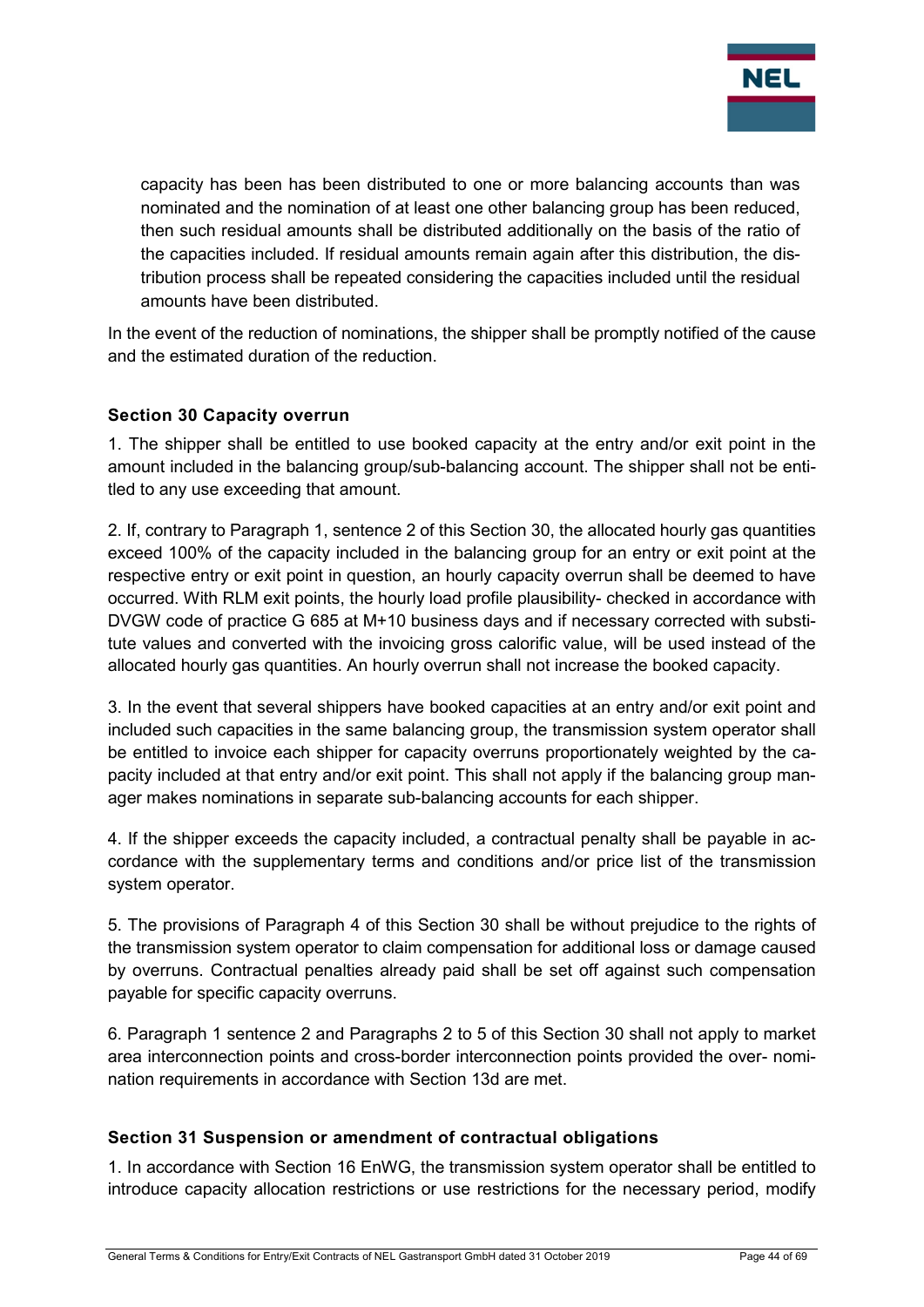

existing allocation requirements or use restrictions or convert booked firm capacity into interruptible capacity to the extent necessary to ensure the safety and reliability of the transmission system operator's network.

2. The transmission system operator shall also be entitled to adopt measures under Paragraph 1 of this Section 31 if capacity usage differs from the load flow simulation assumptions made in accordance with good gas industry practice under Section 9 (2) GasNZV, and if the different capacity usage forces the transmission system operator to modify the assumptions applied in determining capacity as per Section 9 GasNZV so that capacity can no longer be offered in the amount previously offered. The transmission system operator shall be entitled to adopt measures under Paragraph 1 of this Section 31 if capacity and steering instruments such as load flow commitments and balancing gas to secure the firm, freely allocable capacity required by the transmission system operator cannot be obtained, cannot be obtained in full or can only be obtained at conditions which are economically not reasonable and other network or market measures are not possible. Measures applied by the transmission system operator under this Paragraph shall be reported in advance to the Federal Network Agency, stating the reasons.

3. If the entire booked firm capacity at a point is not equally affected by the measures in accordance with Paragraph 1 of this Section 31, the transmission system operator shall determine on a non-discriminatory basis for which capacities or contracts these measures are to be implemented. In the case of the conversion of booked firm capacity into interruptible capacity, the booked firm capacity shall be converted into interruptible capacity in proportion to the firm capacity booked by the shippers. For the interruption of this capacity, Section 29 shall apply provided, however, that interruption shall be carried out in the chronological order in which firm capacity was booked. Interruption shall be carried out following the interruption of existing interruptible capacity bookings. Section 29 (4) sentences 2, 3 and 4 shall apply mutatis mutandis.

4. The transmission system operator shall notify the shipper promptly in advance in the event that the shipper's rights are to be restricted under Paragraphs 1 to 3 of this Section 31; in the event of developments which can be foreseen by the transmission system operator well in advance (e.g. as a result of market area mergers) the transmission system operator shall normally give the shipper at least three months' advance notice of such restrictions. In each case, the transmission system operator shall notify the shipper of the reasons for such restrictions.

5. The shipper shall be entitled to extraordinarily terminate the contracts concerned, in whole or in part, within 14 calendar days of the notification date, if the amendment continues for longer than 14 calendar days in any contract year. Termination shall take effect on the effective date of the amendments to the contracts concerned. If the terminated capacity is firm capacity at a cross-border interconnection point or market area interconnection point, the shipper shall be entitled to require the transmission system operator to auction the terminated capacity again at the same point.

6. The contracts concerned shall be amended accordingly if the shipper does not exercise its right of termination. If an amendment results in firm capacity being converted into interruptible capacity in whole or in part, the applicable charges for interruptible capacity in accordance with Section 25 shall apply to the converted portion. In any such case, any auction surcharges shall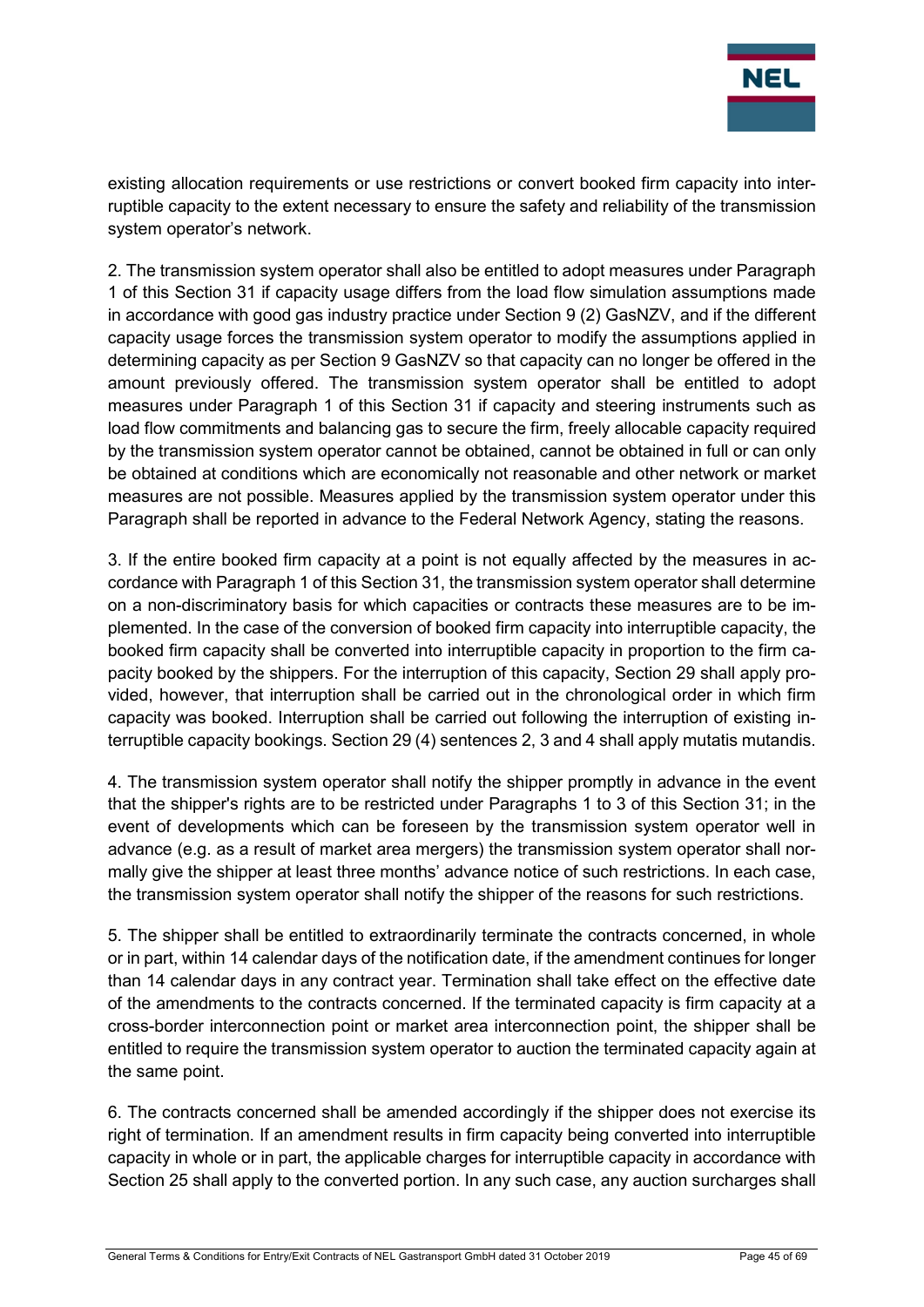

be eliminated pro rata from the date of adjustment by the transmission system operator. If capacity allocation limitations or use conditions are imposed or changed, the respective charges under the supplementary terms and conditions of the transmission system operator shall apply. Any auction surcharges shall continue to apply in any such case.

7. The transmission system operator may assign entry and exit points to another market area subject to 2 years and 4 months' advance notice given to the shipper. If a market area change has to take place within a shorter period of time, the transmission system operator shall give reasons for this. Reasons for a reassignment may include but shall not be limited to flow-mechanical requirements. The transmission system operator shall inform the shipper of the market area change without delay. The shipper may object to the market area change within a period of 4 weeks of becoming aware thereof, if the period of notice pursuant to sentence 1 was not observed and if there are supply contracts for the exit points in question with a term ending after the reallocation date. The shipper shall provide proof thereof to the transmission system operator, stating the end of the contract term, the expected supply quantity and the service. Entry and exit points for which such proof has been furnished will be reassigned to the new market area but, for the shipper in question, they will be accounted for in the previous market area until the end of the contract term but no later than until the end of the period pursuant to sentence 1. The shipper shall assign the entry and exit points affected to a separate balancing group/sub- balancing account which only contains these exit points. The transmission system operator shall inform the market area manager about the separate balancing group and the separate sub-balancing account. If the proof pursuant to sentence 7 is not furnished by the shipper within 4 weeks, or if the entry and exit points affected have not been assigned to a separate balancing group/sub-balancing account, the points shall be accounted for in the new market area as of the reallocation date.

## <span id="page-45-0"></span>**Section 32 Transmission System Operator's contact persons and availability**

The information of the transmission system operator's contact persons are published on its website.

## <span id="page-45-1"></span>**Section 33 Data transmission and data processing**

The transmission system operator shall be entitled to disclose consumption, invoicing and contract data to other system operators or market area managers to the extent that and for such time as such disclosure is necessary for the proper performance of the respective contract. The transmission system operator shall also be entitled to gather, store and process data received from the shipper or the shipper's user as part of the use of the capacity booking platform or of its systems for processing network access, and as permitted under data protection acts. The shipper consents to automated data processing by the transmission system operator or provider contracted by the transmission system operator in accordance with data protection laws.

#### <span id="page-45-2"></span>**Section 34 Force majeure**

1. A party to the contract shall be released from its obligations to the extent that it is prevented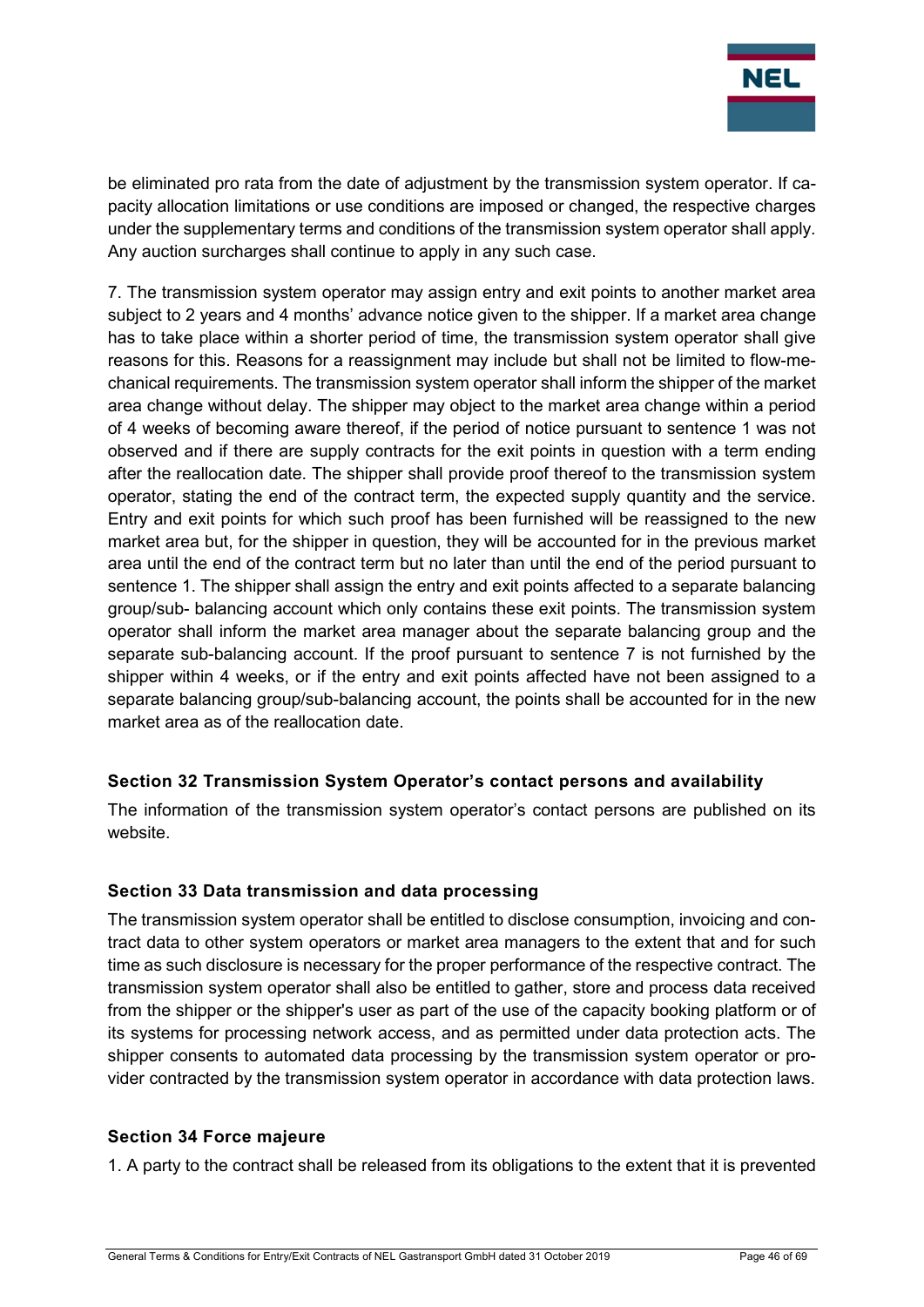

from performing such obligations by force majeure in accordance with Paragraph 2 of this Section 34. The other party in each case shall be released from its obligations to the extent that and for such time as the first party is prevented from performing its obligations by force majeure.

2. Force majeure is defined as any unforeseeable external event that is unavoidable, even by the exercise of due care reasonably to be expected and the deployment of resources which the party concerned could be reasonably expected to deploy from the technical and economic point of view. Such events shall include without limitation natural disasters, terrorist attacks, power failures, telecommunications failures, strikes and lawful lockouts or statutory provisions or acts of governments, courts or authorities (regardless of their legality).

3. The affected party to the contract shall notify the other party promptly, stating the circumstances of force majeure and their expected duration. The affected party shall endeavour to restore its ability to fulfil its obligations as soon as possible, deploying all technically feasible and economically viable resources to do so.

4. If a party to the contract utilises third-party services to perform contractual obligations, an event which would constitute force majeure or other circumstances within the meaning of Paragraph 2 of this Section 34 for the third party concerned shall also constitute circumstances of force majeure for that party to the contract.

## <span id="page-46-0"></span>**Section 35 Liability**

1. The transmission system operator shall be liable for damage to property ('Sachschäden') and financial loss ('Vermögensschäden') suffered by the shipper at all pressure levels as a result of the interruption of or disturbances in network access in accordance with Section 5 GasNZV in conjunction with Section 18 NDAV (Ordinance Concerning General Conditions for Network Connection). (see Annex 1)

2. Each of the parties shall be liable to the other party for death, personal injury or damage to health, unless the party itself and its statutory representatives or vicarious agents ('Erfüllungsund Verrichtungsgehilfen'), have neither acted willfully nor negligently.

a) In all other respects each of the parties shall be liable to the other party for damage to property and financial loss arising out of a culpable breach of their contractual obligations. In the event of a breach of a material contractual obligation ('wesentliche Vertragspflichten'), each of the parties shall be liable to the other party for damage to property ('Sachschäden') and financial loss ('Vermögensschäden'), unless such loss or damage was not caused by a wilful act or omission or negligence on the part of the party itself, its statutory representatives or vicarious agents. The liability of the parties in the event of damage to property or financial loss caused by slight negligence shall be limited to the loss or damage typically foreseeable in connection with such contracts.

(i) Material contractual obligations are obligations the performance of which is prerequisite to the proper performance of the contract, and the performance of which the parties to the contract normally rely on and may at all times expect.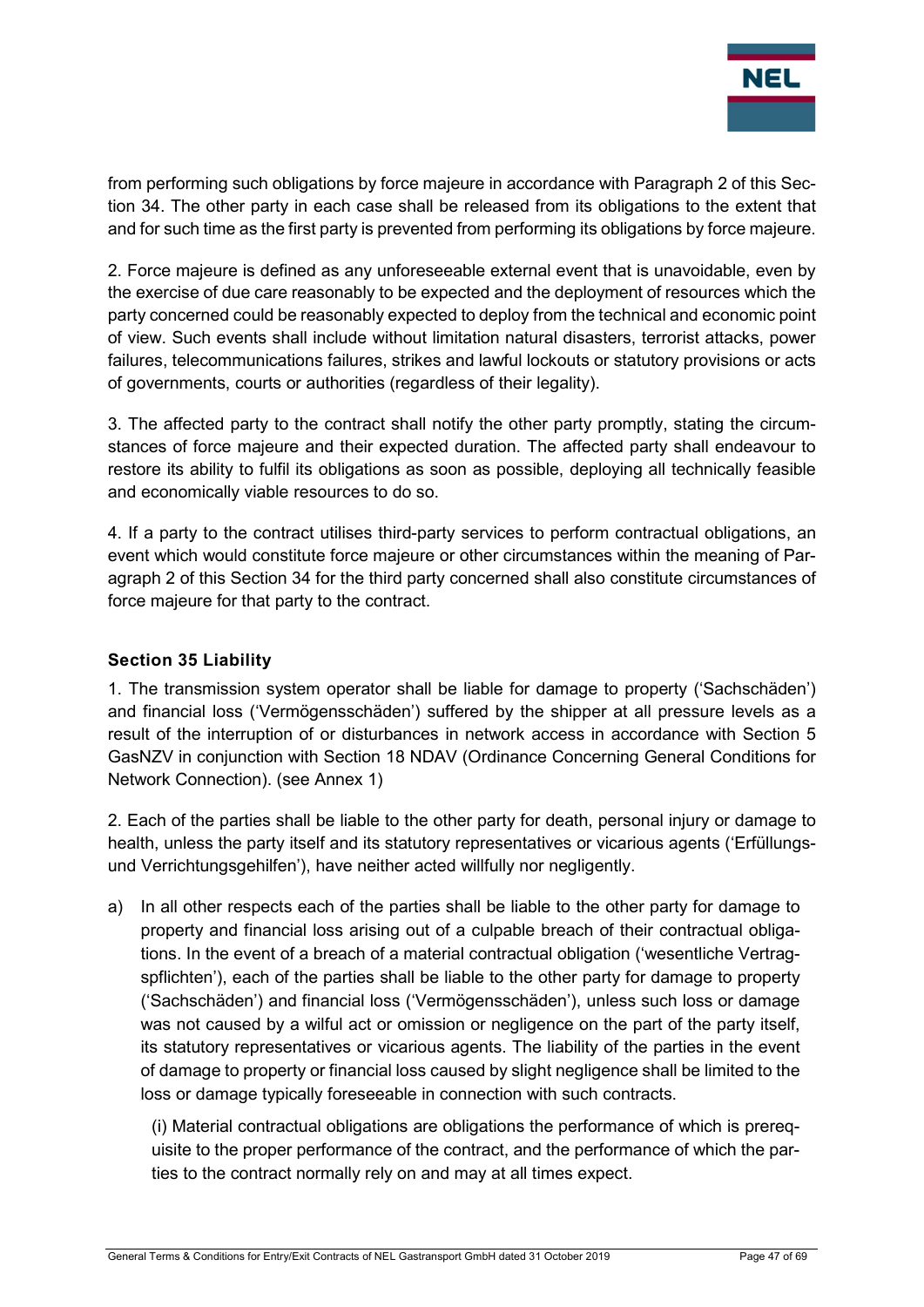

(ii) Loss or damage typically foreseeable is loss or damage a party to the contract foresaw as a possible consequence of a breach of contract or ought to have foreseen as a possible consequence of a breach of contract under the circumstances of which the party was aware at that time or ought to have been aware at that time if it had exercised due care ('verkehrsübliche Sorgfalt').

(iii) It is to be assumed that the typical loss or damage in connection with contracts of this type is EUR 2.5 million for damage to property and EUR 1 million for financial loss.

b) In the event of a breach of non-material contractual obligations, each of the parties shall be liable to the other party for damage to property and financial loss, unless such loss or damage was not caused by a wilful act or omission or gross negligence on the part of the party itself, its statutory representatives or vicarious agents.

(i) In the case of damage to property or financial loss caused by gross negligence, the liability of the parties and their statutory representatives or managing vicarious agents ('Leitende Erfüllungs- und Verrichtungsgehilfen')shall be limited to the loss or damage typically foreseeable in connection with such contracts.

(ii) In the case of damage to property caused by gross negligence, the parties' liability for ordinary vicarious agents ('einfache Erfüllungsgehilfen') shall be limited to EUR 1.5 million for damage to property, and EUR 0.5 million for financial loss.

3. Section 16 and 16a EnWG shall not be affected. Measures in accordance with Section 16 (2) EnWG shall include, without limitation, action taken to ensure a secure natural gas supply for domestic customers in accordance with Section 53a EnWG.

4. The parties' liability under mandatory provisions of the Public Liability Act ('Haftpflichtgesetz') and other laws shall not be affected.

5. Paragraphs 1 to 5 of this Section 35 shall also apply to the statutory representatives, employees, vicarious agents of the parties, if and to the extent that these conditions are applicable to the respective party.

## <span id="page-47-0"></span>**Section 36 Deposit**

1. The transmission system operator may in justified cases require the shipper to pay a reasonable deposit or to make advance payment in accordance with Section 36a for payment claims arising from the commercial relationship with the shipper. If requested by the transmission system operator, the shipper shall provide current documents pursuant to Section 2a Paragraph 1 to 3. The reasons for any such request for a deposit or advance payment shall be stated to the shipper in text form. If the transmission system operator has requested a deposit from the shipper, the transmission system operator can, if there still is a justified case, at any time request a changeover to advance payment in accordance with Section 36a. In such case, the deposit, if used, shall be refunded without delay upon receipt of the first advance payment.

2. Without limitation, the transmission system operator shall be deemed to have reasonable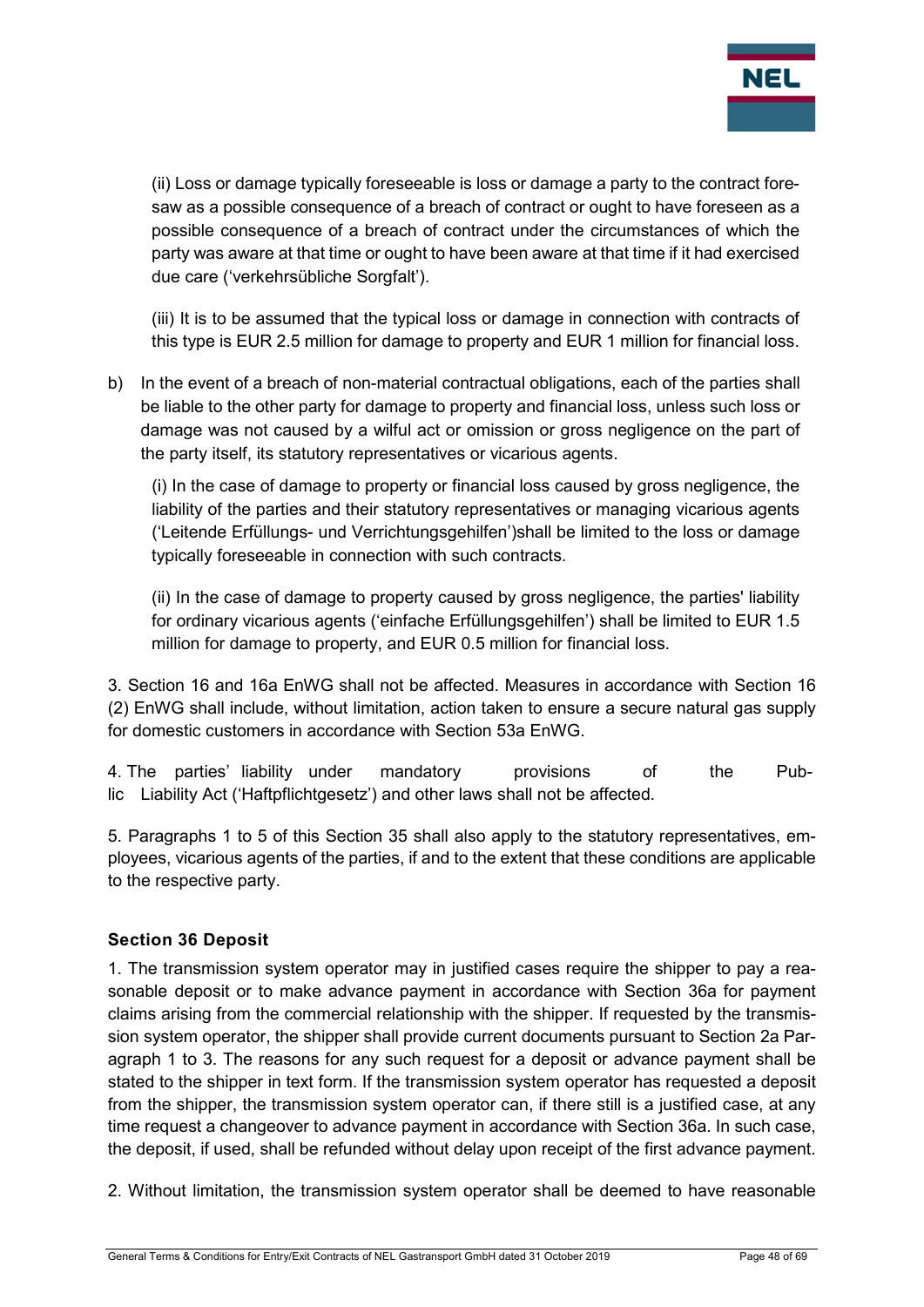

cause for requiring a deposit or advance payment if:

a) the shipper

aa. is in arrears with a significant amount, i.e. usually at least 10% of the charge payable by this shipper according to the last invoice or a request for a down- payment, and has failed to make the payment in full upon receipt, after having gone into arrears, of an explicit request for payment in writing threatening withdrawal of the shipper's network access and termination of the shipping contracts or

bb. has been in arrears twice in twelve months with payments due, or

- b) enforcement measures have been initiated against the shipper for financial claims (Sections 803 - 882a Code of Civil Procedure (ZPO)), unless said financial claims are insignificant
- c) an earlier entry or exit contract between the transmission system operator and the shipper has been terminated effectively in accordance with Section 37 (2), lit. b) within the last 2 years before the signing of this contract, or the permission to use the capacity booking platform has been effectively withdrawn from the shipper during this time, or
- d) the transmission system operator acting in good faith has reasonable doubts due to actual indications that the shipper will not meet its contractual obligations.

In addition, the transmission system operator shall be deemed to have reasonable cause for requiring a deposit or advance payment if, according to information obtained from a generally recognised credit agency or rating agency, the shipper does not have an appropriate credit rating.

Without limitation, the shipper's credit rating shall be deemed inappropriate if it fails to meet at least one of the following requirements:

- a Standard & Poor's long-term rating of BBB- or better,
- a Fitch rating of BBB- or better,
- a Moody's long-term rating of Baa3 or better, or,
- a Dun & Bradstreet Risk Indicator 3 or better
- a Creditreform rating (credit index score 2.0) of at least risk class II or better (in accordance with Creditreform Rating Map Germany as amended from time to time) or, if risk classes according to Creditreform (credit index score 2.0) are not available for the shipper, 235 points or less according to Creditreform (credit index score 2.0).

This shall also apply if the shipper does not have a corresponding comparable rating of any other recognised rating agency.

The transmission system operator shall disclose to the shipper in full the data and the essential content of the information obtained that gives the transmission system operator reasonable cause for concern.

The shipper may rebut the claim that it does not have an appropriate credit rating by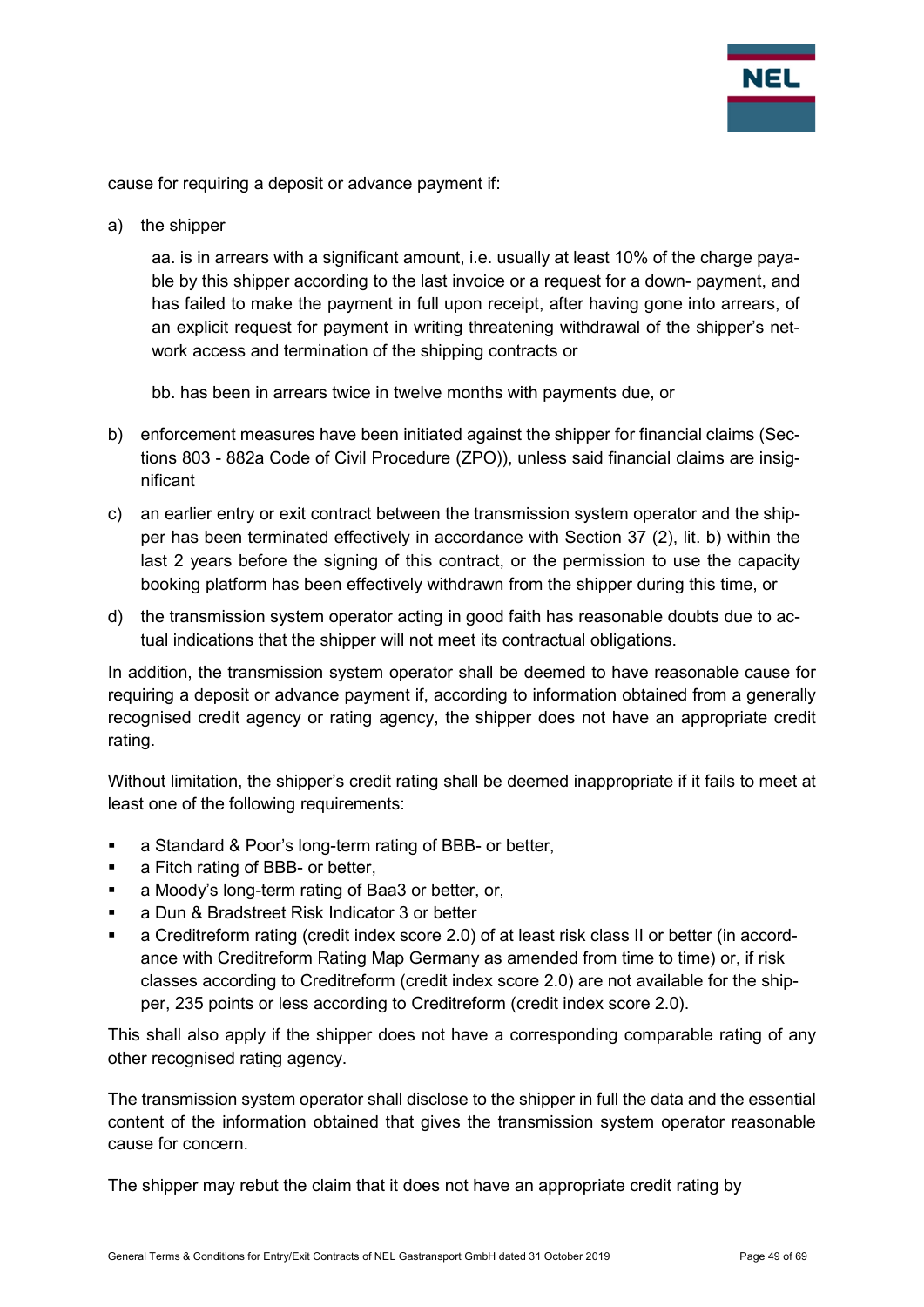

furnishing appropriate proof of its creditworthiness within 5 business days. Such proof can be submitted e.g. in the form of an auditor's certificate, a confirmation of sufficient liquidity by a bank authorised to do business in Germany, an up-to-date annual report as well as any other information relevant to the shipper's creditworthiness, as may be required.

3. Deposit types include irrevocable, unconditional bank guarantees, irrevocable unconditional corporate guarantees (binding letters of comfort and affiliate guarantees), and irrevocable, unconditional, abstract guarantees of a bank authorised to do business in the Federal Republic of Germany. The type of deposit shall be determined at the discretion of the shipper. The transmission system operator may also accept cash or assignments of receivables.

4. The shipper shall provide the deposit to the transmission system operator within 7 business days of the corresponding request.

5. The requirements for individual deposit types are as follows:

- a) Bank securities must be provided in the form of an unconditional, irrevocable and abstract indemnity letter or guarantee of a bank authorised to do business in the Federal Republic of Germany. The bank issuing the deposit shall have a Standard & Poor's longterm rating of A- or better, a Moody's long-term rating of A3 or better, or be part of the German savings and cooperative bank sector.
- b) For corporate guarantees and indemnity letters, the issuing company providing the deposit shall have
- a Standard & Poor's long-term rating of BBB- or better,
- a Fitch rating of BBB-, or better
- a Moody's long-term rating of Baa3 or better
- a Dun & Bradstreet credit rating with a Risk Indicator 3 or better,
- a Creditreform credit index score (credit index score 2.0) of risk class II or better (in accordance with Creditreform Rating Map Germany as amended from time to time) or, if risk classes according to Creditreform (credit index score 2.0) risk classes are not available for the shipper, 235 points or less according to Creditreform (credit index score 2.0).

The corporate guarantee or indemnity amount shall not exceed 10% of liable equity capital of the company providing the deposit. The shipper shall document compliance with this requirement to the transmission system operator upon providing the deposit.

- c) Any cash deposit provided shall be deposited to an account specified by the transmission system operator. Interest shall be payable on such amounts at the base rate published by Deutsche Bundesbank on the first bank business day of the month.
- d) The indemnity or guarantee amount shall be payable and shall include a general waiver of the right to insist on prior failed attempt at direct enforcement, waiver of contestability and waiver of offset against claims unless undisputed or upheld by legal judgment. An abstract indemnity or guarantee letter shall be valid for at least 12 calendar months, and shall expire no later than two months after the end of the contract term.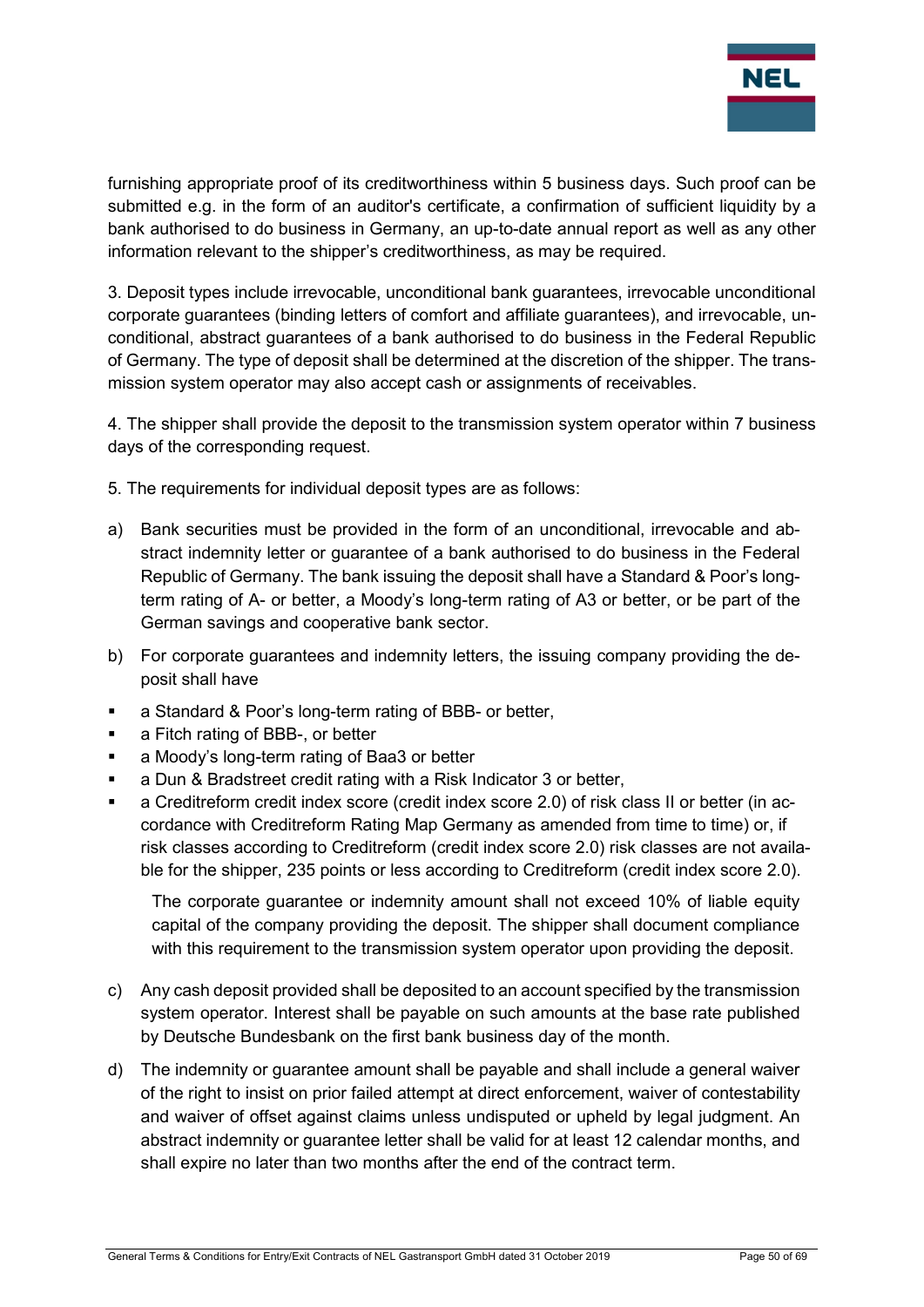

- 6. The deposit amount shall be the higher of the following amounts:
- a) Twice the average monthly capacity charges receivable from the shipper for the past 12 months. If the network use period is less than 12 months, this period shall be used as a basis for calculation of the deposit amount, or
- b) The capacity charges receivable from the shipper for the two following months.

In deviation from sentence 1 of this Paragraph 6, for a period of 6 months from the moment of admission according to Section 2a (2), the amount of the deposit shall amount to twice the average monthly capacity charges for expected capacity bookings for a period of 12 months. The shipper shall be obligated to provide the transmission system operator with any requested information necessary for this in text form.

7. The transmission system operator may restrict the shipper's admission to the capacity booking platform in accordance with Section 2a so that the shipper can only book capacities up to the extent to which the total charge for the capacities requested and already booked, if any, correspond to the amount of the deposits made. It is possible at any time to adapt the extent of admission after the shipper has previously increased its deposit in accordance with the amended expected capacity.

8. The transmission system operator may restrict the shipper's admission to book interruptible within-day capacity via over-nomination in accordance with Section 13d so that the shipper can only book interruptible within-day capacities via over-nomination up to the extent to which the total charges for the capacities requested and already booked, if any, correspond to the amount of the deposits made. It is possible at any time to adapt the extent of admission after the shipper has previously increased its deposit in accordance with the amended expected capacity.

9. The transmission system operator may have recourse to the deposit provided that it has issued a payment due notice for overdue amounts after payment has been delayed and the reasonable deadline set for making payment has not been met. In such a case the transmission system operator may request that another deposit be made under the conditions detailed in Paragraph 6 of this Section 36. The shipper shall make said deposit within 7 days of the request.

10. Deposits provided shall be returned promptly in the event that the reasons for the requirement of securities no longer apply. The transmission system operator shall review the reasons justifying the requirement for a deposit or advance payment every six months. During such review, the transmission system operator shall verify whether the deposit amount meets the requirements of Paragraph 6 of this Section 36. In the event that such review reveals that the realisable value of all securities provided exceeds the amount of the applicable value in accordance with Paragraph 6 of this Section 36 temporarily, the transmission system operator shall return the corresponding portion of the deposit. If several deposits have been provided, the transmission system operator may choose at its discretion which deposits to return. In the event that the realisable value of all deposits provided falls below the amount of the applicable value in accordance with Paragraph 7 of this Section 36 by a more than insignificant amount, the transmission system operator may require the shipper to adjust the amount of such securities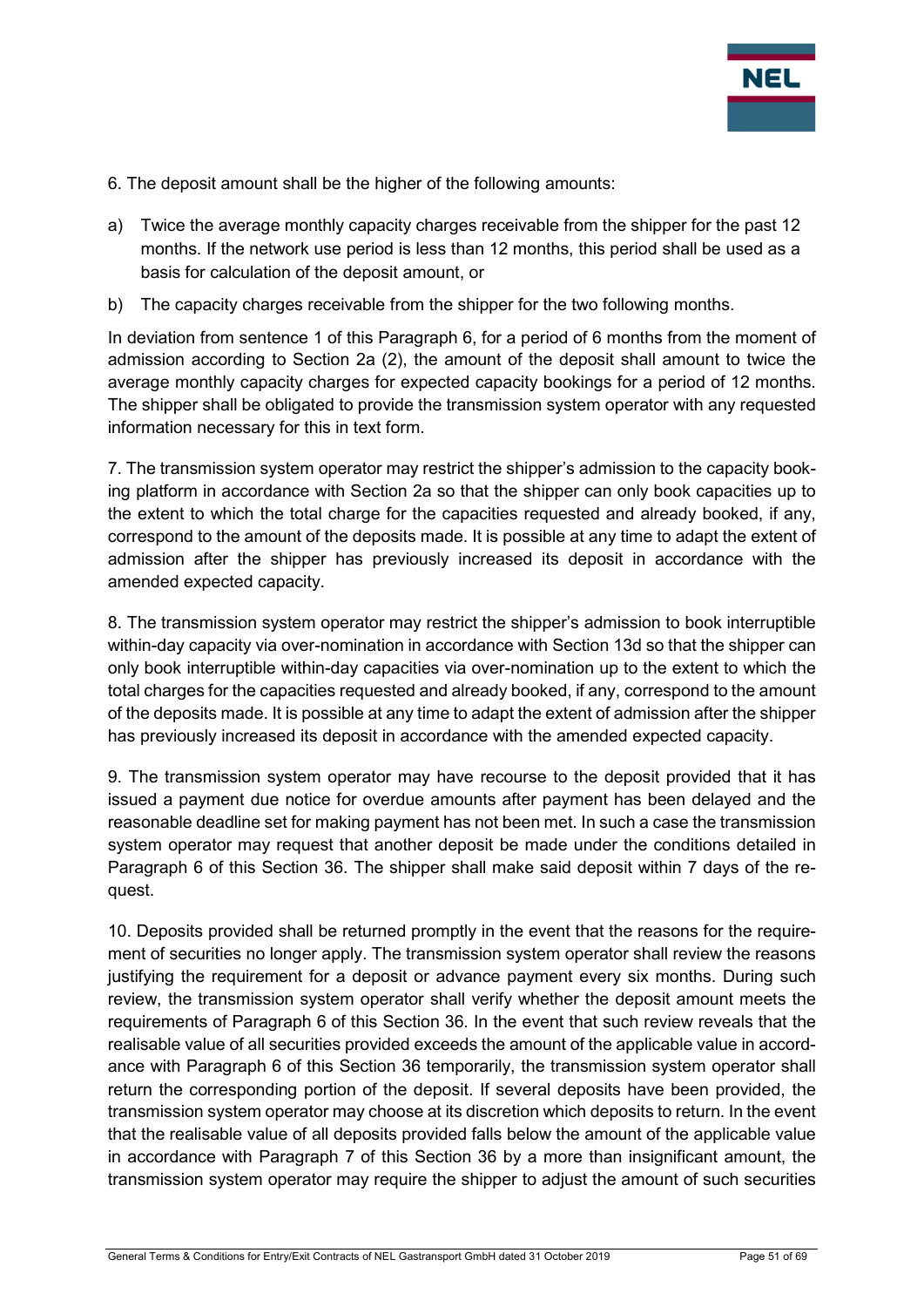

accordingly.

11. The transmission system operator may also return a deposit if the shipper has not booked any capacity 12 months after its admission to the capacity booking platform. At the same time as the deposit is returned, the shipper's right to book capacity or its admission to the capacity booking platform will be withdrawn. In this case the transmission system operator shall give the shipper 8 weeks advance notice in text form of the withdrawal of its admission. The deposit will not be returned and admission will not be withdrawn if the shipper appeals in text form within 4 weeks of the advance notice. The period according to sentence 1 begins to run again on receipt of the appeal by the transmission system operator.

#### <span id="page-51-0"></span>**Section 36a Advance payment**

1. The shipper shall be entitled to make an advance payment instead of providing a deposit.

To do so, the shipper shall state to the transmission system operator in text form within five business days of the receipt of the request for a deposit by the transmission system operator that it will make an advance payment instead of the deposit.

2. If the transmission system operator requests an advance payment in accordance with Section 36, Paragraph 1 or if the shipper avoids providing a requested deposit in accordance 36a, Paragraph 1, the shipper shall be required to make future payments in response to capacity charge requests as advance payments.

3. The transmission system operator may request an advance payment once every month, every fortnight or every week.

4. The amount of the advance payment shall be determined on the basis of the average monthly capacity charge requests made to the shipper over the past 12 months. If the actual period of use is less than 12 months, said actual period shall be used as a basis for calculating the average monthly capacity charge requests. If the circumstances of a particular case give reason to believe that the actual capacity charge requests are higher or lower than the average capacity charge requests calculated, then this shall be duly taken into account by the transmission system operator when determining the amount of the advance payment. To this end the transmission system operator may ask the shipper to provide a booking forecast, or the shipper may submit a booking forecast. However, the transmission system operator shall not be bound by any such forecast in a given case.

5. The transmission system operator shall advise the shipper by the 13th business day of the month preceding the month M of the amount of the monthly advance payment and the advance payment to be made according to the selected period. The advance payment shall be made in time so that it is credited to the transmission system operator's account by the last business day of the month preceding the month M, and for advance payments made every two weeks or every week, by the last business day of the week preceding the delivery week. The transmission system operator shall be entitled to request proof from the shipper that the payment order was issued in good time.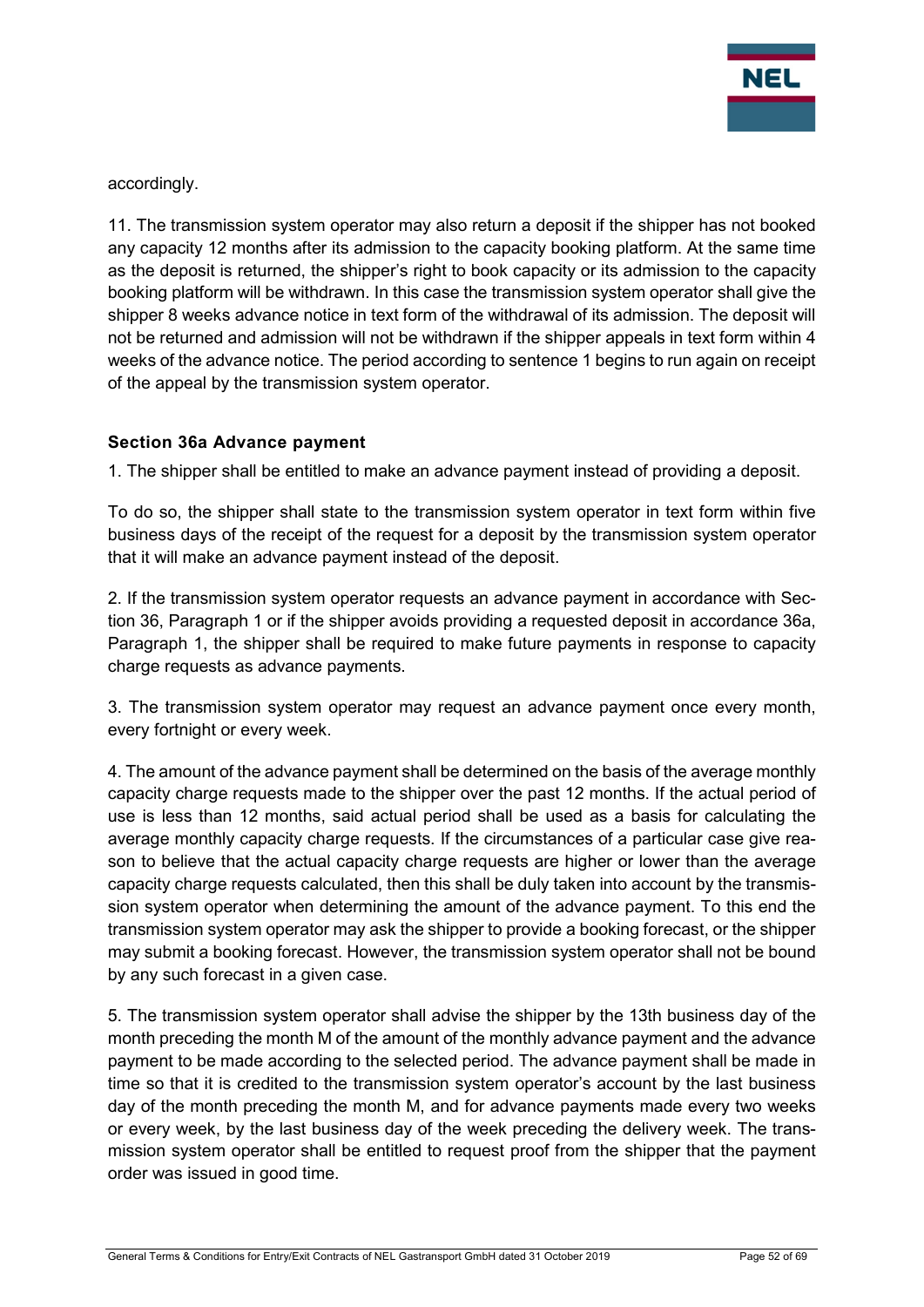

6. The advance payment shall be offset from the capacity charge requests made by the transmission system operator for the month M in which the payment was made.

7. If a particular advance payment does not suffice to cover the charge requests for the month M in question, the shipper shall pay the difference by the date on which the charges are due and payable in accordance with the transmission system operator's terms and conditions concerning charges and payment If a particular advance payment exceeds the capacity charge request for the month in question, the difference shall be reimbursed to the shipper.

8. The transmission system operator may restrict the shipper's admission to the capacity booking platform in accordance with Section 2a so that the shipper can only book capacities up to the extent to which the total charges for the capacities requested and already booked, if any, correspond to the amount of the advance payment made. It is possible at any time to adjust the scope of admission after the shipper has previously increased its advance payment in accordance with the amended expected capacity.

9. The transmission system operator may restrict the shipper's admission to book interruptible within-day capacity via over-nomination in accordance with Section 13d so that the shipper can only book interruptible within-day capacities via over-nomination up to the extent that the total charges for the capacities requested and already booked, if any, correspond to the amount of the advance payment made. It is possible at any time to adapt the extent of admission after the shipper has previously increased its advance payment in accordance with the amended expected capacity.

10. The transmission system operator shall check the first time after 6 months of the first advance payment, and then every 6 months thereafter, whether there is reasonable cause for requiring an advance payment as provided for in Section 36 (2). The shipper may request after 18 months at the earliest that the advance payments be stopped, provided there is no longer any reasonable cause for requiring advance payments as provided for in Section 36 (2) above and provided that the shipper's payments over the previous 18 months have been made in full and on time. If it has been established that the conditions requiring advance payments to be made no longer exist, the transmission system operator shall confirm to the shipper that advance payment are no longer required. The duty to make advance payments ends upon receipt of said confirmation.

11. The transmission system operator may include additional provisions on payment intervals and due dates in the supplementary terms and conditions. The foregoing shall be without prejudice to the transmission system operator's option to agree upon preliminary invoices as part of the conditions concerning charges and payment.

## <span id="page-52-0"></span>**Section 37 Termination of contract**

1. This contract may be terminated in writing, by letter, e-mail or fax with immediate effect for good cause ('wichtiger Grund').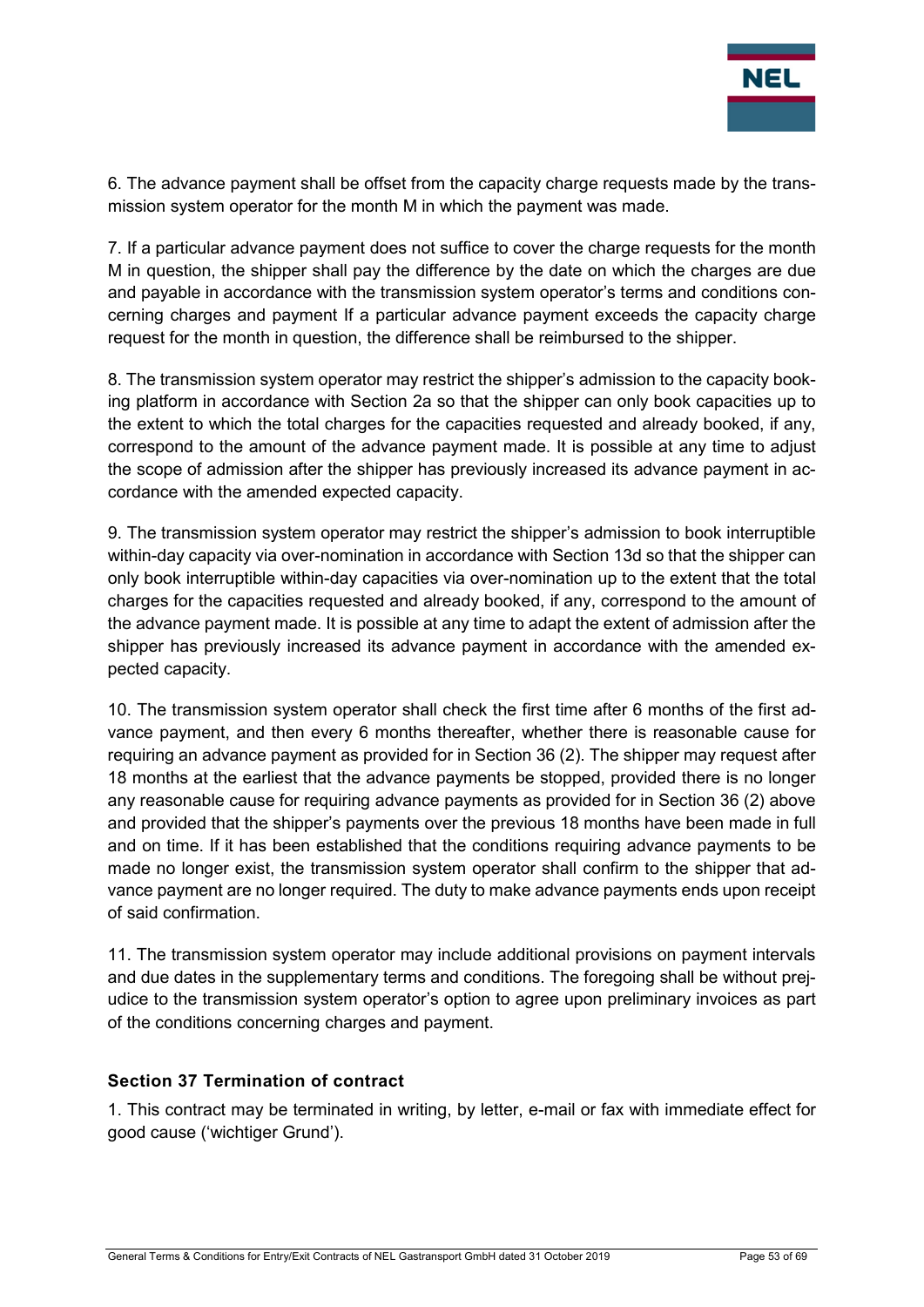

2. Without limitation, the following shall be deemed to constitute reasonable cause for the termination of the contract with immediate effect:

- a) serious, repeated breach of material contractual obligations despite the issue of a notice to desist or
- b) failure of the shipper to promptly meet its obligation to provide a deposit in accordance with Section 36 or make advance payment in accordance with Section 36a or to pay such deposit or make such advance payment in full.

#### <span id="page-53-0"></span>**Section 38 Good faith clause**

1. Should unforeseen circumstances arise during the term of the contract which have significant technical, economic, commercial or legal impact on the contract and for which there are no provisions in the contract or the standard terms and conditions or which were not taken into consideration upon the conclusion of the contract and should it therefore become unreasonable for either party to remain bound by any of the provisions of the contract, the party affected by any such change shall be entitled to require the other party to amend the provisions of the contract to reflect the changed conditions and to take into account all the commercial, technical and legal effects on the other party.

2. The party relying on such circumstances shall set forth and prove the facts of the matter.

3. The party concerned shall become entitled to require an amendment of the contract provisions as a result of changes in circumstances upon the date when the party concerned first requests such amendments, except where the party concerned cannot reasonably be expected to have made such request at an earlier date.

## <span id="page-53-1"></span>**Section 39 Confidentiality**

1. The parties shall keep the content of the contract and all information obtained thereunder by one party from the other party (hereinafter referred to as 'confidential information') confidential and shall not disclose or make available such confidential information to third parties without the prior written consent of the other party, except as provided under Paragraph 2 of this section 39 and Section 33. Each party shall use the confidential information solely for the purpose of performing the respective contract.

2. Either party shall be entitled to disclose confidential information obtained from the other party without written consent:

- a) to an affiliated company which is subject to the same confidentiality obligations as the disclosing party,
- b) to the competent market area manager, which itself has entered into an obligation to keep the confidential information confidential,
- c) to its representatives, advisors/consultants, banks and insurance companies if and to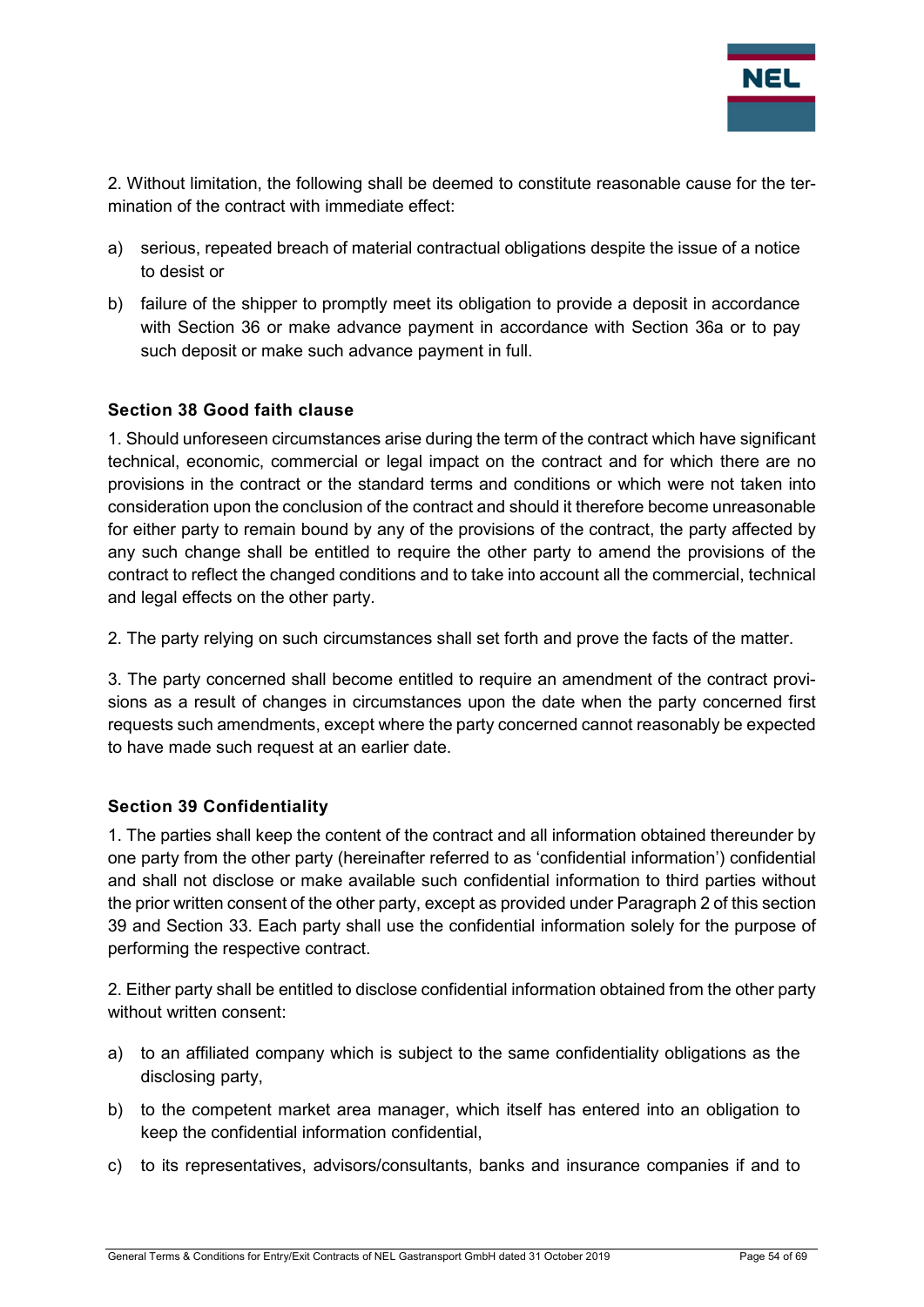

the extent that such disclosure is required for the proper performance of contractual obligations and prior to making such disclosure such person or company has itself has entered into an obligation to keep the confidential information confidential or is under a statutory obligation of confidentiality by virtue of its profession; or

- d) to the extent that such confidential information
- has already been lawfully disclosed to the party receiving such information prior to the date of its receipt from the other party,
- is already public knowledge or becomes available to the public other than through the act or omission of the obtaining party,
- is required to be disclosed by a party under applicable law or by a judicial or government order, or by a request of a regulatory authority.
- 3. The confidentiality obligation shall end 2 years after expiry of the respective contract.
- 4. Section 6a EnWG shall not be affected.

#### <span id="page-54-0"></span>**Section 40 Legal succession**

1. Subject to Section 19, contractual rights and obligations shall not be assigned whether in whole or in part without the prior written permission of the other party, which permission shall not be withheld except for reasonable cause.

2. Assignment of all of the rights and obligations of a party under the contract to an affiliated company as defined by Section 15 Joint Stock Corporation Act (AktG) shall not require the prior permission but only the written notification of the other party.

#### <span id="page-54-1"></span>**Section 41 Contract amendments**

1. The transmission system operator may amend the general terms and conditions outlined in this contract for the future if

- a) change is required in order to comply with applicable laws, regulations or legally binding orders by national or international courts or authorities – including without limitation determinations and related announcements of the Federal Network Agency – or to comply with generally approved technical standards; this also covers relevant common network operating tools (including Business Requirements Specification) according to Article 8 (3a) of Regulation (EC) No. 715/2009its. Or
- b) in the event that the transmission system operator has a justified interest in changes to the contractual arrangements for network access. Without limitation, the transmission system operator shall be deemed to have such a justified interest if the changes are in connection with the issue of standardised entry and exit contracts in accordance with Section 3 (3) GasNZV.

2. The transmission system operator shall give the shipper two months' advance notice of any such amended terms and conditions of the contract in text form and publish the amended terms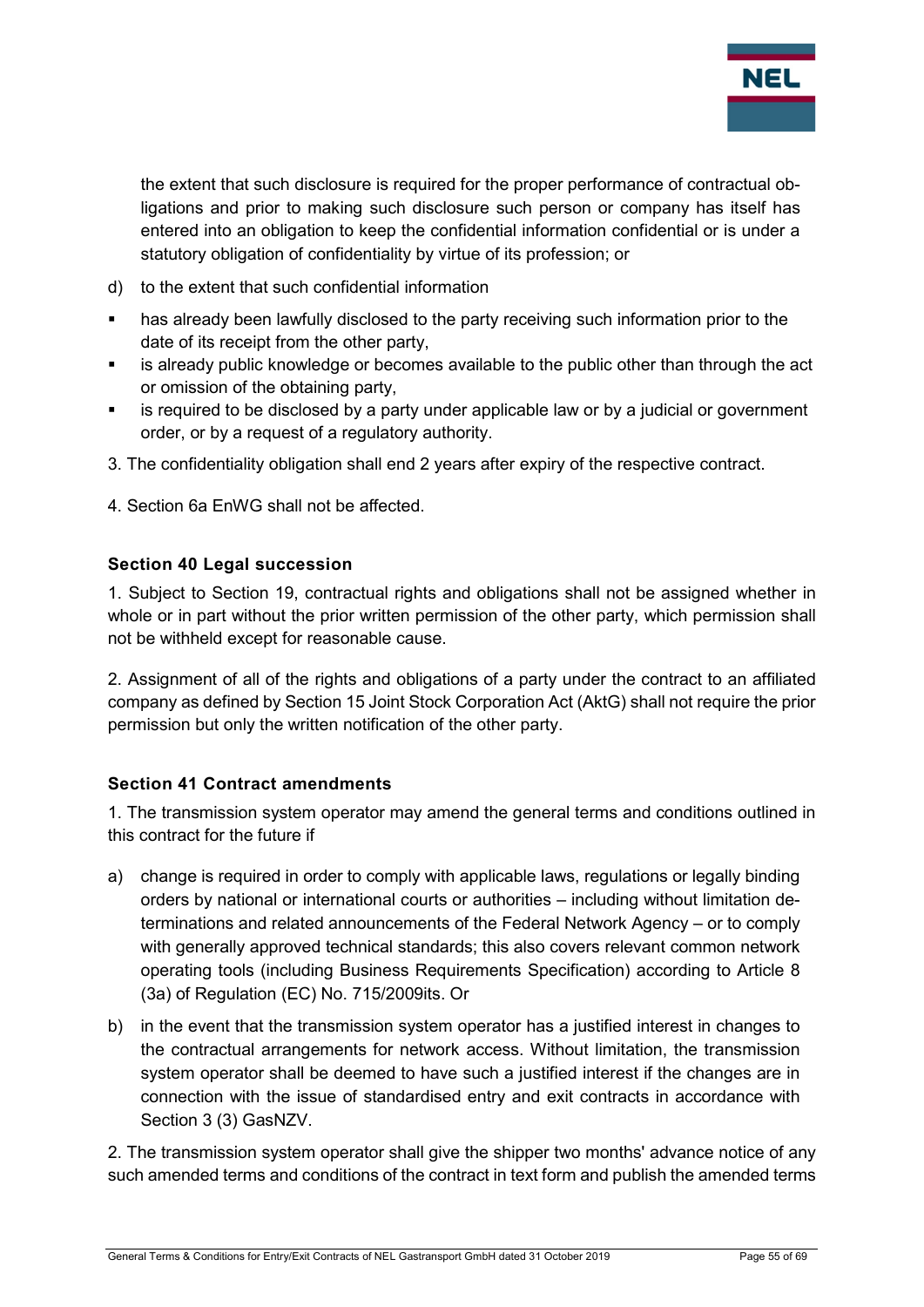

and conditions of the contract on its website. In justified cases, the transmission system operator may deviate from said notice period of two months, but the notice period should in any case not be less than 15 business days. Without limitation, a justified case shall be deemed to exist if a change pursuant to Paragraph 1, lit. (a) of this Section 41 is required Amendments to the terms and conditions of this contract shall be deemed to have been accepted by the shipper unless the shipper terminates the contract within 30 days of the receipt of notification thereof, with said termination taking effect from the time the amendments to the terms and conditions of this contract become effective. The termination notice period shall be reduced to an appropriate period if the transmission system operator deviates from said notice period of two months pursuant to Paragraph 2, sentences 2 and 3. No compensation shall be payable to the shipper. The shipper shall not be entitled to terminate the contract if the amendment concerned does not represent any or any significant commercial or financial disadvantage to the shipper. In the event that the shipper considers that any such amendment would represent significant financial disadvantage to the shipper, the shipper shall submit evidence of such disadvantage. The transmission system operator shall notify the shipper of the start of the termination notice period, and in the case described in Paragraph 2, sentence 5, of a reduced period, and of the fact that the amended contract terms and conditions will be deemed to have been accepted by the shipper in the event that the shipper does not terminate the contract.

3. Adjustments of charges shall be subject to Section 25.

## <span id="page-55-0"></span>**Section 42 Severability**

1. If any provision of this contract or the appendices hereto is or becomes ineffective or inoperable, the other provisions of this contract or appendices hereto shall remain in full force and effect.

2. The parties shall replace any ineffective or inoperable provision by a provision with as near as reasonably possible the commercial and financial effect intended by the provision so replaced. This shall apply mutatis mutandis to matters not provided for in the contract.

## <span id="page-55-1"></span>**Section 43 Text form**

Any amendment to or termination of a contract shall not be effective unless made in text form. The same shall apply to any waiver of the requirement for amendments or terminations to be made in text form.

## <span id="page-55-2"></span>**Section 44 Venue for disputes and applicable law**

1. Any disputes arising between the parties out of or in connection with the contract shall be submitted to the courts of ordinary jurisdiction.

2. The venue for disputes shall be the place where the transmission system operator has its registered office.

3. The contract shall be governed by and construed and interpreted in accordance with German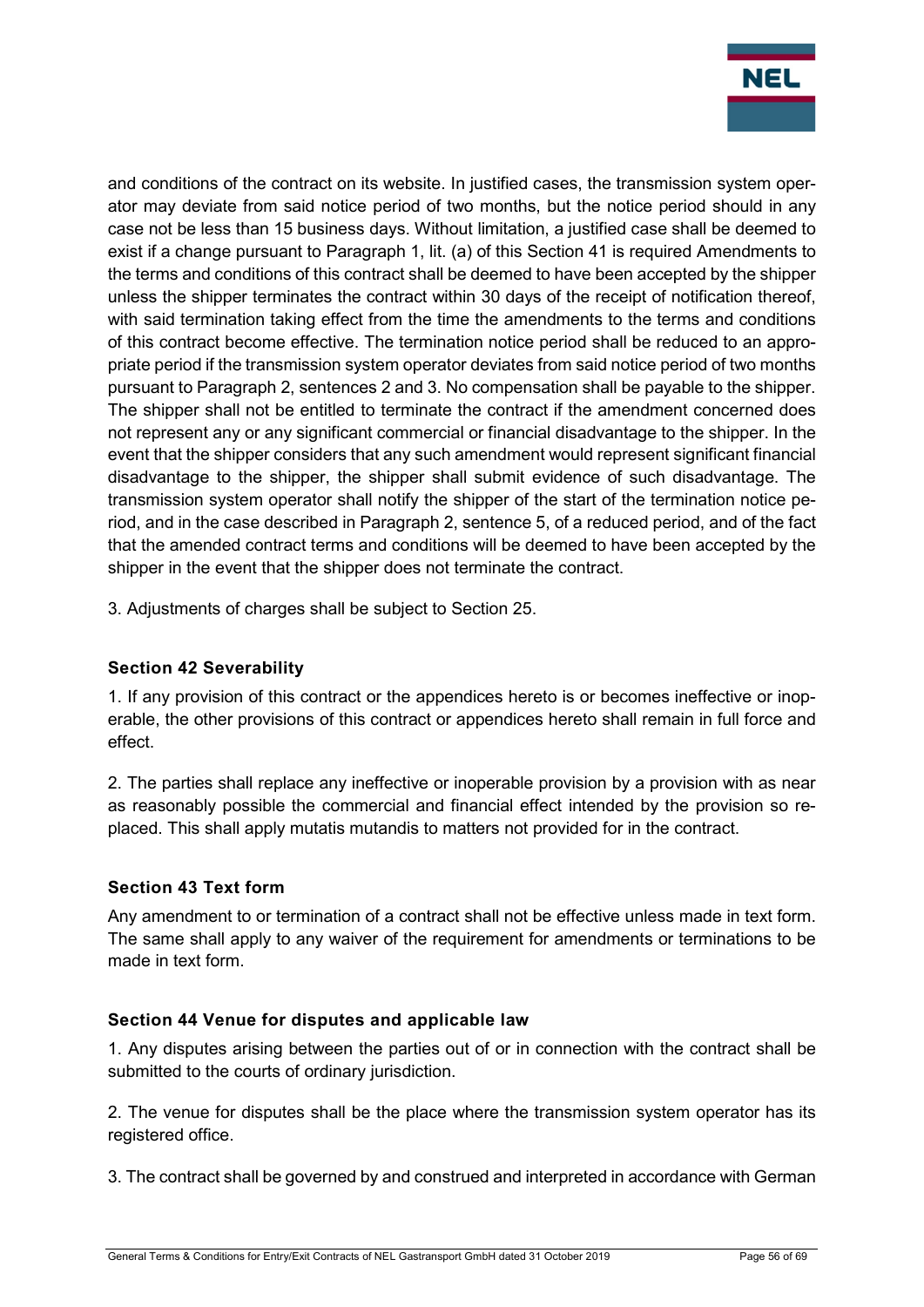

law to the exclusion of interstate conflict of law rules shall not apply as long as these are not mandatory law. The UN Convention on Contracts for the International Sale of Goods shall not apply.

#### <span id="page-56-0"></span>**Section 45 List of appendices**

The following annexes shall constitute an integral part of this contract:

| Appendix 1 | Section<br>(Niederdruckanschlussverordnung / NDAV)                                                                                  | 18 | Low | Pressure | Connection | Ordinance |
|------------|-------------------------------------------------------------------------------------------------------------------------------------|----|-----|----------|------------|-----------|
| Appendix 2 | Supplementary Terms & Conditions of NEL Gastransport GmbH                                                                           |    |     |          |            |           |
| Appendix 3 | Supplementary Terms & Conditions of Business of NEL Gastransport GmbH<br>for allocating new technical capacities as of 6 March 2017 |    |     |          |            |           |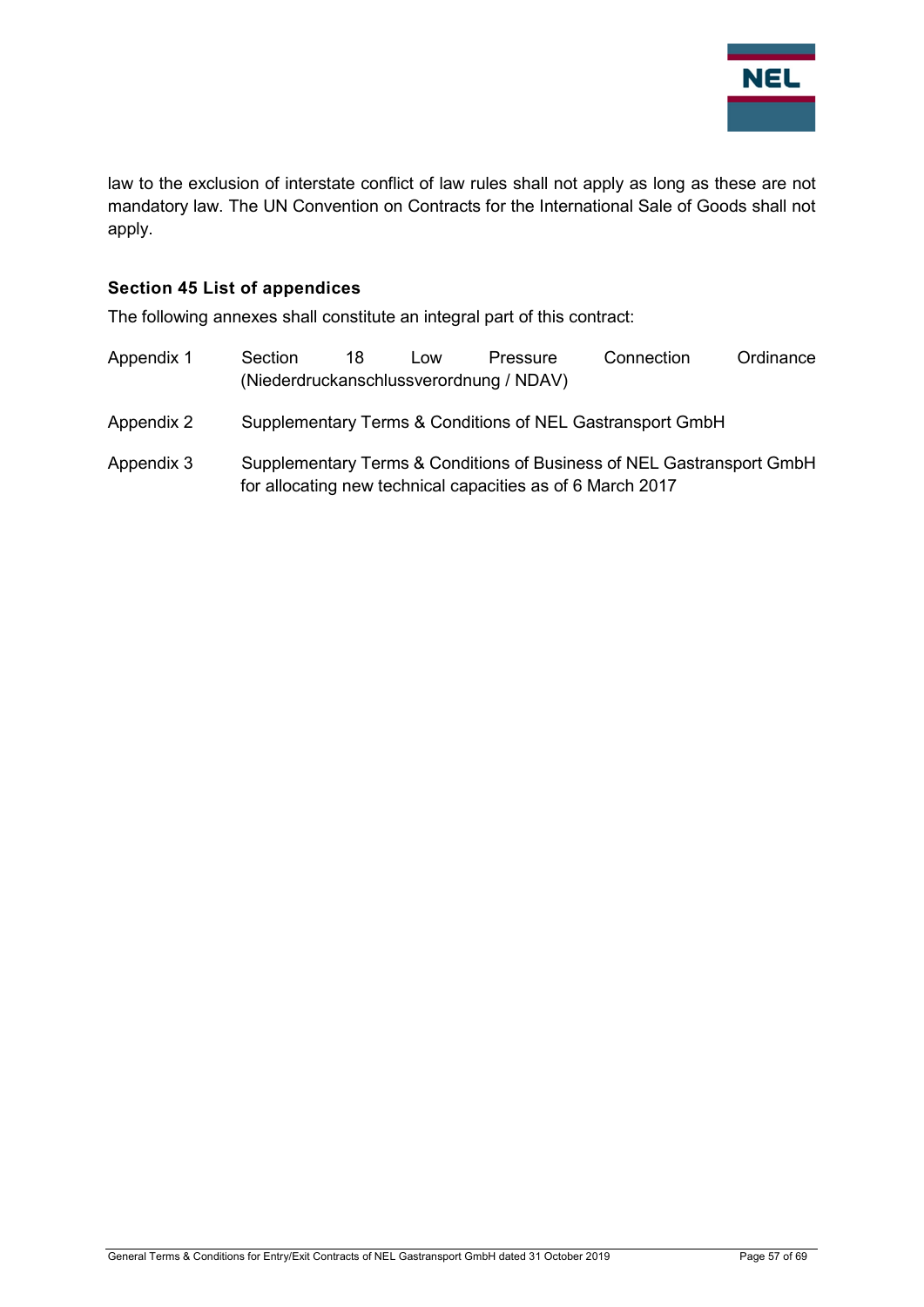

## <span id="page-57-0"></span>**Appendix 1: Section 18 Low Pressure Connection Ordinance (Niederdruckanschlussverordnung / NDAV)**

1. To the extent the network operator is liable due to contract, connection usage relation or tortious acts for damages suffered by the shipper due to interruptions or irregularities of the connection usage and default of the company or its vicarious agents or servants is required

- a) regarding financial loss willful misconduct or gross negligence shall be assumed subject to refutation,
- b) regarding damages to property willful misconduct or negligence shall be assumed subject to refutation.

In case of financial loss pursuant to sentence 1 number 1 liability due to other negligence shall be excluded.

2. Liability of the network operator for damages to property towards its connection users caused neither by willful misconduct nor gross negligence shall be respectively limited to 5.000 Euro. Liability for damages to property not caused by willful misconduct shall per damaging event be limited to

1. 2,5 million Euro in case of up to 25.000 connection users connected to its own network;

2. 10 million Euro in case of 25.001 to 100.000 connection users connected to its own network;

3. 20 million Euro in case of 100.001 to 200.000 connection users connected to its own network;

4. 30 million Euro in case of 200.001 to one million connection users connected to its own network;

5. 40 million Euro in case of more than one million connection users connected to its own network.

Damages of connection users connected to mid and high pressure shall be implied in the aforementioned limits.

3. Paragraph 1 and 2 shall also apply to connection users' claims in tort against thirdparty network operators in terms of § 3 number 27 Energy Industrial Act. Liability of third-party network operators in terms of § 3 number 27 Energy Industrial Act shall totalling be limited per damaging event to three times the maximum amounts it is liable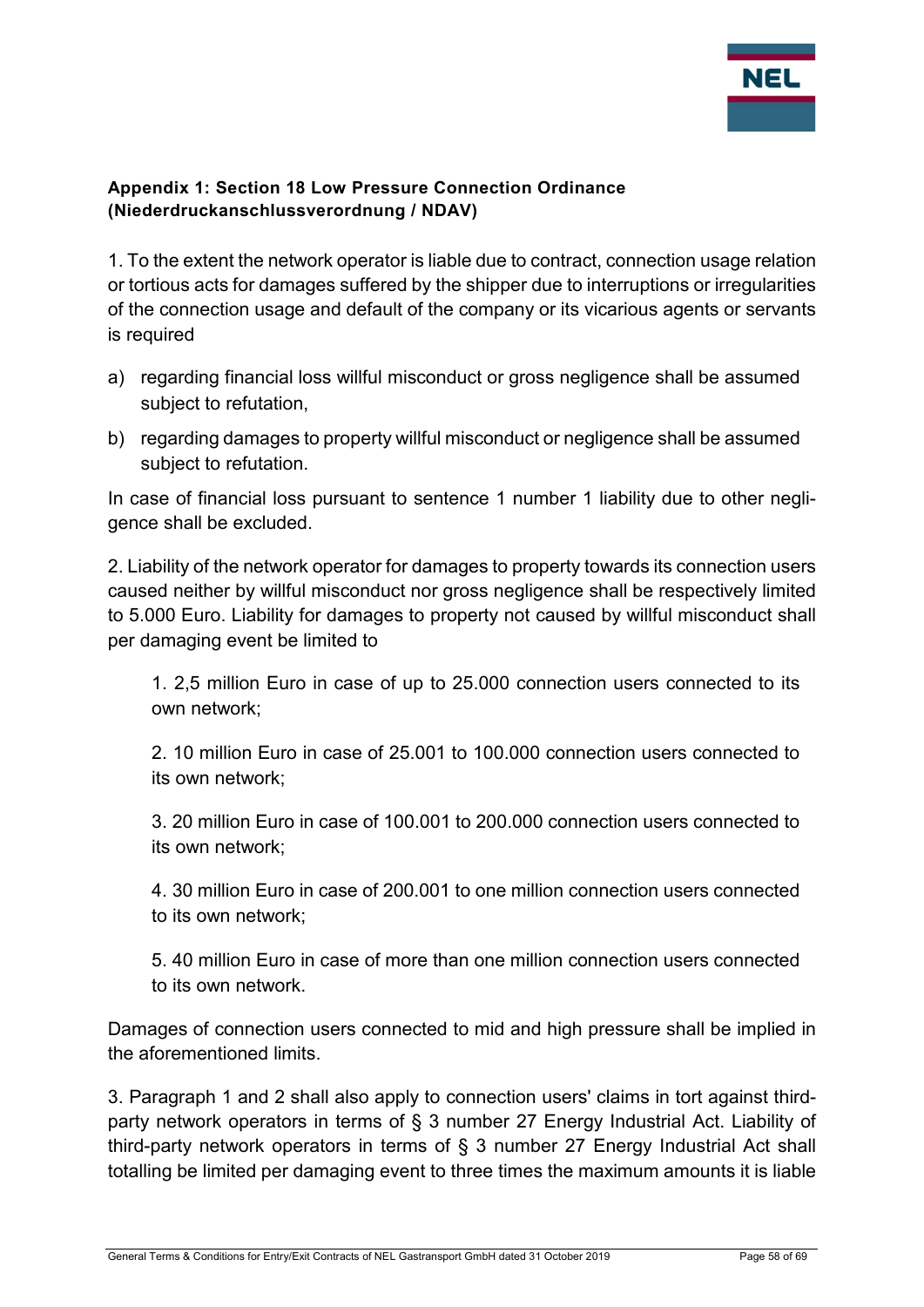

towards its own connection users in accordance to paragraph 2 sentence 2. If the thirdparty network operator has no own connection users connected to its network in terms of this Ordinance, the liability shall totalling be limited to  $\epsilon$  200 million. Damage claims of consumerswho are not covered by this Ordinance and which are claimed against the third party due to tort may be regarded for the maximum amounts pursuant to sentences 2 and 3 if case by case these claims are limited in accordance with paragraph 2 sentence 1. At request the network operator shall be obliged to inform its connection users about the facts related to the damaging caused by a third-party network operators in terms of § 3 number 27 Energy Industrial Act to the extent the facts are known to it or can be cleared up by it using reasonable effort and its knowledge is necessary to claim for damages.

4. Liability for financial loss of the network operator to whose network the connection user is connected, or of a third-party network operator to whom the connection user claims for damages, caused by gross negligence shall be respectively limited towards its connection users to 5.000 Euro and per damaging event to 20% of the maximum amounts listed under paragraph 2 sentence 2 and paragraph 3 sentence 2 and 3. Paragraph 2 sentence 3 and paragraph 3 sentence 1, 4 and 5 shall apply accordingly.

5. If the sum of individual damage claims exceeds the respective limit, the damage claim shall be proportionately reduced in relation of the sum of all damage claims to the respective limit. If consumer who are not covered by this ordinance are regarded for the maximum amounts in accordance with paragraph 2 sentence 2 or paragraph 3 sentence 4 in connection with paragraph 4 respectively, such customer shall be regarded with respect to the reduction in accordance with sentence 1. In case of claims pursuant to paragraph 3 the quota of damaging claims may not exceed the quota of customers of the third-party network operator.

6. Claims for damages below 30 Euro neither caused by willful misconduct nor by gross negligence shall be precluded.

7. The aggrieved connection user shall inform the network operator or if it is certain the company liable to pay compensation about the damage.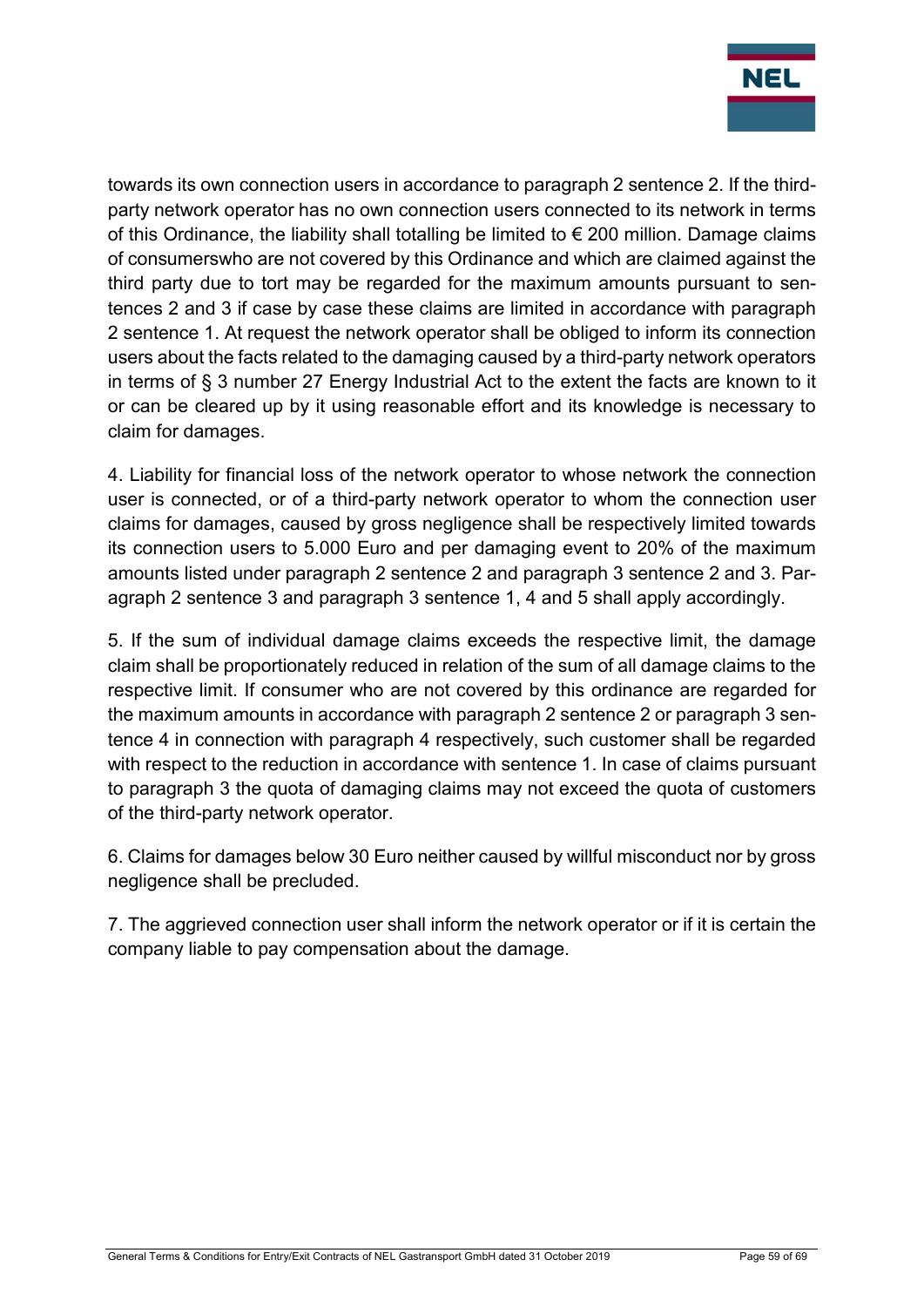

#### <span id="page-59-0"></span>**Appendix GTC 2: Supplementary Terms & Conditions of NEL Gastransport GmbH**

The supplementary Terms & Conditions supplement the GTC of NEL Gastransport GmbH (NGT) dated 08 May 2019.

#### <span id="page-59-1"></span>**Section 1 Dynamically Allocable Capacity**

- (1) In addition to the capacity products pursuant to Section 9 (1) GTC NGT shall also offer dynamically allocable capacities. NGT publishes on its website a list of all network points at which NGT shall make available a dynamically allocable entry capacity or dynamically allocable exit capacity available.
- (2) The dynamically allocable entry capacity shall enable network access on a firm basis from the booked entry point up to one or more agreed exit points. The energy quantity in kWh of the gas injected and withdrawn at the network points defined in accordance with sentence 1 must be the same in each hour. Where the shipper withdraws quantities at exit points other than those defined or at variance with the provision in sentence 2 (hereinafter referred to as "Variance"), the dynamically allocable entry capacity in the amount of the Variance may be used solely on an interruptible basis. The Variance shall be calculated in each balancing group or sub-balancing account. Consequently, a firm usage of dynamically allocable entry capacity can only then be ensured, when the dynamically allocable entry capacity will be included in the same balancing group or sub-balancing account as the capacity at the agreed exit points.
- (3) The dynamically allocable exit capacity shall enable network access on a firm basis from one or more agreed entry points up to the booked exit point. The energy quantity in kWh of the gas injected and withdrawn at the network points defined in accordance with sentence 1 must be the same in each hour. Where the shipper withdraws quantities at exit points other than those defined or at variance with the provision in sentence 2 (hereinafter referred to as "Variance"), the dynamically allocable exit capacity in the amount of the Variance may be used solely on an interruptible basis. The Variance shall be calculated in each balancing group or sub-balancing account. Consequently, a firm usage of dynamically allocable exit capacity can only then be ensured, when the dynamically allocable exit capacity will be included in the same balancing group or sub-balancing account as the capacity at the agreed entry points

#### <span id="page-59-2"></span>**Section 2 Allocation Procedure**

NGT shall upon request provide information about the allocation procedure in accordance to section 22 (1) and (3) GTC.

#### <span id="page-59-3"></span>**Section 3 Usage of IT-portals**

As a service NGT offers the opportunity to use IT-portals, for example for management of nominations or for data administration. The terms of service shall be agreed upon registration or activation.

#### <span id="page-59-4"></span>**Section 4 Invoicing and Payment**

(1) Booked entry and exit capacity shall be invoiced in advance in monthly instalments, at prices in accordance with NGT price list. Entry and exit capacity which has been booked after invoicing in accordance with sentence 1 shall be settled separately ex- post. The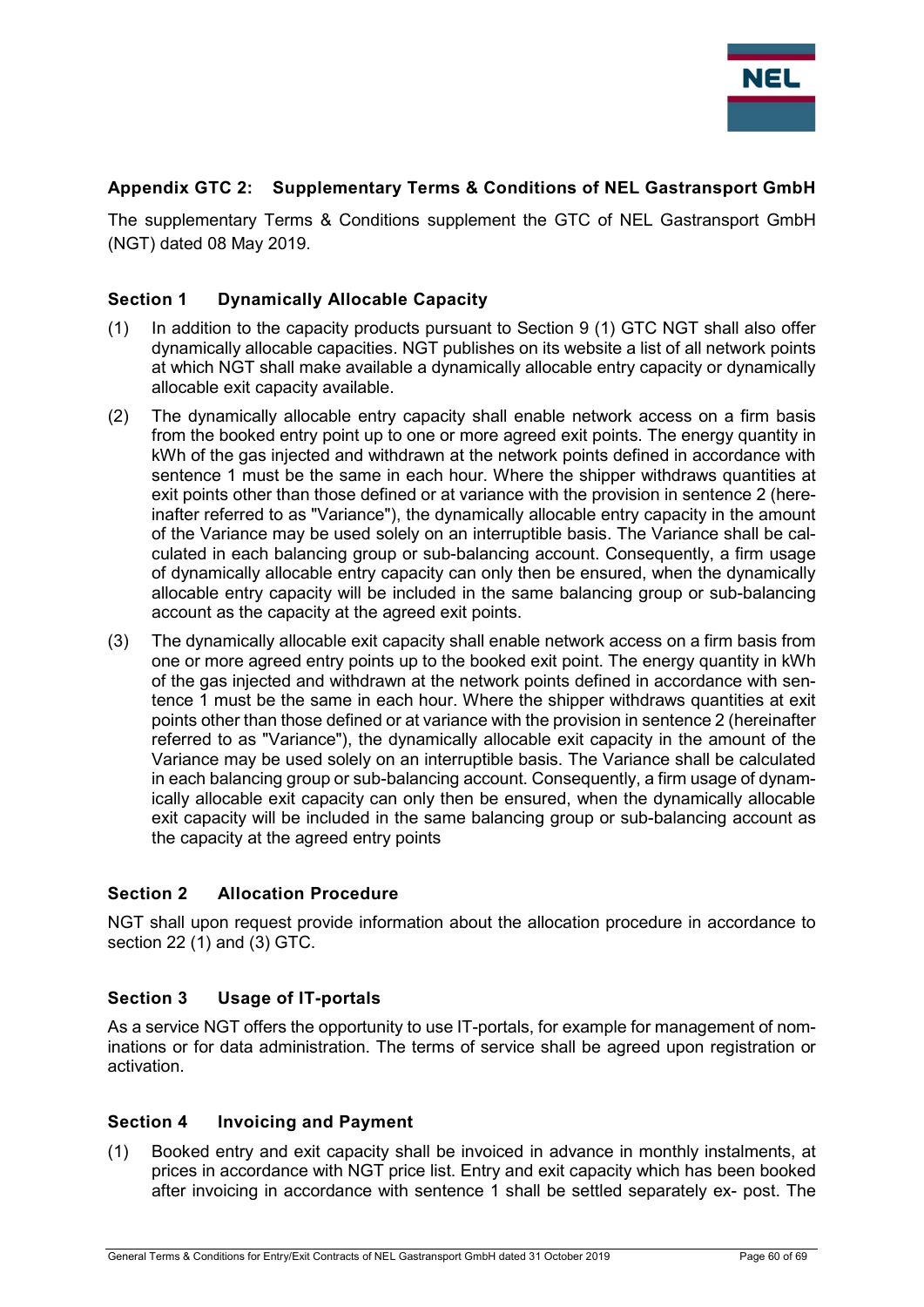

shipper shall make said payments by the tenth  $(10<sup>th</sup>)$  working day following receipt of the invoice.

- (2) The contractual penalty for capacity overrun, as set out in NGT Price List, shall be billed on a monthly basis in arrears. The shipper shall make said payments by the tenth  $(10<sup>th</sup>)$ working day following receipt of the invoice.
- (3) The place of performance for payments shall be the administrative headquarters of NGT. Payment shall be deemed to have been made in a timely manner if the invoice amount is irrevocably credited to an account of NGT within the deadlines specified in this section.

#### <span id="page-60-0"></span>**Section 5 Over-nomination without capacity inclusion**

- (1) In addition to section 13d (3) GTC, an interruptible within-day entry/exit contract via overnomination shall also be concluded, even though no booked capacities have been included in the balancing group or sub-balancing account. In this case the entry/exit contract shall be concluded with the shipper who is also the balancing group manager of the balancing group or sub-balancing account which was over-nominated. The entry/exit contract according to Sentence 1 for the following Gas Day shall only be concluded, if the over-nomination is processed after 18:30 hours.
- (2) Pursuant to section 13d (2) last sentence NGT shall inform the shipper about booking interruptible within-day capacity via over-nomination by e-mail.
- (3) Pursuant to section 36 (7) GTC and section 36a (8) GTC NGT shall be entitled to allow booking interruptible within-day capacity via over-nomination only up to the extent to which the total charge for the capacities requested, correspond to the amount of the deposits according to section 36 GTC or the advanced payment according to section 36a GTC made.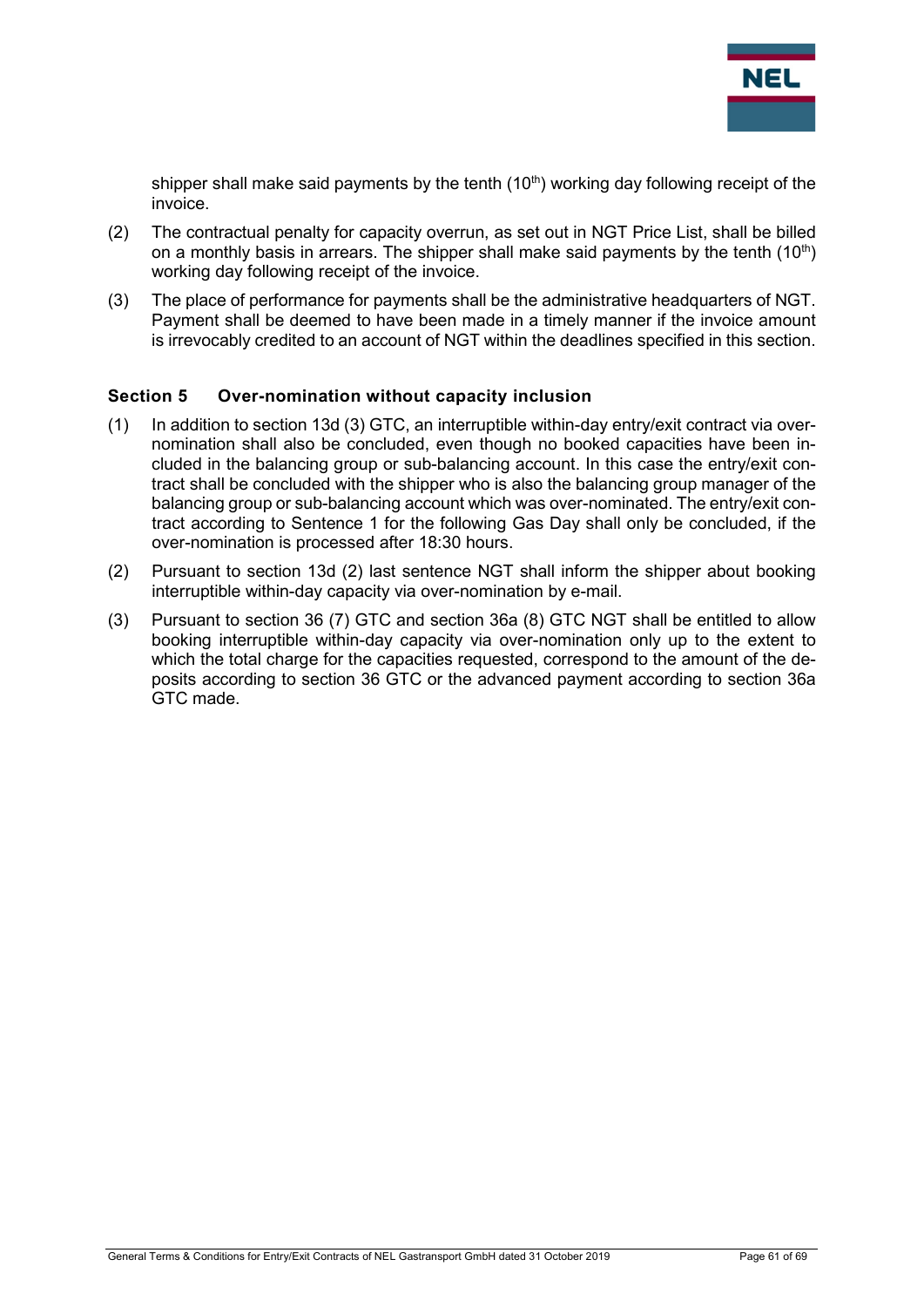

## <span id="page-61-0"></span>**Appendix GTC 3: Supplementary Terms & Conditions of Business of NEL Gastransport GmbH for allocating new technical capacities as of 06 March 2017**

These Supplementary Terms and Conditions of Business define provisions that supplement or differ from the General Terms and Conditions of Service of NEL Gastransport GmbH ("transmission system operator") in the version dated 08 May 2019 governing new technical capacities at the cross border points listed in Annex 1 of these Supplementary Terms and Conditions of Business in accordance with Article 2 Section 3 of Commission Regulation (EU) No. 984/2013 of 14 October 2013 establishing a Network Code on Capacity Allocation Mechanisms in Gas Transmission Systems and supplementing Regulation (EC) No 715/2009 of the European Parliament and of the Council, in the version applicable on October 1, 2016.

## <span id="page-61-1"></span>**Article 1 General, scope**

- (1) In addition to the procedure for the Network Development Plan Gas 2016, the transmission system operators GASCADE Gastransport GmbH ("GASCADE"), Gasunie Deutschland Transport Services GmbH ("Gasunie") and ONTRAS Gastransport GmbH ("ON-TRAS") jointly carried out a market survey from 21 August until 16 October 2015 under the name "more capacity" to determine the need for new transport capacities for high calorific natural gas at the boundaries of the GASPOOL market area. The aim of the market survey was to be able to estimate the future need for new cross-market-area transport capacities as early and as realistically as possible. Fluxys Deutschland GmbH has been involved in the "more capacity" project since April 2016; NEL Gastransport GmbH ("NGT") has also been involved in it since July 2016. Offering levels have been derived from the non-binding demand for cross-market-area capacities determined on the basis of the survey. The new technical capacities determined in the above manner are to be allocated in capacity auctions.
- (2) The new technical capacities will not exist at the time the capacity auctions are held, and the transmission system operator has not made a final decision on network expansion measures to create the new technical capacities (hereinafter referred to as "network expansion"). Creation of the new technical capacities depends in particular on all necessary permissions for network expansion and operation of the network being obtained, as well as on the regulatory framework and the permissions required in this regard. In view of the above, Article 2 Sections 3 and 4 of the current version of the cooperation agreement and Article 1 Section 5 of the transmission system operator's General Terms and Conditions of Service specify that the transmission system operators can conclude in their Supplementary Terms and Conditions of Business arrangements for new technical capacities which supplement or differ from their General Terms and Conditions of Service.
- (3) As long as no provisions that supplement or differ from the General Terms and Conditions of Service are concluded in these Supplementary Terms and Conditions of Business, the General Terms and Conditions of Service of the transmission system operator shall otherwise apply to new technical capacities.
- (4) Definitions:
	- a. New technical capacities: New technical capacities at cross border points in accordance with Article 2 Section 3 of Commission Regulation (EU) No 984/2013 of 14 October 2013 establishing a Network Code on Capacity Allocation Mechanisms in Gas Transmission Systems and supplementing Regulation (EC) No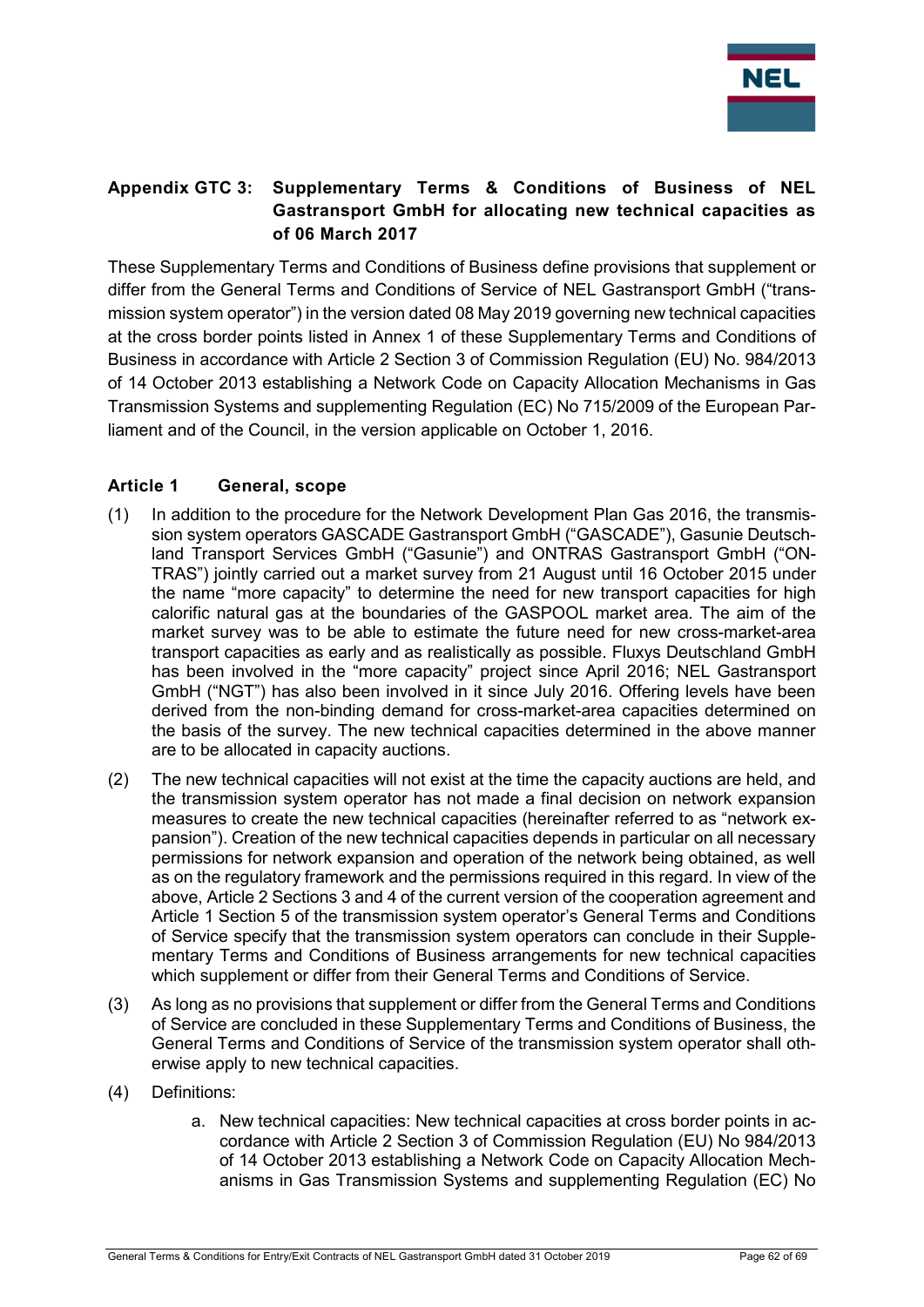

715/2009 of the European Parliament and of the Council, in the version applicable on 1 October 2016 ("NC CAM").

- b. Existing capacities: Available capacities in accordance with Article 2 Section 1 No. 20 of Regulation (EC) No 715/2009 of the European Parliament and of the Council of 13 July 2009 on conditions for access to the natural gas transmission networks and repealing Regulation (EC) No 1775/2005 at the time of the 2017 annual auction, not including the new technical capacities.
- c. Performance period of the entry or exit contract: The period of time for which the contractual rights and obligations of the transmission system operator and the transport customer apply in accordance with Articles 3 and 4 of the transmission system operator's General Terms and Conditions of Service.

#### <span id="page-62-0"></span>**Article 2 Marketing horizon**

- (1) New technical capacities shall be offered for a period of up to 25 years as of the anticipated commissioning of the underlying network expansion measures.
- (2) In deviation from Article 2 Section 1, new technical capacities shall be offered at cross border points in accordance with Article 11 NC CAM to the extent that a bundled capacity product is formed with the new technical capacities and this product does not represent a new technical capacity in accordance with Article 2 Section 3 NC CAM on the part of the neighboring transmission system operator.

#### <span id="page-62-1"></span>**Article 3 Conclusion of contracts**

- (1) The entry or exit contract relating to new technical capacities between the transport customer and the transmission system operator shall be formed by allocation of the capacities in accordance with Article 1 Section 2 of the transmission system operator's General Terms and Conditions of Service. Subject to the provisions in Section 3 of this Article 3 and contrary to Article 1 Section 2 of the transmission system operator's General Terms and Conditions of Service, the entry or exit contract shall be fully effective subject to the condition precedent that the following conditions a) to e) are met cumulatively:
	- a. Upon completion of the respective auctions for new technical capacities on the primary capacity platform, all offered standard capacity products of the existing capacities with an equivalent or higher quality at the cross border points have been marketed across the transmission system operators in the respective flow direction (existing capacities are booked out with priority). The existing capacities of OPAL Gastransport GmbH shall be exempt from booking out with priority.
	- b. As part of an economic assessment based on the entry and exit contracts concluded subject to the condition precedent, the transmission system operator has determined that the measures to create new technical capacities for an offering level are cost-effective.
	- c. All necessary regulatory permissions for capacity allocation for the new technical capacities have been obtained.
	- d. The costs of the expansion measures required for creating the new technical capacities have been acknowledged by the regulatory authorities.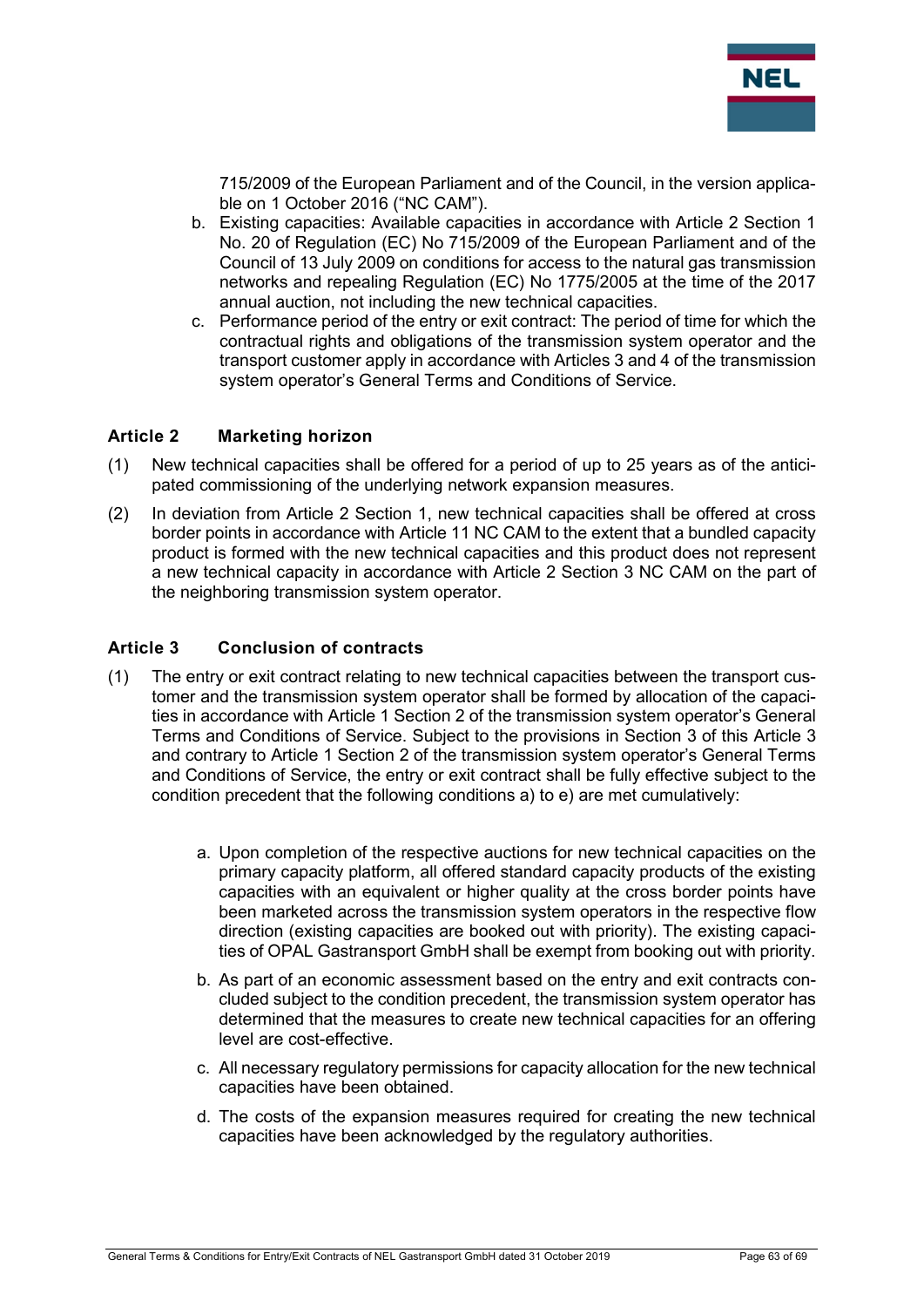

- e. The transmission system operator's management has agreed to expansion of the network. Management shall not deny this consent arbitrarily or for irrelevant reasons.
- (2) If one or more of the conditions in Section 1 a) to e) of this Article 3 are not met by 30 June 2019 or the entry or exit contract has not been declared fully effective by the transmission system operator in accordance with Article 3, they shall be regarded as not having occurred and the entry or exit contract shall become definitively ineffective.
- (3) Regardless of the occurrence or non-occurrence of one or more conditions in accordance with Section 1 a) to e) of this Article 3, the transmission system operator shall be authorized at any time to decide by 30 June 2019 that the entry or exit contract shall be fully effective.
- (4) The transmission system operator shall give the transport customer written notice of the occurrence or non-occurrence of the conditions in accordance with Section 1 a) to e) or in accordance with Section 3 of this Article 3. With regard to the conditions in Section 1 a), the information shall be provided no later than 30 June 2017, with regard to Section 1 b), the information shall be provided no later than 28 February 2018, with regard to Section 1 c), the information shall be provided no later than 31 August 2017, and with regard to Section 1 d) and Section 1 e), the information shall be provided no later than 30 June 2019.
- (5) The transmission system operator shall give the transport customer written notice that the entry or exit contract is fully effective immediately after the occurrence of the conditions in accordance with Section 1 a) to e) of this Article 3 or in accordance with Section 3 of this Article 3.
- (6) If one or more conditions in accordance with Section 1 a) to e) of this Article 3 do not occur or the transmission system operator exercises its special right of termination in accordance with Article 7 Section 1, all and any claims for liability against the transmission system operator shall be excluded.
- (7) The capacity allocation of the auctions shall be published by the transmission system operator in aggregated form after the end of the auctions, taking into account the need to keep business and trade secrets confidential. Transport customers who take part in the capacity auctions shall receive separate confirmations of the respective capacity allocation of the capacity auctions from the transmission system operator.

#### <span id="page-63-0"></span>**Article 4 Auction process**

- (1) New technical capacities shall be marketed in accordance with the terms and conditions of business of the primary capacity platform. The terms and conditions of business shall be published by the platform operator on its website.
- (2) As part of the auctions on the primary capacity platform, multiple auctions per cross border point for similar capacity products can be held simultaneously for new technical capacities in order to present multiple offering levels. Without prejudice to the provisions in Article 3, only the entry or exit contract that corresponds to the highest offering level for which the transmission system operator has determined the cost-effectiveness of the expansion measure in accordance with Article 3 Section 1 b) shall become effective. The transmission system operator shall cancel the other allocations by giving the transport customer written notice.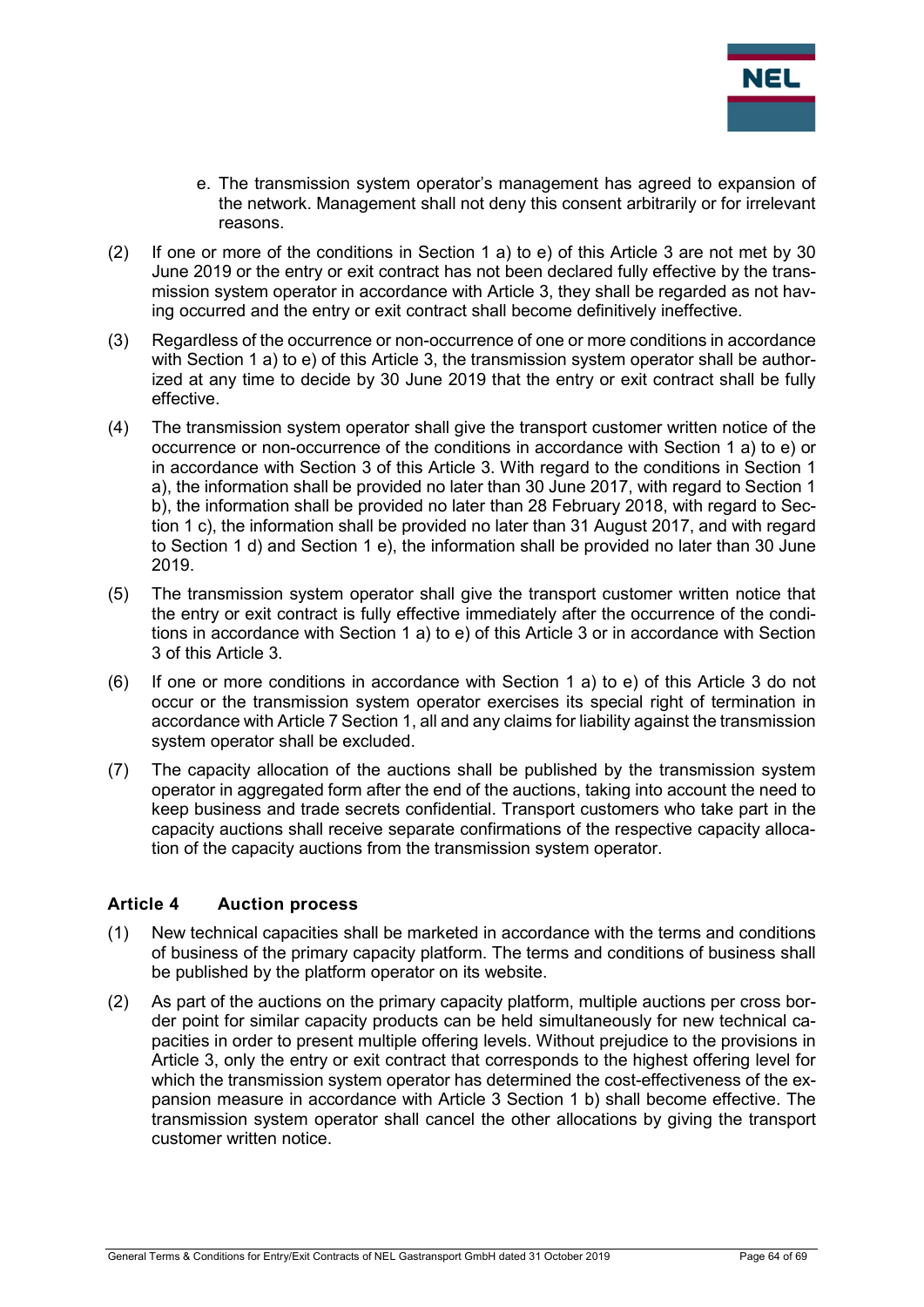

#### <span id="page-64-0"></span>**Article 5 Tariffs**

- (3) The transmission system operator shall generally charge variable tariffs for the new technical capacities in accordance with Article 5 Section 2. The transmission system operator shall examine whether and to what extent charging fixed tariffs instead of variable tariffs can be applied. Legal and regulatory permissibility, and necessary official permissions, in particular the approval of fixed tariffs by the Federal Network Agency, are requirements for the potential charging of fixed tariffs by the transmission system operator. Furthermore, the charging of fixed tariffs must be at least equivalent for the transmission system operator in economic terms to charging variable tariffs. If the aforementioned requirements are met, the transmission system operator may specify by the end of 31 December 2017 for each cross border point that fixed tariffs are applied instead of variable tariffs in accordance with Article 5 Section 2. If the transmission system operator does not specify by the end of 31 December 2017 that fixed tariffs are to be applied, variable tariffs shall continue to apply in accordance with Article 5 Section 2. The transmission system operator shall notify the transport customer immediately as soon as it has been established that fixed tariffs will be charged.
- (4) Article 25 of the transmission system operator's General Terms and Conditions of Service shall apply both for charging variable tariffs and for charging fixed tariffs subject to the provision that the Parties
	- a. agree variable and/or fixed tariffs for the performance period of the entry or exit contract in each case from 1 October to 31 December. The tariffs as defined here are the variable and/or fixed tariffs that are formed in future in accordance with regulatory requirements or are approved in future by the regulatory authorities, as well as the other tariffs or tariff components stated in Article 25 Section 1 of the General Terms and Conditions of Service and any future cost allocations that will apply in each case on 1 October of a year in the respective performance period of the entry or exit contract according to the price sheet published on the transmission system operator's website; and
	- b. agree variable and/or fixed tariffs for the performance period of the entry or exit contract in each case from 1 January to 30 September. The tariffs as defined here are the variable and/or fixed tariffs that are formed in future in accordance with regulatory requirements or are approved in future by the regulatory authorities, as well as the other tariffs or tariff components stated in Article 25 Section 1 of the General Terms and Conditions of Service and any future cost allocations that will apply in each case on 1 January of a year in the respective performance period of the entry or exit contract according to the price sheet published on the transmission system operator's website.
	- c. Without prejudice to the provisions in Sections 2 and 3 of Article 7, Article 25 Section 3 Sentence 1 and Article 4 of the transmission system operator's General Terms and Conditions of Service shall not apply in the cases specified in a) and b) since price adjustments are not involved.
- (5) As part of the auction, the specific capacity tariff currently applying at the time of the auction and formed in accordance with regulatory requirements shall be used. However, use of the specific capacity tariff in accordance with Sentence 1 shall not constitute an agreement on the tariffs and shall say nothing about the level of the actually agreed tariffs to be charged for the performance period of the entry or exit contract in accordance with Section 1of this Article 5. There is consequently no price adjustment within the meaning of Article 25 Section 3 Sentence 1 and Article 4 of the transmission system operator's General Terms and Conditions of Service.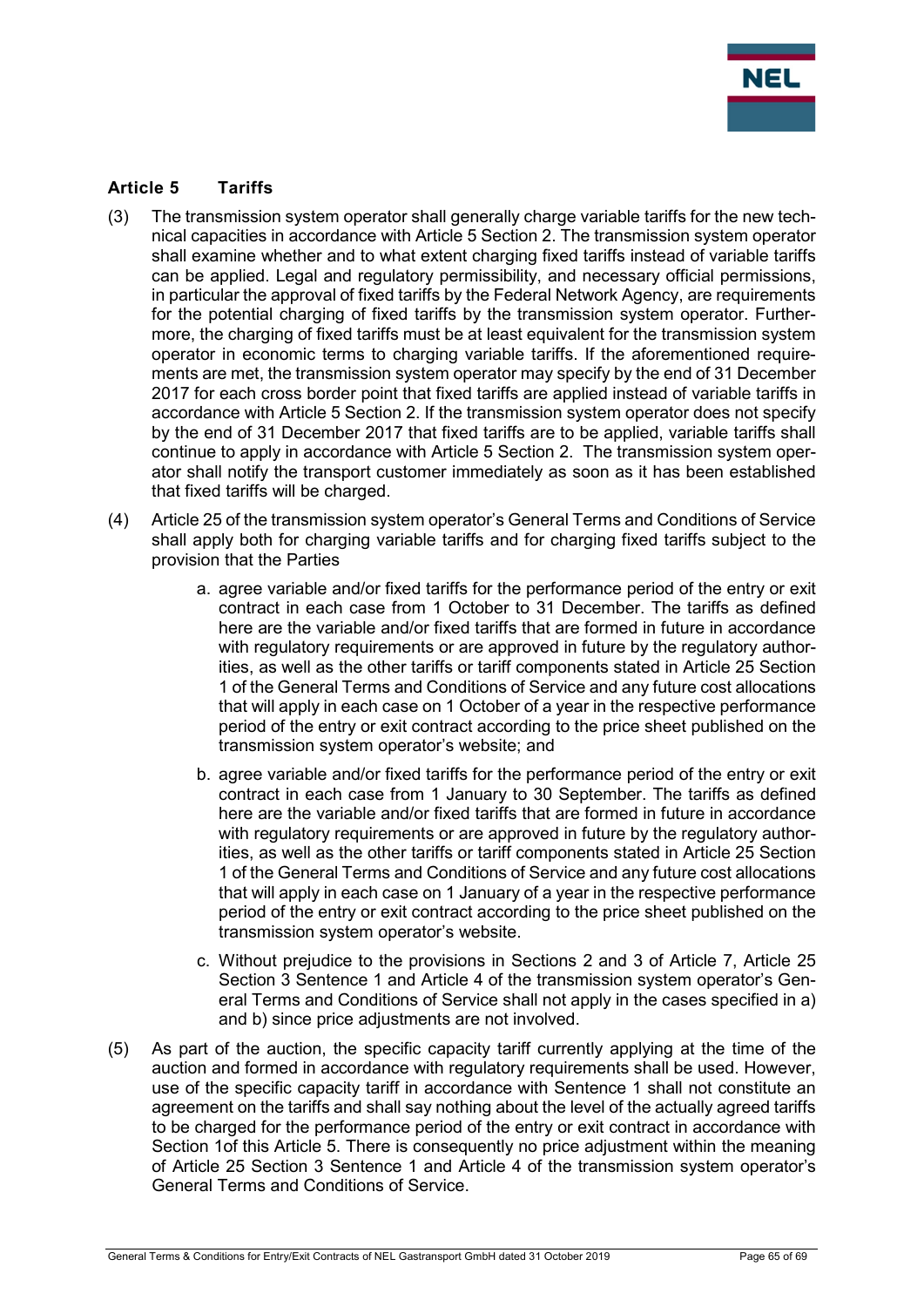

#### <span id="page-65-0"></span>**Article 6 Rights and obligations of the transmission system operator and the transport customer**

- (1) Prior to the expiry of the deadline for the special right of termination in accordance with Article 7 Section 1, or until the transport customer prematurely waives the special right of termination in accordance with Article 7 Section 1, the transmission system operator shall not be obliged to take measures to provide new technical capacities. Following expiry of the deadline for the special right of termination in accordance with Article 7 Section 1, or after the transport customer has prematurely waived the special right of termination in accordance with Article 7 Section 1, the transmission system operator shall endeavor to take economically justifiable measures to ensure that the capacities allocated to the transport customer are made available in good time for the performance period of the entry or exit contract. In particular, the full scope of the waiver of all transport customers of the special right of termination in accordance with Article 7 Section 1, in relation to the allocated new technical capacities in accordance with Article 3 Section 1 Sentence 1 per cross border point for the respective performance periods of the entry or exit contracts, shall be taken into account in assessing whether the measures are economically justifiable within the meaning of Section 1. Overall, the transport customers' waiver of the special right of termination in accordance with Article 7 Section 1 has to occur at least to the extent that it would enable the transmission system operator to determine the cost-effectiveness of the new technical capacities of an offering level offered in the 2017 annual auction in accordance with Article 3 Section 1 b). In addition, the status of the necessary permissions under public law and the regulatory framework shall be taken into account, especially the approval of the costs of the required expansion measures needed for the creation of the new technical capacities, without an economical tenability of the transmission system operator is not fulfilled, shall be taken into consideration. To the extent that the transmission system operator is not required to endeavour to implement measures or in the case of measures not being economically justifiable, the performance period of the respective entry- or exit contract can be affected and Article 6 Section 3 will be applicable mutatis mutandis. If it is requested by the transport customer, the transmission system operator will review possible measures to provide the new technical capacities at an earlier date to reduce the postponement of the performance period of the respective entryor exit contract. For this purpose the transmission system operator can submit an offer to the transport customer in which the transport customer would have to accept the costs, responsibilities and risks of the measures required for the new technical capacities in case the conditions precedent in accordance with article 3 section 1 do not come to bear or the special right of termination in accordance with Article 7 Section 1has been exercised by transport customer.
- (2) Furthermore, the transmission system operator shall, once the entry or exit contract has become fully effective in accordance with Article 3, endeavor to take all economically justifiable measures in order to coordinate the commissioning of the infrastructure for the new technical capacities with the upstream or downstream network operators at cross border points. In particular, the necessary permissions under public law and the regulatory framework shall be taken into account in assessing whether the measures are economically justifiable within the meaning of Section 2.
- (3) If in the course of the network expansion that falls under the responsibility of the transmission system operator it turns out that the new technical capacities at the cross border points cannot be created to the beginning of the performance period of the entry or exit contract, in particular due to the lack of definitive permissions under public law, the transmission system operator shall notify the transport customer immediately and inform it whether and when the start of the performance period of the entry or exit contract can be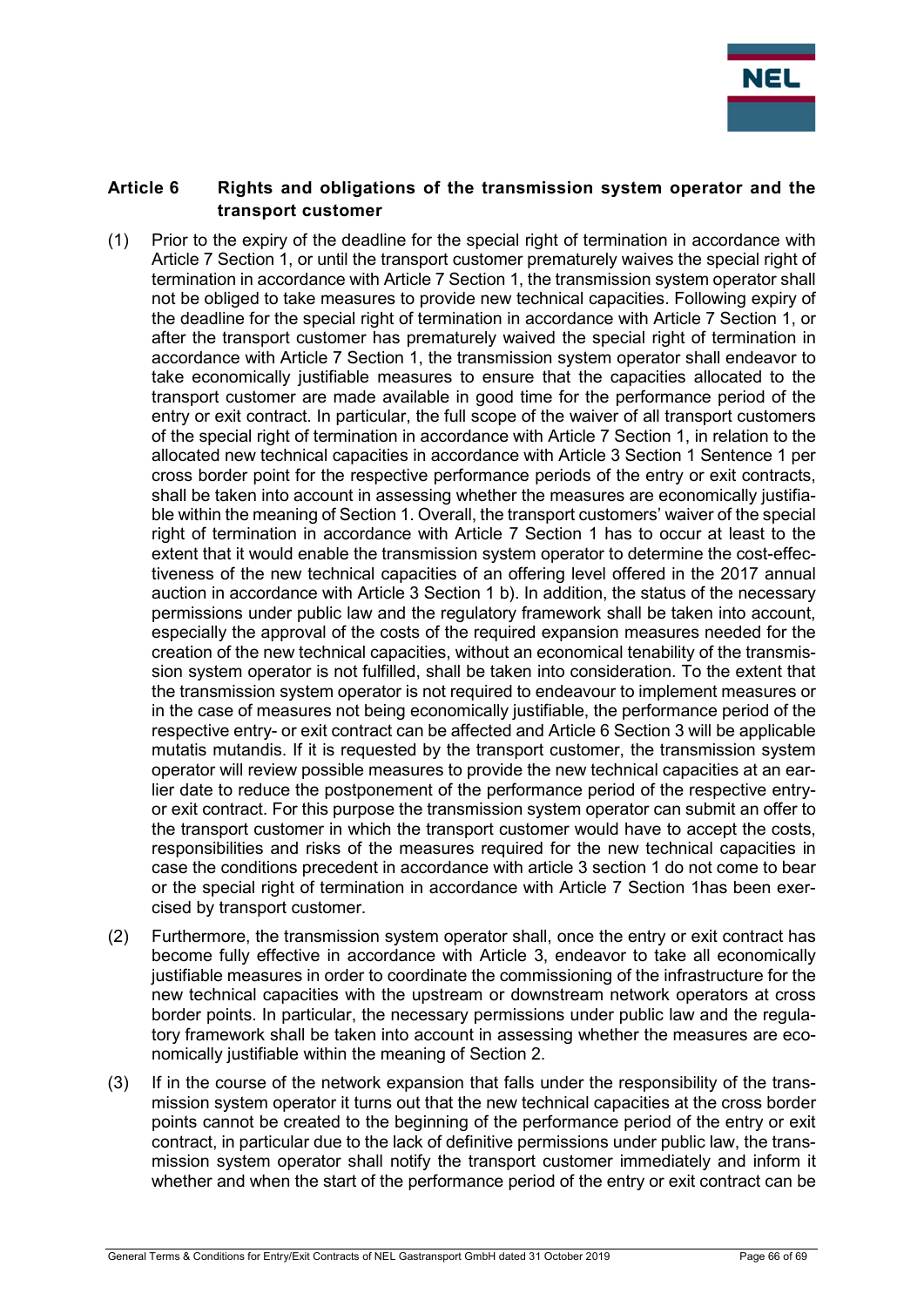

expected. The delay may also cover the entire performance period of the entry or exit contract. During the delay both the transmission system operator's obligations to provide capacities and the transport customer's obligations to pay tariffs shall be suspended. Any further claims by the Parties against each other shall be excluded.

- (4) If transport capacities upstream or downstream of the cross border points of the transmission system operator are not available at the start of the performance period of the entry or exit contract, the transport customer shall still be obliged to fulfill the contract, in particular to pay the tariffs agreed in the entry or exit contract, and shall not be authorized to rescind or otherwise terminate the entry or exit contract
- (5) In relation to Section 4, that shall mean in particular that the transport customer shall not be authorized to plead Article 313 of the German Civil Code (BGB) (Interference with the basis of the transaction) or Article 314 *BGB* (Termination for a compelling reason of contracts for the performance of a continuing obligation).

#### <span id="page-66-0"></span>**Article 7 Special right of termination**

- (1) The transport customer and the transmission system operator shall be entitled to terminate the entry or exit contract until the end of 31 January 2018 with immediate effect ("special right of termination in accordance with Article 7 Section 1"). Provided that the transport customer prematurely waives its special right of termination in accordance with Article 7 Section 1 for all performance periods of the entry or exit contracts of new technical capacities at the respective cross border point, the provisions of Article 6 Section 1 Sentence 2 shall apply. In the event of a premature waiver of the special right of termination in accordance with Article 7 Section 1 by the transport customer, the transmission system operator shall also waive its special right of termination in accordance with Article 7 Section 1.
- (2) The transport customer shall be authorized to terminate the entry or exit contract, provided that variable tariffs are applied for it, after publication of the variable tariffs by the transmission system operator for the respective performance period in accordance with Article 5 Section 2 a) and b) of these Supplementary Terms and Conditions of Business with a period of notice of 10 working days to the respective start of the period as of when the tariffs apply, if the specific capacity tariff formed and agreed in accordance with Article 5 Section 2 a) and b) of these Supplementary Terms and Conditions of Business exceeds the maximum tariff limit defined for the performance period in accordance with Annex 1 of these Supplementary Terms and Conditions of Business. The special right of termination in accordance with Sentence 1 shall exist solely in relation to the respective performance period of the entry or exit contract in accordance with Article 5 Section 2 a) and b) to which the published tariffs apply.
- (3) The transport customer can terminate the respective entry or exit contract in relation to the performance period that can be terminated in accordance with Section 2 in full or in part in accordance with the level of the capacity booking. A partial termination in accordance with Sentence 1 shall be permitted only as a uniform reduction of the originally booked capacity for the respective performance period in accordance with Article 5 Section 1 a) and b).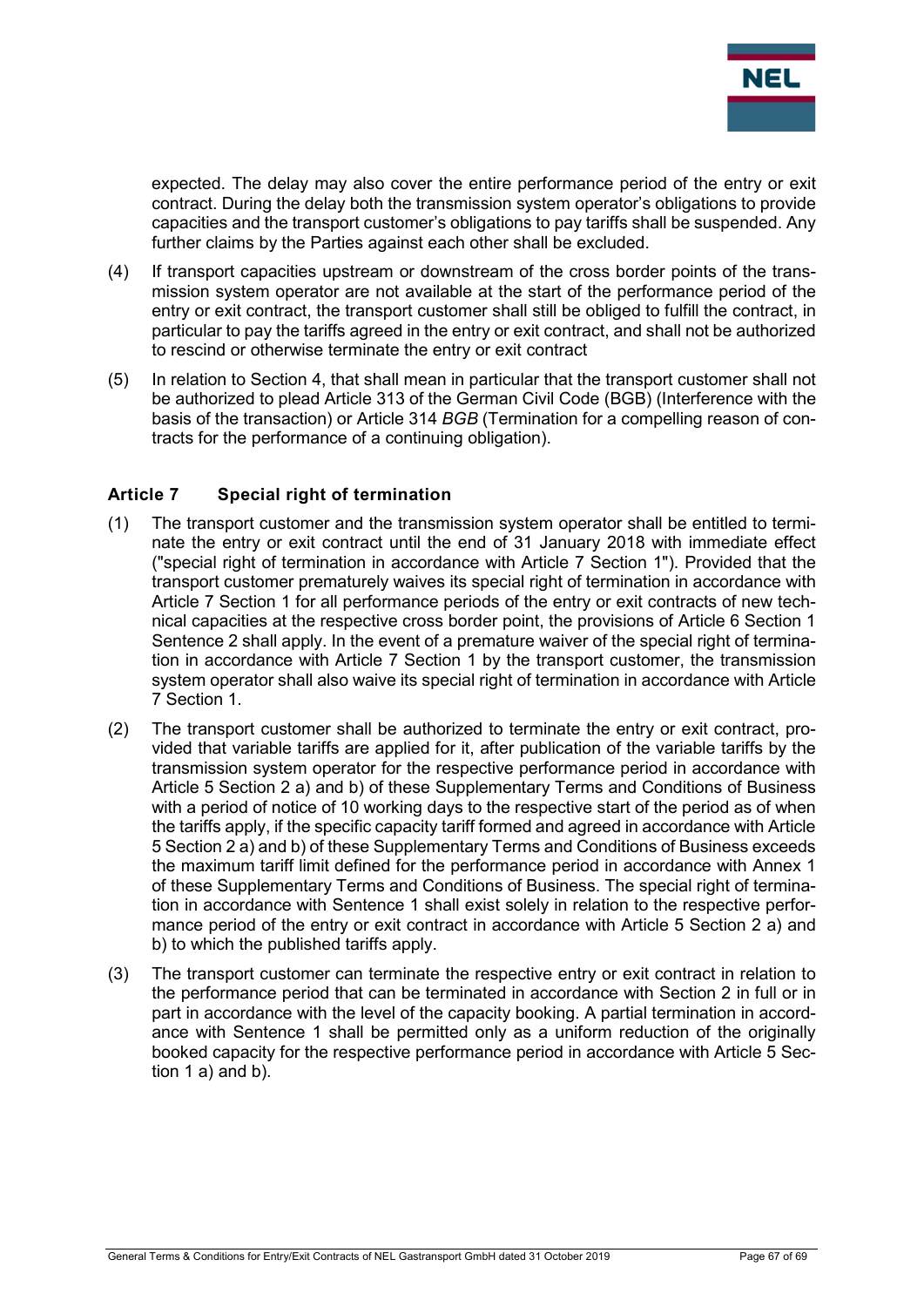

## <span id="page-67-0"></span>**Article 8 List of appendices**

The following appendix shall constitute an integral part of these Supplementary Terms & Conditions of Business of NEL Gastransport GmbH for allocating new technical capacities as of 06 March 2017:

Appendix 1 STC for allocating new technical capacity